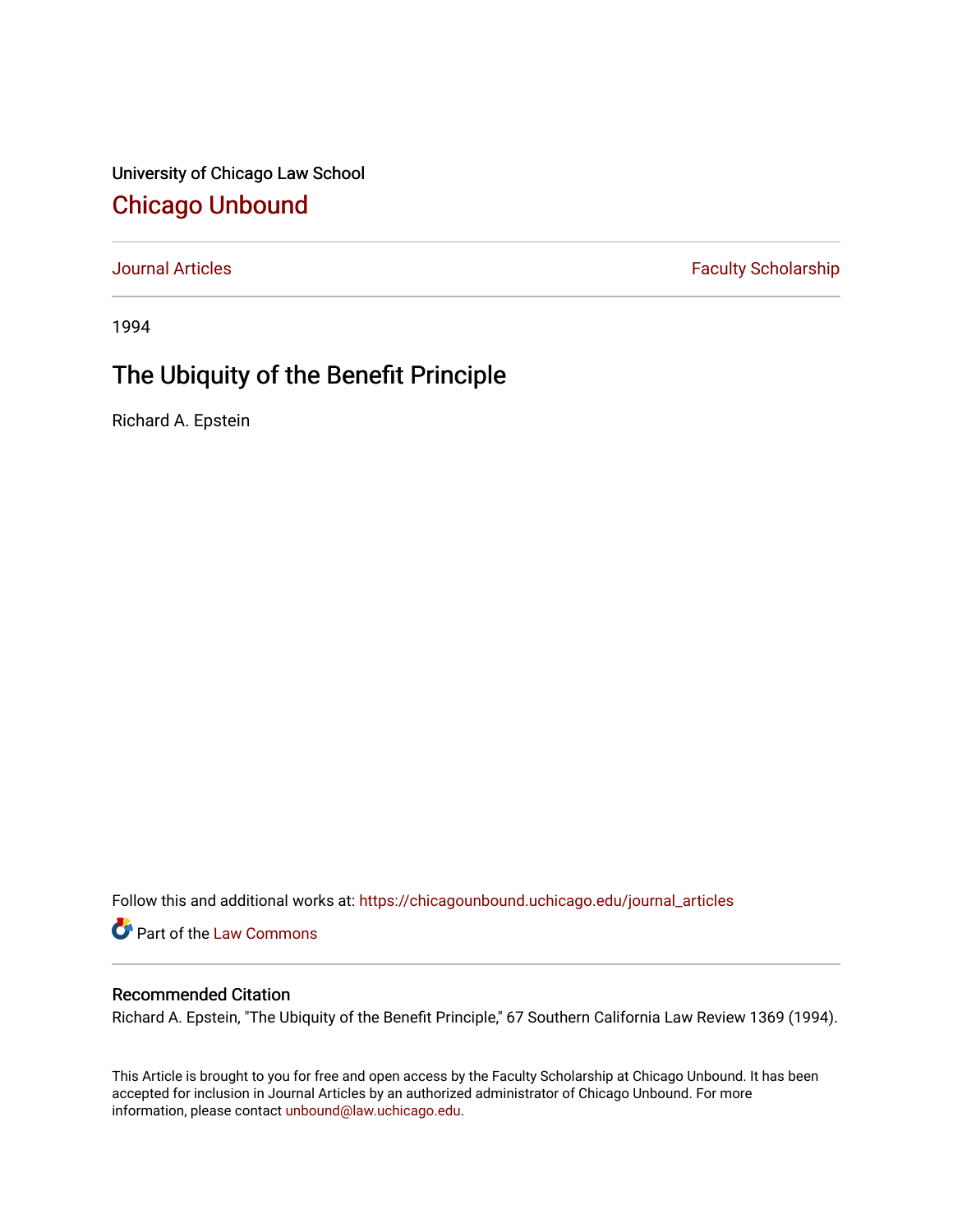## **ARTICLES**

# **THE UBIQUITY OF THE BENEFIT PRINCIPLE**

RicHARD A. EPSTEIN\*

#### I. INTRODUCTION

## A. THE MIssiNG, PIECE OF **THE** PUZZLE

The standard first-year curriculum in an American law school divides the private law materials into three main courses: property, torts, and contracts. This organization is not simply an arbitrary assemblage of categories, but reflects a powerful, if unarticulated, view of the world. Property comes first, and its most distinctive portion develops the rules that assign the initial ownership, be it individual or collective, to persons, either singly or in common. The law of tort in all of its ramifications is concerned with the protection of the person and property from various forms of interference, most typically by force and fraud. Finally, the law of contract addresses the way in which these entitlements to labor and property may be voluntarily exchanged. Taken together, these basic building blocks of nature may be combined into the complex financial and legal arrangements on which all forms of business relationship depend.<sup>1</sup>

The scheme is not merely one of interest to common lawyers, but also to philosophers as well. David Hume's *A Treatise of Human Nature* specifies "three fundamental rules of nature, *that of the stability of possession, of its transference by consent,* and *of the performance*

James Parker Hall Distinguished Service Professor of Law, The University of Chicago. This Article was prepared for the panel on restitution held at the American Association of Law Schools Conference, in Orlando, Florida in January 1993.

<sup>1.</sup> For a summary of how the parts fit together, see RicHARD **A.** EPsTEIN, **SIMPLE** RuLEs **FOR A COMPLEX** WORLD (forthcoming 1995).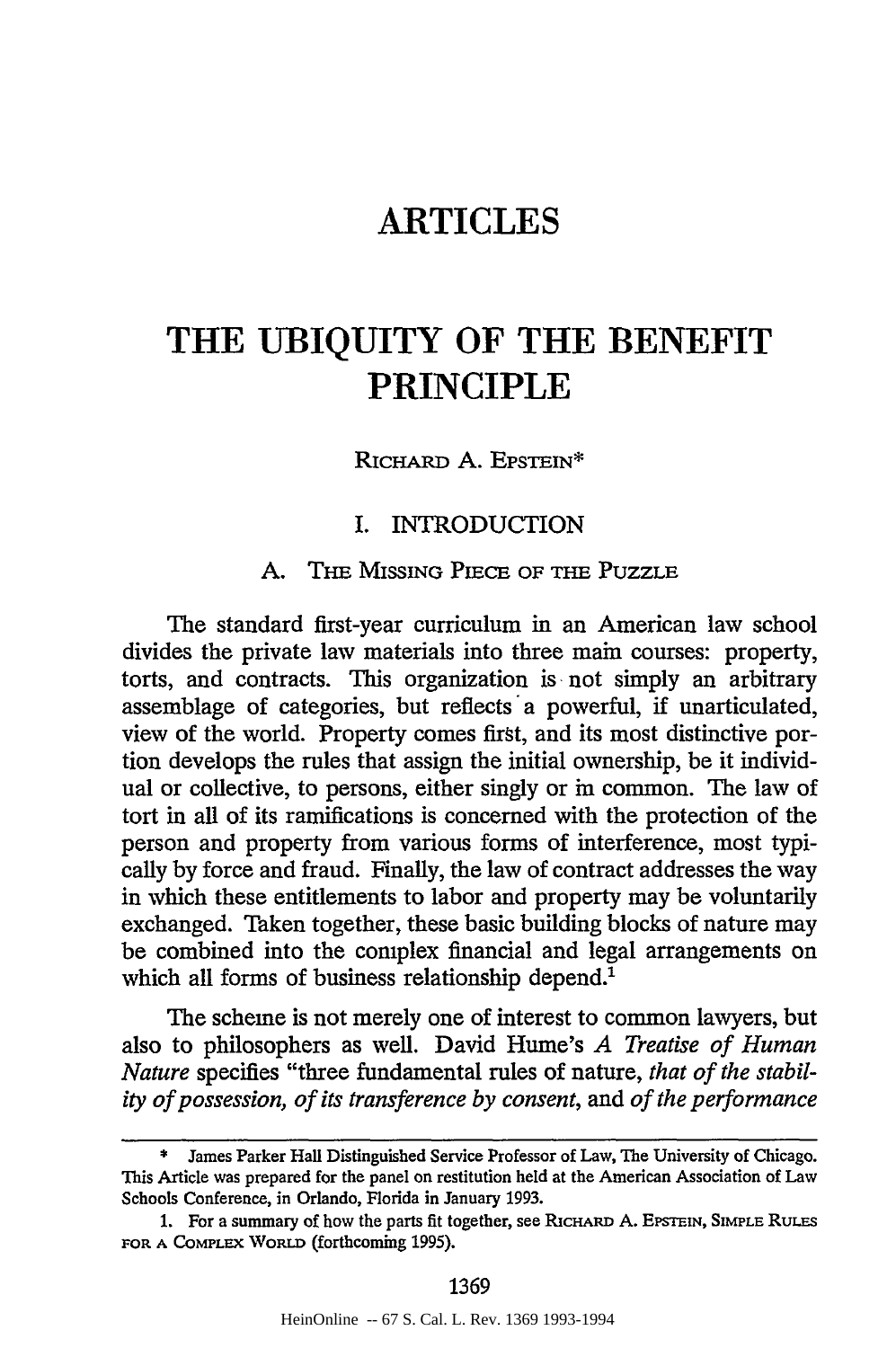**1370**

*of promises."2* His list does not show a perfect correspondence to the traditional categories of property, tort, and contract, but with only a little tugging and hauling the basic parallels come through. The stability of possession involves both rules of acquisition and protection; the rules of transfer of property and the keeping of promises appear to cover the basic law of contracts, the former for the transfer of property and the latter for both that and the rendering of personal services.3 The same tripartite division finds echoes in more modem work. Thus Robert Nozick's justly celebrated book *Anarchy, State and Utopia4* argues that three distinct types of rules are necessary to offer a complete account of justice in individual holdings and entitlements. His rule of acquisition corresponds to the common law rule of first possession; his rule of rectification corresponds to the tort law; and his rule of exchange corresponds to the law of contract.

However attractive this basic scheme from a legal and philosophical perspective, it is sadly incomplete because it does not give any explicit place to the law of restitution, or quasi-contract. This ancient body of law had its first development in the Roman texts,<sup>5</sup> and was introduced into the common law **by** Lord Mansfield in *Moses v. MacFerlan,* under the familiar rubric of natural law, with an explicit nod to its Roman sources.<sup>6</sup> The subject continues to be of vast importance in the day-to-day operation of modem legal systems. During the last part of the nineteenth century, with the treatises of first

6. 97 Eng. Rep. 676 (K.B. 1760). He describes the heads of liability as follows: It lies for money paid by mistake; or upon a consideration which happens to fail; or for money got through imposition, (express or implied); or extortion; or oppression; or an undue advantage taken of the plaintiff's situation, contrary to the laws made for the protection of persons under those circumstances. In one word, the gist of this kind of action is, that the defendant, upon the circumstances of the case, is obliged **by** the ties of natural justice and equity to refund the money.

*Id.* at 681. Note that this definition is in some sense too narrow because it only deals with cases seeking the restoration of money paid over. It could well be that the money is sought for some other reasons (goods consumed by mistake) or that specific relief (the recovery of a thing) is demanded as well, but under the same principles set out by Lord Mansfield. Note too that the monetary relief was a reflection of the common law limitations on the forms of damages, which are far less important in modem systems that unify common law and equitable actions. For an

HeinOnline -- 67 S. Cal. L. Rev. 1370 1993-1994

<sup>2.</sup> **DAVID** HumE, A TIREATsE **OF** HumAN **NATUR bk. III,** § VI **(L.A.** Selby-Bigge ed., 1888).

<sup>3.</sup> Hume's scheme would have been clearer if he had noted that the transference of property is a subset of keeping promises, just as the law for conveyancing in the standard property courses is a subspecies of contract. But while his classification is not perfect, his instincts are, as ever, sound.

<sup>4.</sup> **ROBERT** Nozic,, **ANARCHY, STATE AND UTOPIA** (1974).

<sup>5.</sup> See the explicit acknowledgement of the category in **JUsTINIAN'S** INsTrruTEs bk. III, tit. 13. The category of quasi-tort was also included but had no survival value. For a discussion, see Max Radin, *The Roman Law of Quasi-Contract,* 23 **VA.** L. REv. 241 (1937).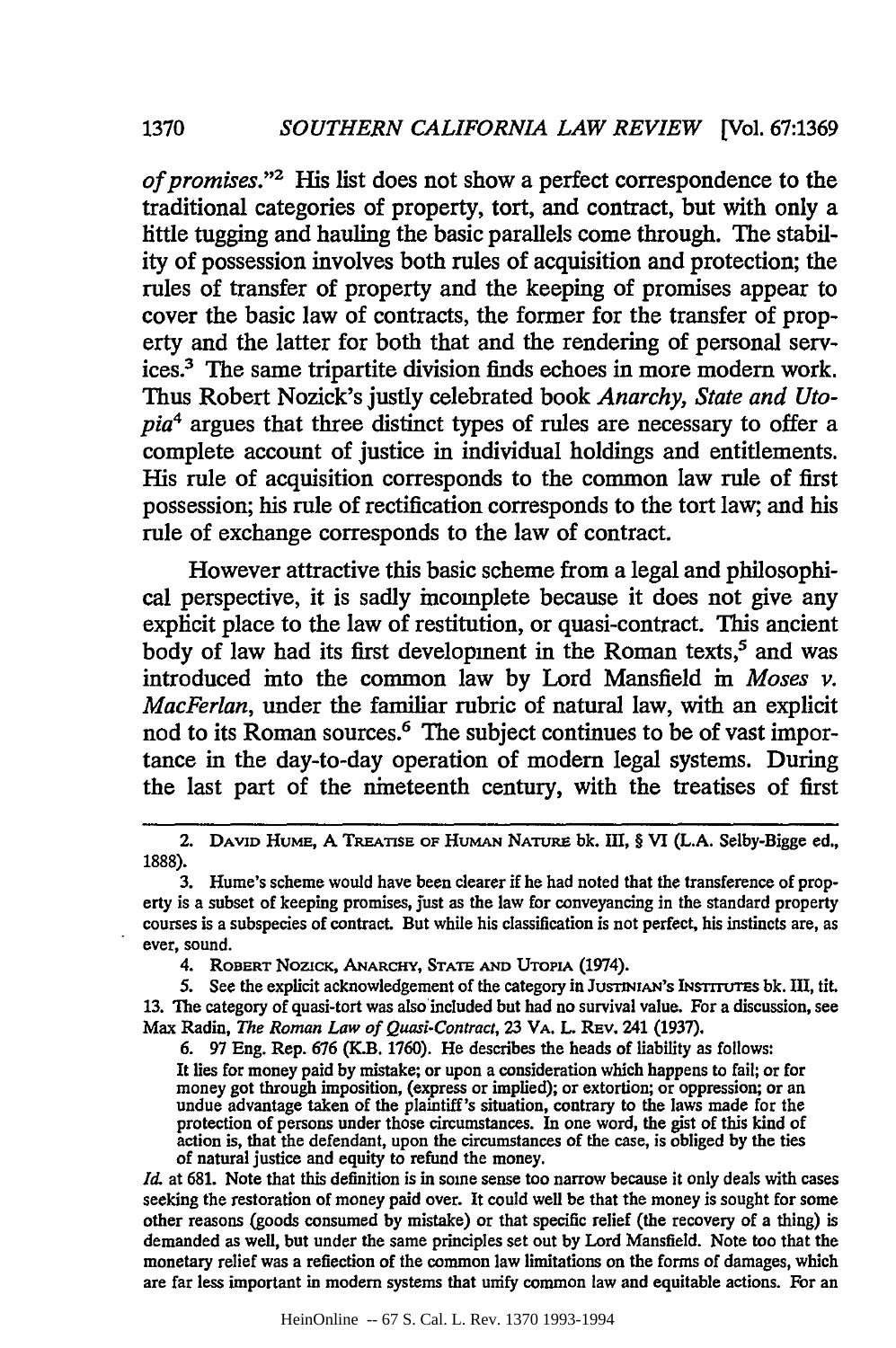Keener and then Woodward,<sup>7</sup> it assumed a fairly comprehensive form that has survived, relatively unscathed, to the present day.8 At one point restitution was a standard course in the upper-year curriculum, but over time and with the ever greater expansion of public law subjects, it has slowly disappeared from view, being subsumed in a more general course on remedies, or taught in the interstices of the basic law of property, tort, and contract. But its ubiquity is a sign of its theoretical importance. In this Article, I shall place the question, What is the role of the restitution principle?, front and center, and hope to show how the common law coach runs not on three substantive wheels, but on four.

The exercise is carried out in several stages. The first section of this Article investigates the elusive distinction between harms inflicted and benefits conferred, so critical to the basic divisions of the substantive law. The second section examines the linkage between the law of restitution and the creation of positive spillover effects. The third section analyzes and compares the response to problems of necessity and mistake as it applies in both restitution and torts. The fourth section shows the hidden role that the restitution principle-how it accounts for benefits conferred by the defendant-has on the articulation of general tort principles. The fifth section indicates the critical role that the restitution principle has in the public law. A brief conclusion follows.

### II. HARMS AND BENEFITS: **THE** INITIAL BASELINE

It is commonplace in modem discussion to dispute the usefulness of any line between harm inflicted and benefit conferred and by implication the distinction between restitution and tort, between, as it were, the harm principle and the benefit principle.<sup>9</sup> Everything is said to turn on the choice of the appropriate baseline by which these calculations are made. If *X* has a right to a full tuition scholarship to law

early categorization of the law of quasi-contract, see Arthur L. Corbin, *Quasi-Contractual Obligations,* 21 YALE **U. 533 (1912).**

**<sup>7.</sup>** WILUAM **A. KEENER,** A **TREATISE ON THE** LAW OF QUASI-CONTRACTs **(1893); FREDE-RIC C.** WOODWARI), **THE** LAW **OF** QUASI-CONTRACTS (1913). The term restitution seems to have gained popularity after the initial efforts, doubtless to disentangle the connection between contracts (of consensual origin) and quasi-contracts, which were well understood to be nonconsensual.

**<sup>8.</sup>** *See, eg.,* **GEORGE E. PALMER, RESTruTxION** (1978). The leading English treatise is LORD GOFF OF CHIEVELEY & GARETH JONES, THE LAW OF RESTITUTION (3d ed. 1986).

<sup>9.</sup> For my crack at the other side of the line, see Richard A. Epstein, *The Harm Principle-And How it Grew* (forthcoming 1995).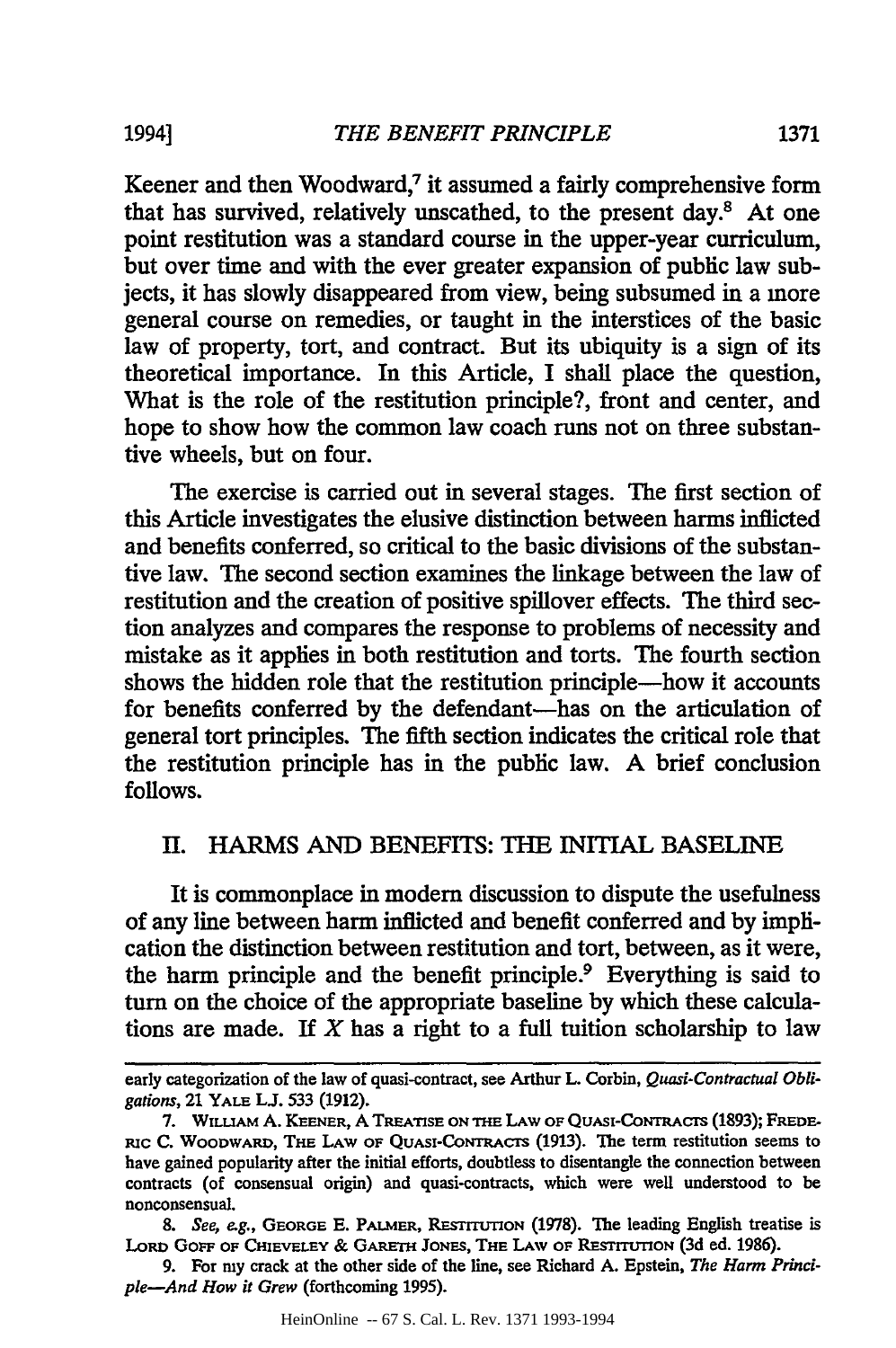**1372**

school, then an award of half that amount inflicts harm for the half not provided. The absence of a greater benefit is a harm inflicted. But if *X* has no right to any scholarship aid at all, then the half tuition scholarship is just what it sounds like: a benefit conferred, albeit a benefit smaller than one that could have been conferred. If Y leaves her land intact so that a neighbor's land retains its support, there is a benefit conferred if the neighbor is not entitled to a lateral support easement. But if the easement is required by operation of law, the baseline shifts; now, not digging out the earth no longer confers a benefit on a neighbor who can count on such support as a matter of right. The removal of earth now counts as an infliction of harm, even without any physical invasion.

The question of benefits and harms therefore is parasitic on the choice of baselines. To complete the argument, the choice of baselines is often said to be largely arbitrary. This philosophical line of argument is at odds with the unproblematic way in which most people make judgments about whether benefits have been conferred or harms inflicted. No one seriously argues (at least when tax dollars are at stake) that restitution is owed to persons who confer benefits on others by not subjecting them to criminal assaults. There are no good citizen awards (one hopes) for not murdering during the past calendar year. Indeed, the weakness of the fashionable arguments about the inevitable crossover from harm to benefit lies not in the first step of the argument, that is, the proposition that some baseline must be established before judgments of this sort are allowed. Rather it comes in the second stage of the argument, by insisting that the choice of conventional baselines is largely arbitrary, or at least a function of some political theory which is heavily freighted in favor of the status quo. $10$ 

To see why this last philosophical move is too pessimistic for its own good, recall for the moment the heavy dependence of the private law on its initial demarcation of property rights. Here the first-order rule, while subject to refinement as in the lateral support case, is a rule of no physical invasion of the person, land, or things of another. Boundaries may normally not be crossed, and those who cross them normally do so at their own risk unless they can offer some justification for their action.<sup>11</sup> This state of affairs seems so unremarkable

[I]t is an elementary principle, that every unauthorized, and therefore unlawful entry, into the close of another, is a trespass. From every such entry against the will of the

**<sup>10.</sup>** *See* Cass R. Sunstein, *Lochner's Legacy,* **87** COLUM. L. Rev. **873** (1987).

<sup>11.</sup> Doughtery v. Stepp, 18 N.C. 370-71 (1835):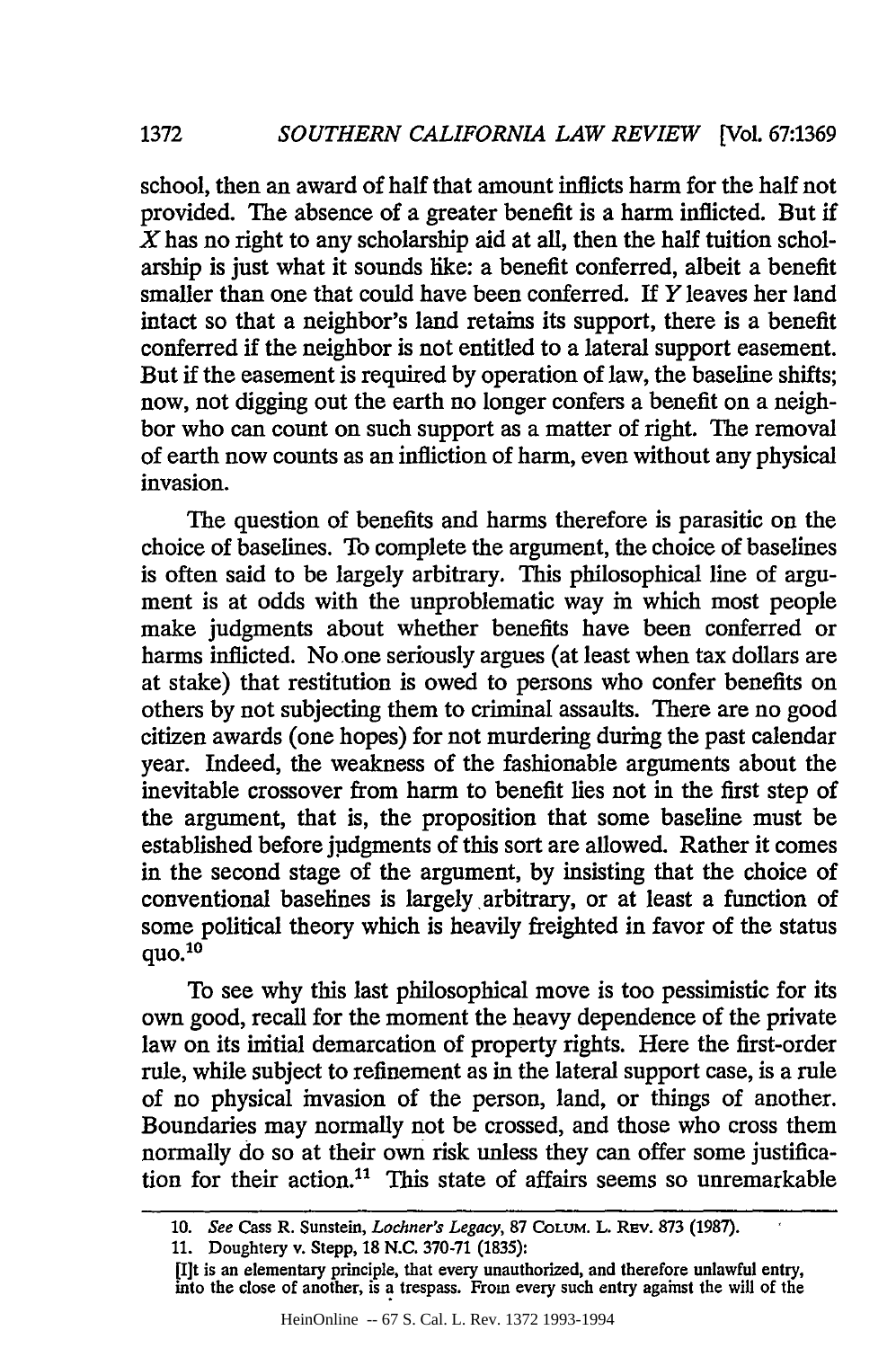that it is taken for granted unless and until one starts to think about the subject from a more systematic point of view. One notable effort in this regard is Donald Wittman's important 1984 paper which asked whether our basic institutions of property and tort (or regulation and taxation) should be organized around the principle of liability for harm or that of restitution for benefit. $12$ 

One of Wittman's important observations was that the single constraint-create a set of optimal incentives for trade-yields insufficient information for selecting the optimal set of legal rules. To use his most instructive (and ludicrous) example, suppose that the opportunity cost price for an apple is \$1. There are two ways that this price can be charged to *A* who wishes to buy an apple "owned" (the quotation marks should be used because the conception of ownership quickly becomes Pickwickian) by farmer *B,* such that *A* will be worse off by \$1 for each apple so purchased. The first way is too obvious to comment on: *A* can buy the apples and pay *B* the cash. That solution presupposes that *B* has property rights and can exclude *A* at will. But the second is to have *B* pay *A* some sum for the apples *not* purchased. That sum owed is then reduced by \$1 for each apple that *A* decides to purchase. Thus if the initial sum owing from *B* to *A* is \$100, then when *A* decides to purchase one apple he gets only \$99 from *B.*

In a topsy-turvy world, however, the incentive effects of  $A$ 's decision to purchase are, when viewed in isolation, the same as they are in a world in which *A* must pay for each apple he buys. To the extent that *A* is made worse off by \$1 per apple purchased in each regime, his incentive to consume at the margin is the same in both systems. So in a zero-transaction cost world, where administrative costs just don't matter, the two legal rules appear to have the same effect on the level of consumption, except perhaps if there is some wealth effect, which from a distance looks quite small.'<sup>3</sup>

possessor, the law infers some damage; if nothing more, the treading down the grass or the herbage, or as here, the shrubbery.

Note that the statement of law, while powerful, is incorrect insofar as it ignores the body of privileges not based on consent for entering property, and thus understates the importance of the restitution principle. *See infra* note 25 and accompanying text; *supra* note 4.

<sup>12.</sup> Donald Wittman, *Liability for Harm or Restitution for Benefit?,* 13 J. **LEGAL** STUD. 57 (1984). For further elaboration on the baseline question, see Wendy J. Gordon, *Of Harms and Benefits: Torts, Restitution, and Intellectual Property,* 21 J. **LEGAL STUD.** 449, 452-62 (1992).

<sup>13.</sup> A wealth effect here refers to the differences in patterns of consumption that depend on the wealth of the party faced with marginal choices. See RONALD H. COASE, THE FIRM, THE MARKET, AND THE LAW 170-74 (1988). For the position that these differences are somewhat more important in understanding the choice of legal rules, see Herbert Hovenkamp, *Legal Policy and the Endowment Effect,* 20 J. **LEGAL** STUD. 225 (1991).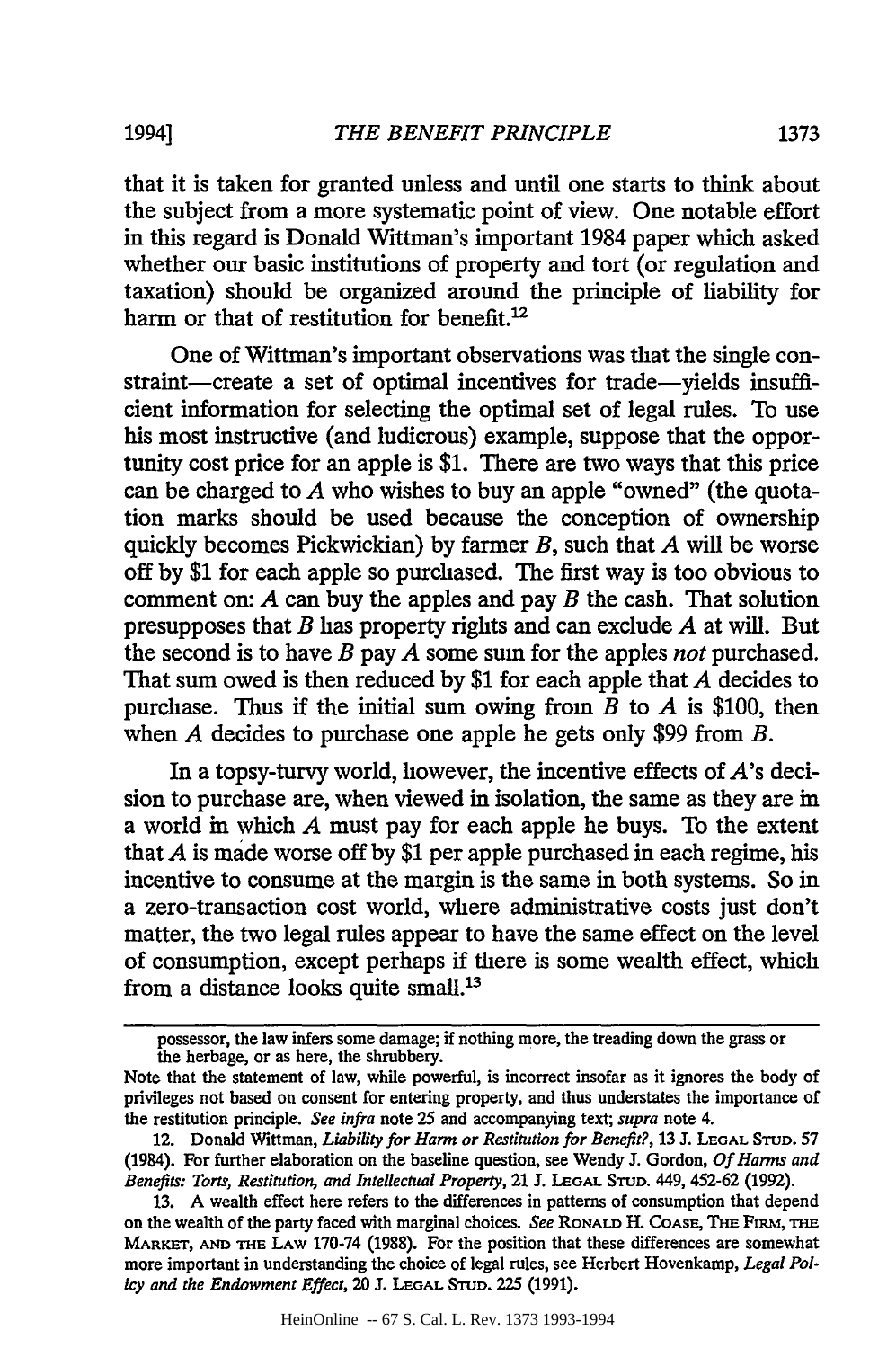Wittman then goes on to explain that administrative costs do make a difference, and the decisive difference at that. Part of these costs are incurred to determine that the sum *B* must pay *A* equals \$100 for apples not purchased. But how is that baseline number determined? Perhaps we should increase or decrease it: after all *B* may have 101 apples. Unfortunately, no set of institutions can ever settle on this (or any other) number; the contrast to the ease that we settle on the conventional baseline is stark indeed. Matters get still more confused if additional persons are added to the system. In the conventional world, no one confers a benefit on *B* from not taking her apples. But in the topsy-turvy world, if *A* confers this benefit on *B* by refusing to take the apples, then *C* and *D* must do the same thing: The more productive *B* is with her labor, the more she owes to the entire world. The implicit assumption that only two persons are possible trading partners makes Wittman's second ("benefit conferred") scenario far more plausible than it is. But as *B* shells out cash to *C* through *Z,* she can take some comfort that she will never be solvent. Presumably when it comes to shampoo or roof tiles, she could be paid in return by the producers of those goods who likewise have similar obligations to multiple persons. In fact in a society in which *m* individuals each produce one distinct good (that is, a society without firms or a division of labor), all of us could collect in *m* - *1* cases, only to lose it all in the one case where we produce. The ideal strategy would be to cease production altogether so as to keep the baseline payments from others, without having to incur any costs of production. Wittman is surely right to say that the administrative costs of this rival system dwarf those conceivable under the current regime, but he seems to be wrong when he says that the incentive effects are quite the same: With multiple parties the system is sufficiently zany that it could not survive; and if it did, one pessimistic equilibrium is that no one would produce anything-perfect equality and total starvation.

The improbable outcomes of Wittman's odd property system have an important philosophical message that baseline skeptics should heed. One of the most common arguments against any consequentialist or broadly utilitarian system is that it is indeterminate in its recommendation for legal rules. The effort needed to argue that in the usual case a nontakipg is conferring a benefit on those left alone shows that this conclusion is manifestly false on the issues that concern us mostthe delineation of property rights in transactions for ordinary goods and services. As ever, there is a political moral here as well. It is often said that the rich and successful are not entitled to keep their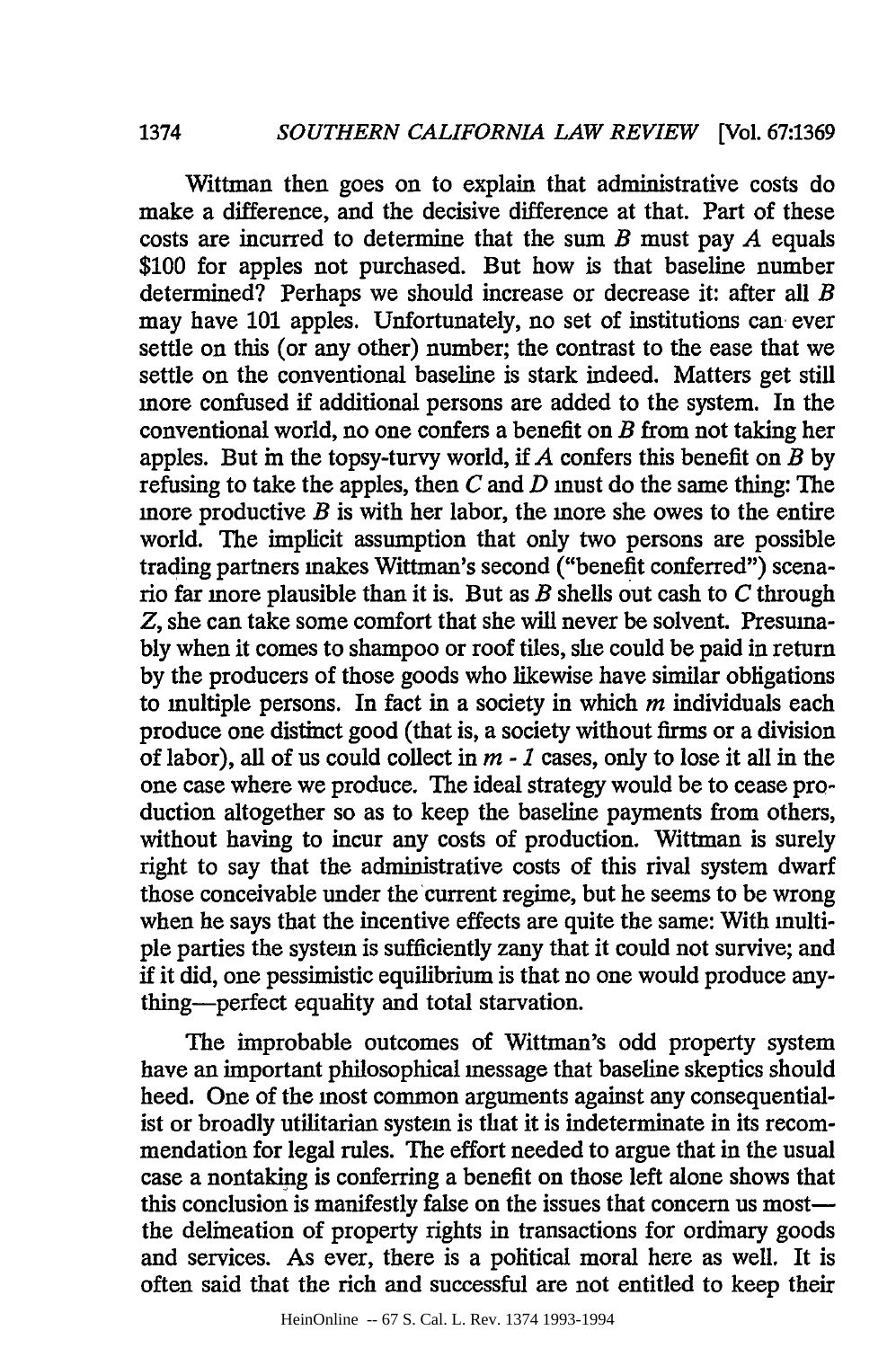wealth because others have contributed to their enterprise by not destroying it. But if the basic norm is one of noninterference, then no one should be paid for observing it, but should be taxed or punished for violating it. Only one agnostic on baseline questions can ask whether all persons have to pay their would-be assailants to be free of the risk of rape or murder, a conclusion that creates endless transactional complications.

One historical example shows the point. In California and other Western states, the last half of the nineteenth century was marked by constant battles between the forces of open range (whereby landowners were under a duty to "fence out" cattle from their land) and closed range (whereby cattle owners were under a duty to "fence in" their cattle to keep them from trespassing).<sup>14</sup> If the question of baselines were of little or no consequence, the choice of rules would not matter all that much, save for the partisan aspirations of farmers and ranchers. But the differences are not those that arise simply in a zero-sum game. Thus Kenneth Vogel has rightly observed the radical asymmetry between the two rules. Requiring a landowner to fence out roving cattle makes it difficult for him to buy off some ranchers in order to preserve the land for agricultural use.15 The alternative system allows the landowner to permit some cattle owners to use the land without having to open it to all simultaneously. Again the asymmetries are very large in the consequences that they generate for an overall evaluation of the law.<sup>16</sup>

The robustness of the common law baselines also shows that the modern constitutional doubts over the harm/benefit distinction, both in acadennic and judicial work, are badly overstated.<sup>17</sup> The philosophical skepticism on choice of baselines takes a particular transaction out

<sup>14.</sup> Garcia v. Sumrall, 121 P.2d 640 (Ariz. 1942).

*<sup>15.</sup> See* Kenneth R. Vogel, *The Coase Theorem and California Animal Trespass Law,* 16 J. **LEGAL STUD.** 149 (1987).

<sup>16.</sup> Why would they ever allow an open range? The answer has to be that open range is allowed only when the number of persons who want to devote their land to agriculture is so small that it is cheaper to bear the risks of excessive straying, relative to the transaction costs **of** allowing selective entry. It follows that open range statutes will lose popularity as population increases, which is roughly how things move. *See* **ROBERT** C. **ELLiCKSON,** ORDER **wrmotUT** LAW: How NEIGHBORS SETTLE DISPUTES 42-45 (1991).

<sup>17.</sup> For some of the parties in this line of thought, see Frank I. Michelman, *Property, Utility and Fairness: Comments on the Ethical Foundations of "Just Compensation" Law,* <sup>80</sup>**HARv.** L. REv. 1165, 1196-1201 (1967), and see the decisions of Scalia, J. and Kennedy, **J.,** in Lucas v. South Carolina Coastal Council, 112 **S.** Ct. 2886 (1992). I criticized their excessive reliance on the reasonable expectations model in Richard A. Epstein, *A Tangled Web of Expectations:* Lucas v. South Carolina Coastal Council, 45 STAN. L. REV. 1369 (1993).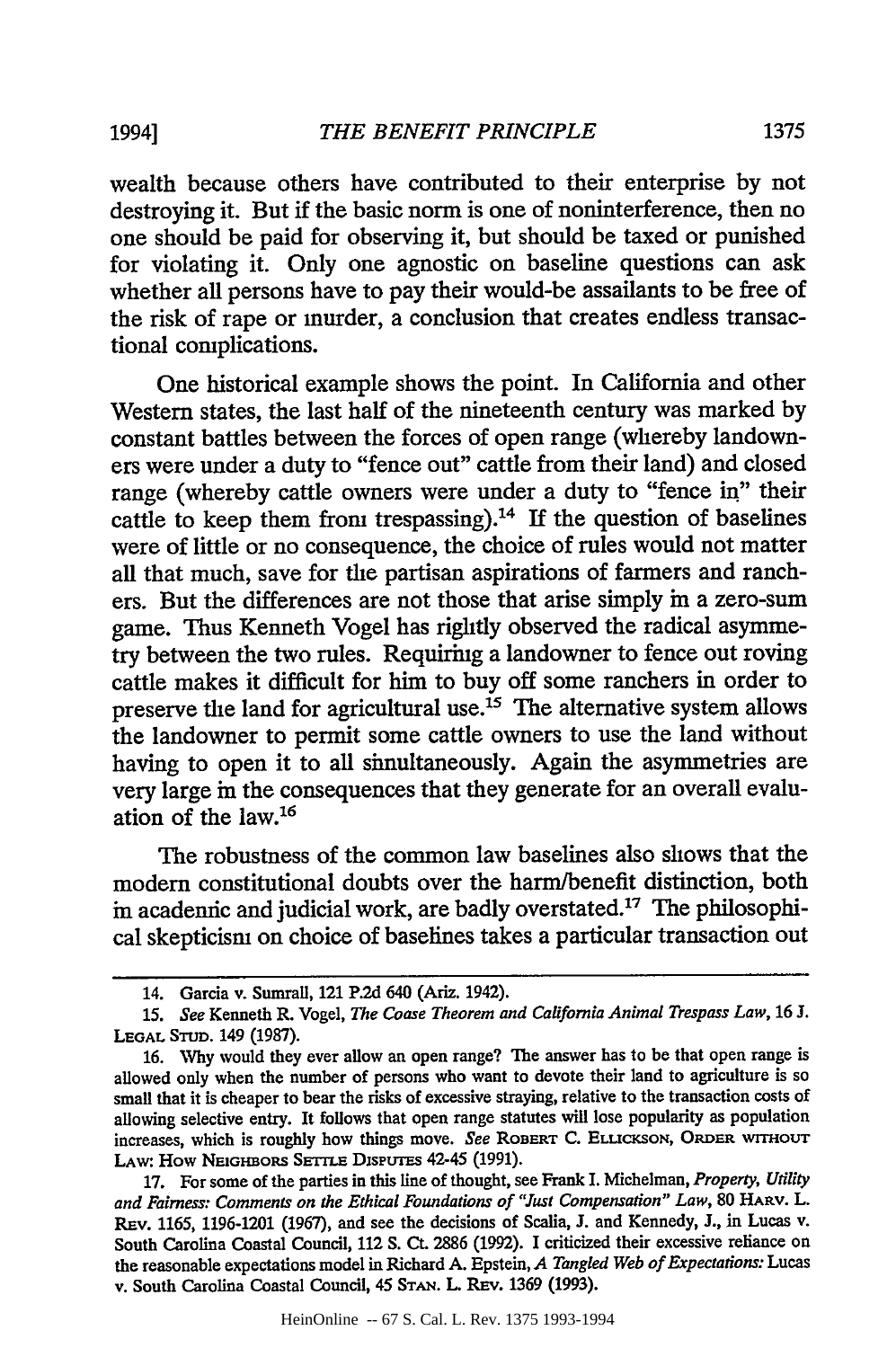of its larger context, and ignores the massive difference in allocative consequences from saying *"A* did not harm *B"* as opposed to *"A* conferred a benefit on *B."* It is therefore for good reasons that we accept a set of boundary conditions that treats acquisition of possession as the root of ownership and requires other individuals to purchase what they wish. Once these baselines are established, the next question is under what circumstances, and with what results do we allow individual conduct that violates the basic rule-"buy, don't take." Indeed, the general law of "privilege" is intelligible precisely because it starts with this simple common law baseline and then identifies in a cautious way the special circumstances in which some modification is warranted.<sup>18</sup> The common law baseline gathers its strength by being serviceable over a wide range of cases, so that matters of privilege, while important both practically and theoretically, are kept confined and infrequent. They are never allowed to dominate the overall system.

## III. POSITIVE AND NEGATIVE EXTERNALITIES

The decided preference for "buy, don't take" should quickly put us in a tort frame of mind. The basic interactions of taking something from the possession of another are policed under a rubric of "shame on you if you take," not "thank you for not taking." But there is still the question of how a system of restitution-one that calls for compensation for benefits conferred-fits into the overall scheme of legal arrangements. To see how the problem arises, it is useful to ask this question: To what extent can it be said that individual actions only "concern" an actor, or that voluntary exchanges only concern the parties to them? For those actions that fall into either of these categories we are saying in effect that we don't have to worry about the law of tort, or for that matter the law of restitution. We can now have actions that *on net* make either one or (by contract) more persons better off than before. Because no one else is left either better or worse off in consequence of what is done, the private gains to the individual actor or to the trading partners travel effortlessly to the bottom line. Because these private gains match up one-to-one with social gains, the transactions that generate them should be encouraged.

**1376**

**<sup>18.</sup>** See infra part **IV.**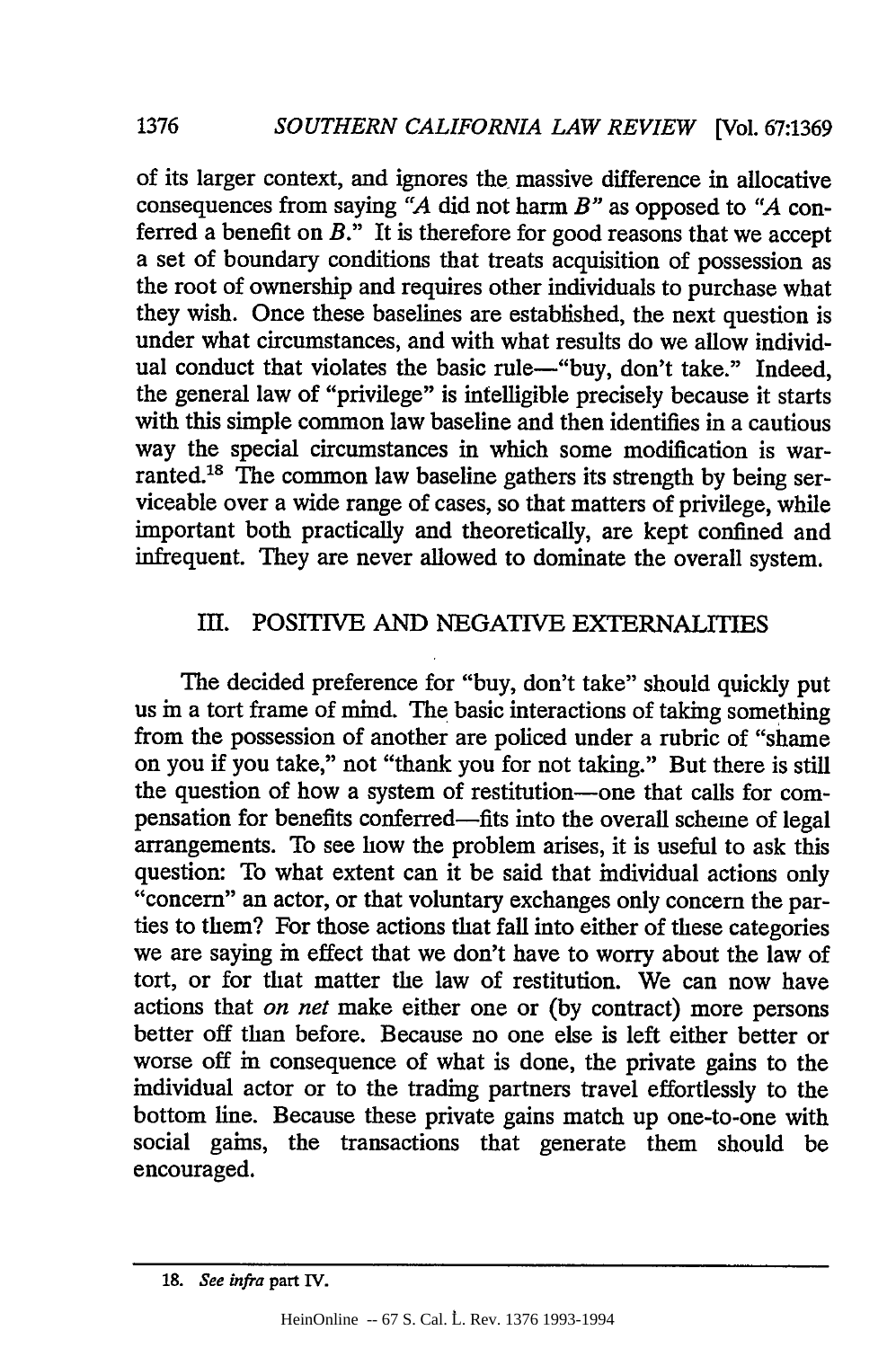Yet there are *no* individual actions that "concern" only one individual or the small group of individuals who has entered into voluntary arrangements.<sup>19</sup> Every transaction has innumerable consequences—positive and negative—with respect to the fortunes and satisfactions both of the individual actor, the actor's trading partners, and of many other individuals. The grand question for the legal system is how ought this endless array of internal and spillover effects be taken into account. The first approximation to that question raises a parallel to the issues that were of concern to Wittman: One could have a rule that registers *all* gains and losses to all parties, including all externalities from individual actions, positive or negative, on some comprehensive utility scale, and then require the individual actor, or group of actors to internalize all of these costs as he does his own private costs and benefits. In principle, that procedure would require payment to those who have lost from the exercise while allowing the exaction of some sort of fee from those who have benefitted from it. The class of actions that survive in this world are those for which the gains in the actor's satisfaction, coupled with the collections from strangers, are sufficient to fund payments to those who are left worse off in consequence, and still leave something left over for the actor herself. In a Coasean world of zero transaction costs, any questions of evaluation of benefits and costs, the processing of claims, or collection and distribution of funds, would be a trivial matter, so using this broad definition of externality sets the perfect foundation for determining legal entitlements.

**Of** course, this proposed plan of action is manifestly unworkable as a legal program when transaction costs are both positive and substantial. In this state of affairs, it becomes necessary to allow for some liberty of action in a world of inevitable spillovers, both positive and negative. It cannot be that each action has to be justified to all other persons. It is not that there is no cost in ignoring the complications of

المتعص

HeinOnline -- 67 S. Cal. L. Rev. 1377 1993-1994

**<sup>19.</sup>** One famous instance of that simplification occurs in John Stuart Mill's *On Liberty,* where he puts the point as follows:

ft]he individual is not accountable to society for his actions, in so far as these concern the interests of no person but himself. Advice, instruction, persuasion, and avoidance by other people if thought necessary by them for their own good, are the only measures by which society can justifiably express its dislike or disapprobation of his conduct. Secondly, that for such actions as are prejudicial to the interests of others, the individual is accountable, and may be subjected either to social or to legal punishment, if society is of opinion that the one or the other is requisite for its protection.

John Stuart Mill, *On Liberty, in* UTILITARIANISM, LIBERTY AND REPRESENTATIVE GOVERNmENT 149 (Everyman's Library ed. 1971) (1859). Of course no action that anyone else protests meets this exacting condition. Some netting process therefore is always required, even if it is often suppressed.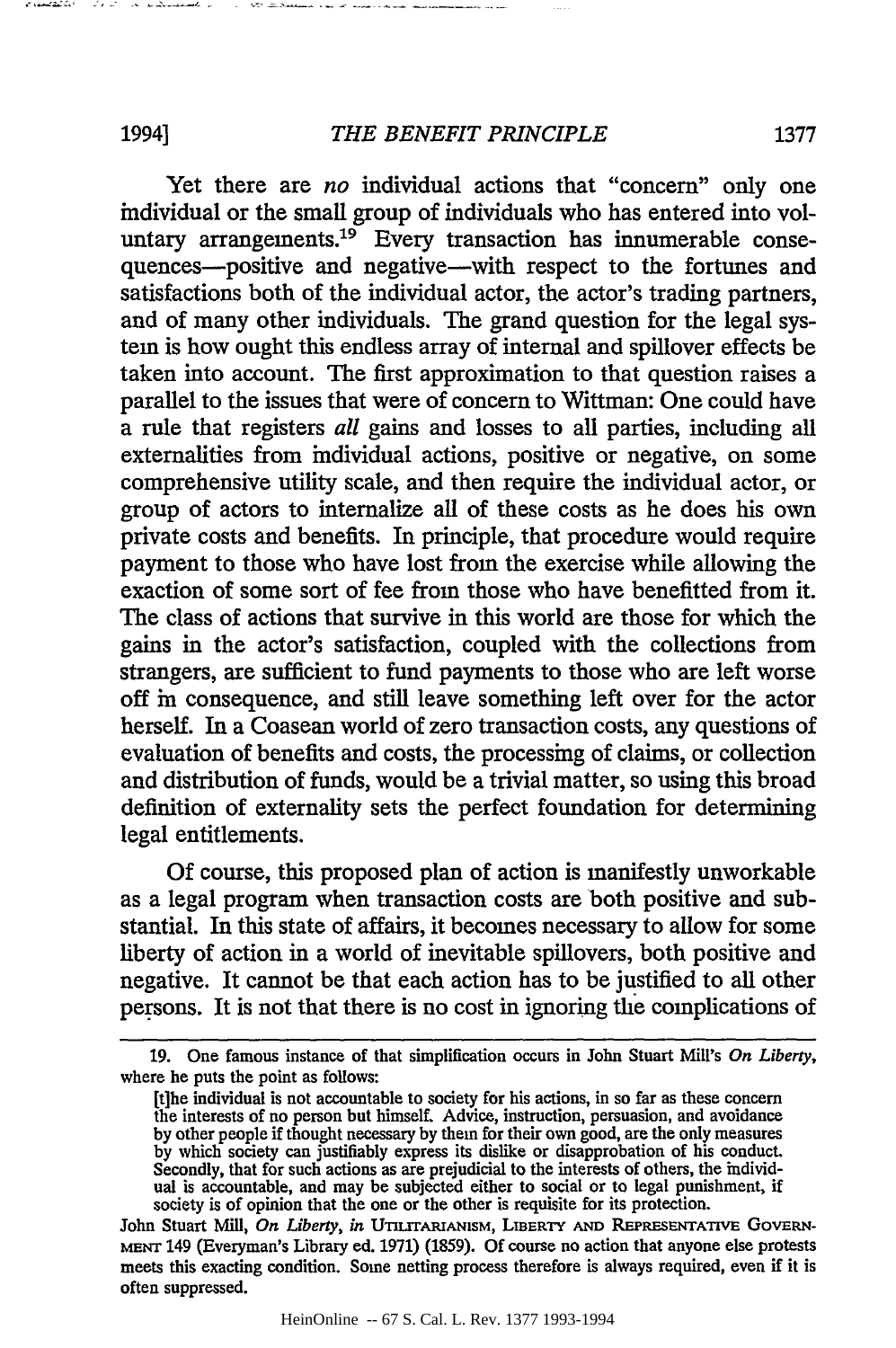private actions and behaving as though the only gains and losses that matter are those naturally borne **by** the actor alone. When (net) positive spillovers are ignored, private benefits understate social benefits, so it becomes likely that too little of the good or service will be produced, even if reputation and informal persuasion **fill** in part of the gap left **by** a tolerant legal order. Yet when (net) negative externalities are ignored, too much of the good will be produced, even after the same set of reputational and informal sanctions do their work. Most importantly, in the most common cases individual actions produce both negative and positive externalities simultaneously, so that it is unclear whether excessive or insufficient production of the activity is undertaken. Thus, playing a guitar in the airport corridors, building a house on a hillside, or ringing a church bell on Sunday, may be pleasing to some and a source of offense to others, always in varying proportions with widely different intensities.<sup>20</sup>

What then are the respective provinces of tort and restitution in a world of abundant externalities? The law of tort seeks to identify the class of negative externalities that should be taken explicitly into account; the law of restitution or quasi-contract for its part is directed toward the class of positive externalities. In each case the decision is made against the backdrop of a presumption that the action in question is one that produces *net* gain for the actor, for otherwise that action would not be undertaken **by** a self-interested individual. It is also understood that most people are willing to choose actions that promise net gains to themselves even if they impose substantial losses on others. The connection between gain and loss was perceived at least as early as Aristotle, who urged that the commission of many acts involved both a benefit received by an actor and a harm inflicted on another person. Consider one famous passage from the *Nicomachean Ethics:*

For it makes no difference whether a good man has defrauded a bad man or a bad man a good one, nor whether it is a good or a bad man that has committed adultery; the law looks only to the distinctive character of the injury, and treats the parties as equal, if one is in the wrong and the other is being wronged, and if one inflicted injury and the other has received it. Therefore, this kind of injustice being an inequality, the judge tries to equalize it; for in the case also in which one has received and the other has inflicted a wound, or one has slain and the other has been slain, the suffering and the

**<sup>20.</sup> See infra** text accompanying notes **70-76.** HeinOnline -- 67 S. Cal. L. Rev. 1378 1993-1994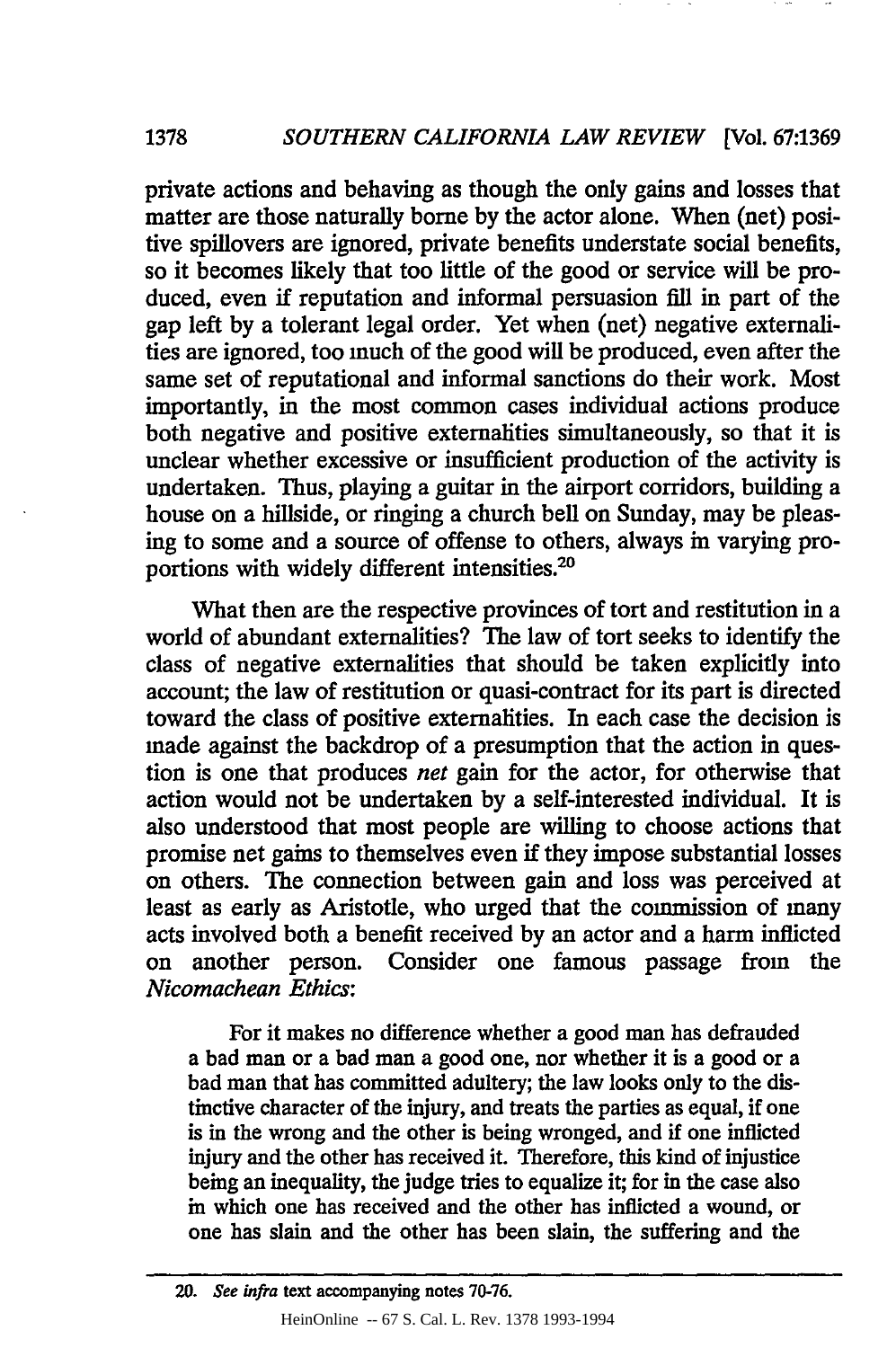action have been unequally distributed; but the judge tries to equalize things by means of the penalty, taking away the gain of the assailant. For the term "gain" is applied generally to such cases, even if it be not a term appropriate to certain cases, e.g., to the person who inflicts a wound-and "loss" to the suffered; at all events when the suffering has been estimated, the one is called loss and the other **gain.21**

Here Aristotle tries to make it appear as though every case falls into the easy category where the gain to the wrongdoer equals the loss to the victim, so that restoration is easy. This model works well enough if money received by defrauding another can be restored (with interest). But it is clumsy in the wounding case where the "gain" may take many forms: for example, the business advantages of not having to skate against Nancy Kerrigan, or the simple reduction in the cost of precautions. When gain does not equal loss, the tort impulse makes the measure of damage equal to the loss, which *ex post* is usually larger than the gain, even if the gain from lower precautions is certain and the loss is only remote.

For all the weaknesses in Aristotle's treatment, it does set up the theoretical unity by assessing gains and losses in tandem. It is puzzling therefore to see that these two bodies of law are so often discussed as though they fall into separate compartments. But a unified approach seeks to work out the connections between them, and to use the insights that are obtained to explain why the law of restitution, while an indispensable part of the system, occupies a smaller part of the private law than the law of tort.

If all the effects of a given action were confined to the actor, then there would be little reason for the law to disentangle benefits from harms. The person could engage in that exercise himself while choosing his course of action. The legal problem therefore is to deal with the effects, both negative and positive, that individual actions have on others. Here the basic question is to pick out those spillovers to which the legal system will (at some positive cost) generate a response, and those consequences, positive or negative, that are best left outside of it. In essence we proceed by identifying those cases that fall at the extremes of either easy inclusion or exclusion, and then feel our way to the mass of cases that fall somewhere in the middle.

<sup>21.</sup> ARISTOTLE, NICOMACHEAN ETHICS bk. V, ch. 4 (Richard McKeon ed., 1941).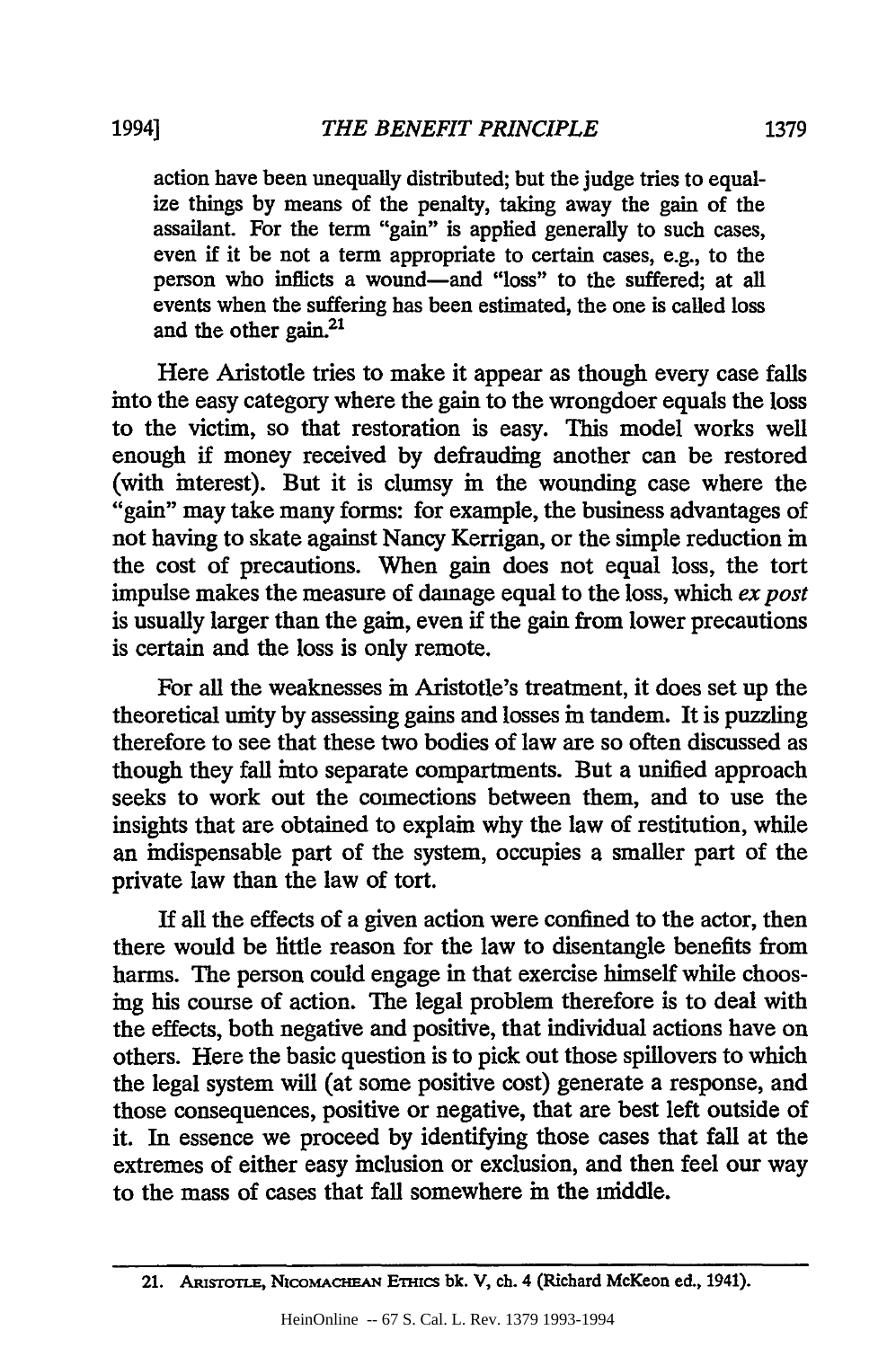In dealing with the law of restitution, one of the first tasks is to be sure that the remedies afforded are part and parcel of a system capable of sensible administration of justice. One constraint is that the class of benefits conferred (remember that the baseline case of exclusive ownership with transfer by voluntary sale is solved) for which compensation is required must be small enough to be manageable. At this point, the quasi-contract term is suggestive if only because the law seeks to mimic contractual transactions where explicit voluntary arrangements cannot at low cost provide the same relevant benefits.<sup>22</sup> By implication, when voluntary transactions are available, it is best that they be given free reign. It is better that you ring my doorbell for permission before cutting my lawn instead of cutting the lawn and then ringing the doorbell and demanding compensation for the work done. Even if I am out of town, the intermeddling is "officious" because I could have well guarded against the prospect of an untended garden by hiring a gardener on a long-term contract to take care of matters whether I am at home or not. So "first do, and then pay" has at best only little more attraction than the incentive schemes that Wittman has imagined for the nonpurchase of goods from strangers. To give but one mundane example, it is a sign of social disintegration when strangers start washing your front windows when your car is stopped at a red light, only to demand payment with the implicit threat of damage if payment is not forthcoming. There is no exception to the general rule here.

The question still arises, however, as to what exceptions should be carved into this general rule that benefits may be obtained only through voluntary transactions. Here we can take a leaf from the acconnt of voluntary action given by Aristotle in Book V of his *Nicomachean Ethics.* Aristotle's basic position is that all actions are presumed voluntary until we can show otherwise, and that the two major causes for revising that original estimation are actions that are done under necessity and under mistake.<sup>23</sup> The source of the compulsion could be natural events or the actions of other individuals; so too with the source of mistake. But however induced, both of these conditions undermine the normal robust assumption that people ought to be responsible for the consequences of their own acts. It is useful to recall how these qualifications work.

23. ARISTOTLE, *supra* note 21, bk. III, at 964.

<sup>22.</sup> **A** familiar theme, stressed in RicHARD **A. POSNER, ECONOMIC ANALYSIS OF THE LAW** 133-34 (4th ed. **1992);** Guido Calabresi **& A.** Douglas Melamed, *Property Rights, Liability Rules, and Inalienability: One View of the Cathedral,* 85 HARv. L. REv. 1089 (1972).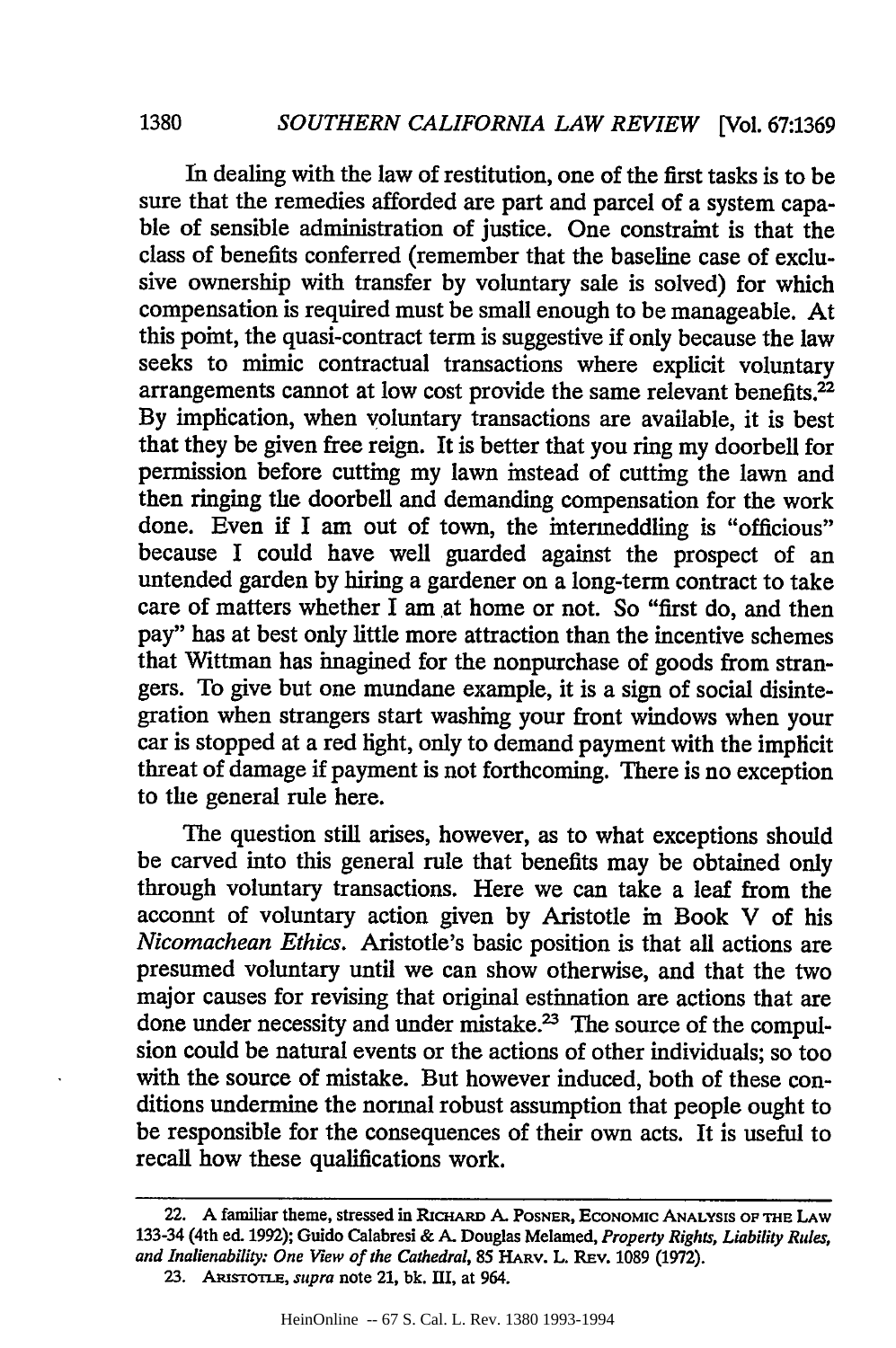#### A. COMPULSION

Compulsion (or necessity) imposes a constraint on the domain of choice so that people who act are not free, not in the trivial sense of having actions that are caused (for all motivated actions are caused in some sense), but in the sense of laboring under external constraints that alter their choices in ways that are:  $(1)$  sufficiently infrequent so that they may be singled out, and (2) sufficiently dramatic so that the distinction is rendered workable in practice.

It is worth noting that Aristotle's account dovetails fairly closely with the common law. His two instances of compulsion represent the act of a God and of a third party, both of which deny that the defendant did the act. Aristotle also recognizes that actions done in fear of greater harm fall into a difficult category, as indeed they do at common law, most notably in the famous cases of *Weaver v. Ward24* and *Smith v. Stone.*<sup>25</sup> Thus in *Gilbert v. Stone*,<sup>26</sup> the companion case to *Smith*, the defendant entered plaintiff's land in order to escape pursuit **by** a third party. The court held that he was liable for the trespass but that the party who compelled his entry could not be sued. In cases like this, Aristotle is uncertain as to whether liability should attach because the action was voluntary in one sense (the product of individual volition) but involuntary in another (the product of external compulsion). He writes:

Those things, then, are thought involuntary, which take place under compulsion or owing to ignorance; and that is compulsory of which the moving principle is outside, being a principle in which nothing is contributed by the person who is acting or is feeling the passion, e.g., if he were to be carried somewhere by a wind, or by men who had him in their power.27

Aristotle's account is quite sketchy, for it does not address the issues of multiple causation and relative responsibility that lie at the heart of the common law doctrine of proximate causation. Focusing on these issues, moreover, allows us to escape Aristotle's dilemma of treating actions done under compulsion as though they were either fully voluntary or wholly without moral responsibility.

<sup>24.</sup> Weaver v. Ward, **s0** Eng. Rep. 284 (K.B. 1616) (finding that no trespass occurs if "as if **by** force a man take my hand and strike another").

<sup>25.</sup> Smith v. Stone, 82 Eng. Rep. 533 (K.B. 1647) (finding that no trespass occurs if defendant is carried onto land of another).

<sup>26. 82</sup> Eng. Rep. 539 (K.B. 1647).

<sup>27.</sup> ARISTOTLE, *supra* note 21, bk. III, at 964.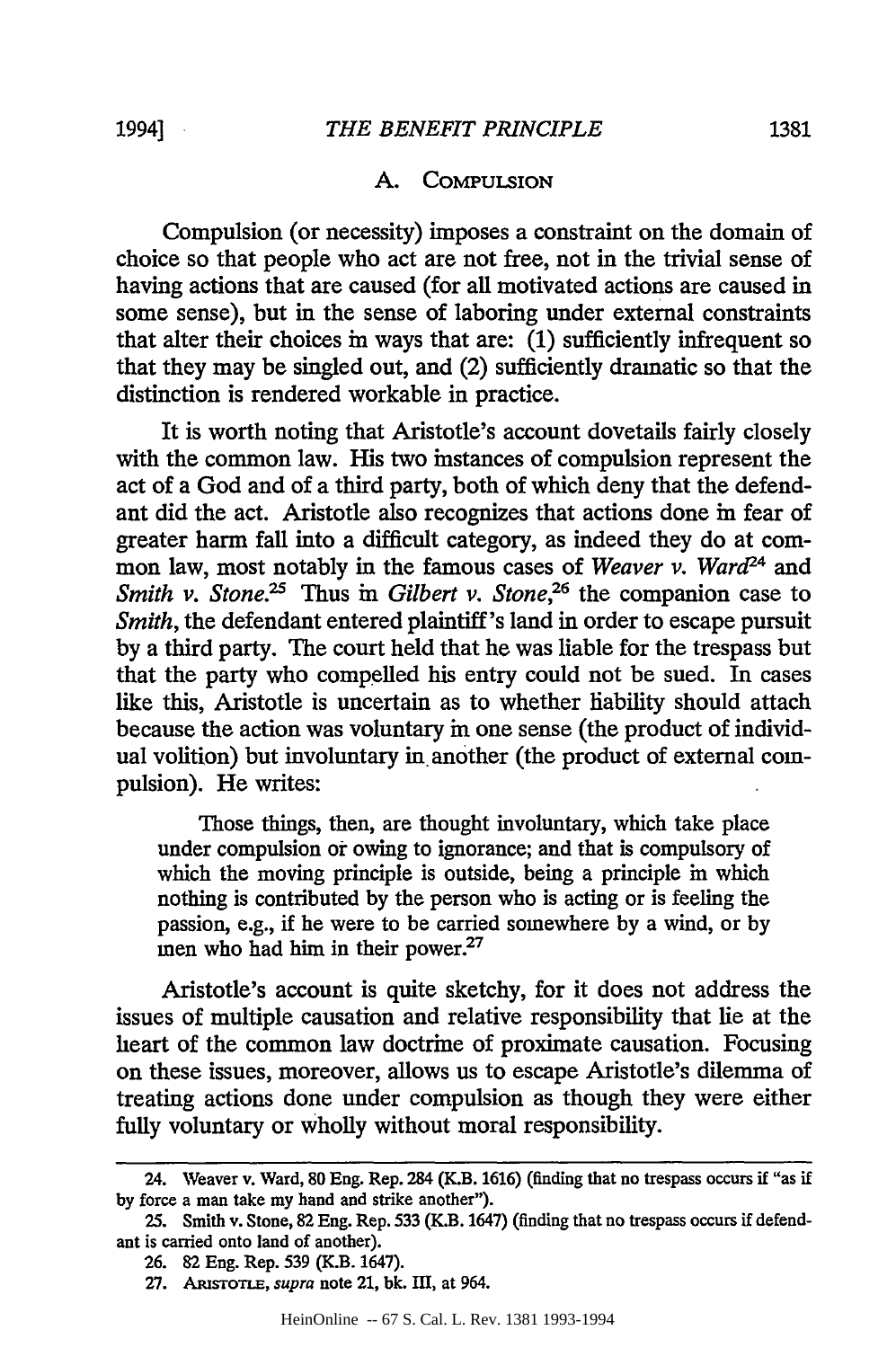The key to the discussion is to draw a strong distinction between principles of absolute or ultimate responsibility on the one hand and relative responsibility on the other.<sup>28</sup> When the question is one of relative responsibility the question to be asked is only whether *as between the parties to the dispute,* the edge should be given to either the plaintiff or the defendant. The repeated application of principles of relative responsibility establishes a strict hierarchy among all actors who are involved in a given dispute. All that is necessary are successive comparisons in which the loser of the initial dispute then tries his luck against some other party, under the same regime of relative responsibility. If there are *n* possible parties to a dispute, then in principle, *n-1* actions should establish the relevant hierarchy, such that any person with lesser responsibility is allowed to sue any person with greater responsibility. The question of rank ordering is critical whenever any party is insolvent, for in a system of relative responsibility, any party with greater responsibility is liable to any party with less, even if that party has an action over against another party with even greater responsibility. Absolute responsibility, in contrast, only looks at the two extremes. It assumes that all parties are solvent and present in a single litigation. Under those circumstances all the middlemen, so to speak, drop out of the picture so that the party who is injured has one and only one action: that against the party with the greatest responsibility.

This distinction is of greatest importance in the simple case where *A* compels *B* to enter *C's* land. If the only question is relative responsibility, *C* can recover from *B,* for while *C* did nothing at all, *B* did enter *C's* land. Precisely because *A* is not amenable to suit, the action should be allowed. Under a system of absolute responsibility, however, *C* can only recover from *A,* and *B* drops out entirely given the excuse that external compulsion supplies for his conduct. Recall now that *B* is Aristotle's man who acts under compulsion, and the ambivalence that Aristotle observes becomes understandable because in a system of relative responsibility *B* is responsible to *C* but may have an action over against *A.* In a moral system, the imperfections of the real world do not impinge on matters of accountability, so that only *A* is responsible. The older common law rules that allowed suits by *C* against *B,* but not against *A,* thus show the tension between the ease of proof within a tort system and the matter of ultimate responsibility.

*<sup>28.</sup> See* Richard **A.** Epstein, *A Theory of Strict Liability,* **2 J. LEGAL STUD. 151, 174-77 (1973).**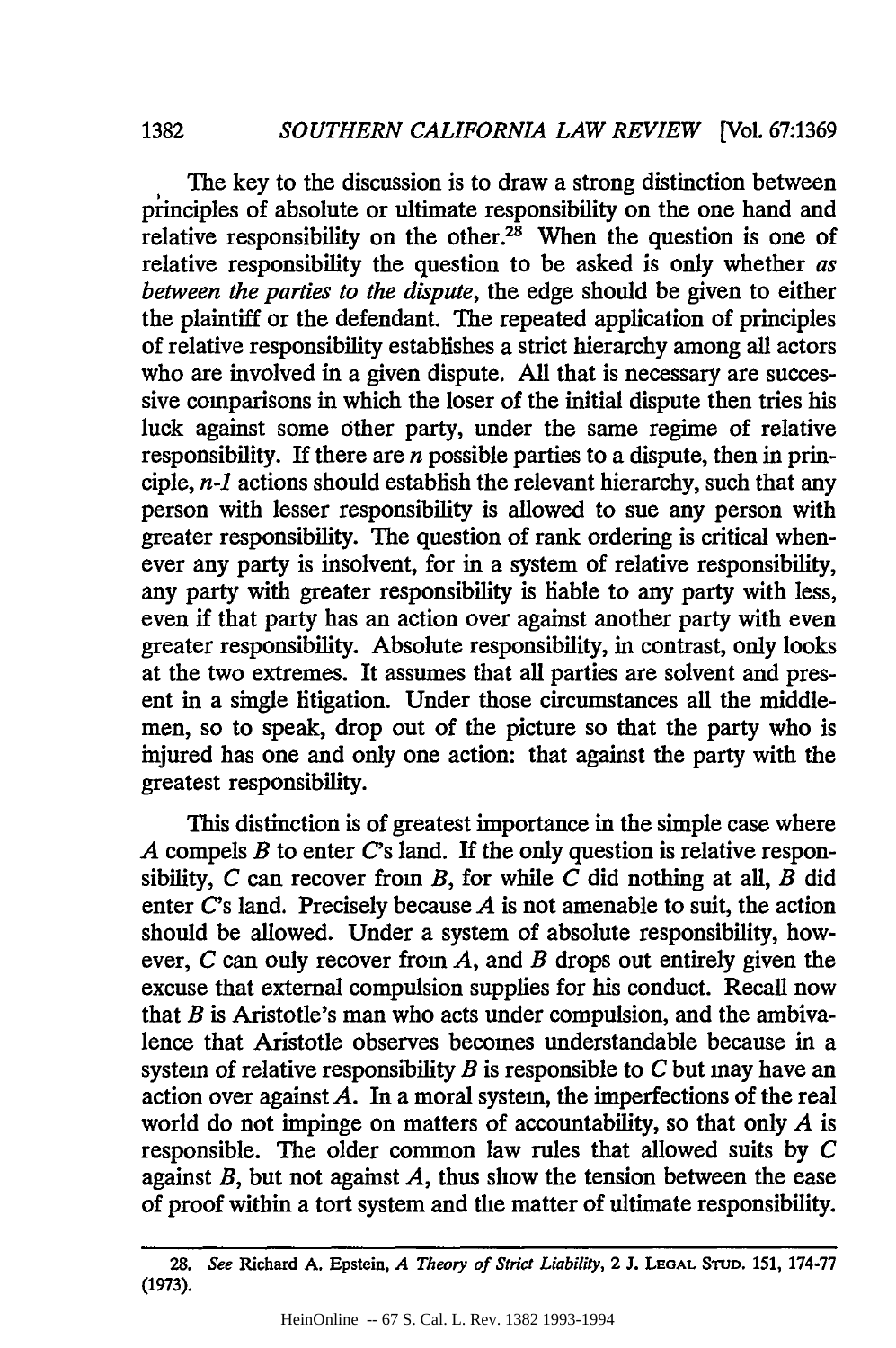The true culprit escapes. Yet even that judgment is contingent on the question of whether *B* could have an action for indemnity against *A,* an issue on which there is, as best as I can recall, very little authority in the early cases, but for which an action is easily allowable under the more expansive twentieth century notions of proximate causation.29

#### B. MISTAKE

Mistake is also said to negate voluntary action because it leads people to place the wrong values, positive and negative, on the choices that they make, and hence leads them to do things that they later regret when the true state of affairs comes to light. Just as necessity can arise from natural events or the actions of third parties, so too with mistake: Mistake may be the result of a simple misunderstanding or it may be induced by mischief and fraud of other individuals. The differences between these two cases seems reasonably clear. Where the mistake is induced by the misrepresentation of a third party, then one party is wholly passive and innocent, while the other party is not passive and may have acted either negligently or fraudulently. But the cases of joint innocent mistake remain the most difficult for both moral and legal systems, for although the foundations for specific conduct or bargains made have been undermined, this argument is too powerful for its good. False claims of mistake will be difficult to counteract because the individuals who claim to have made them do *not* claim to be misled by anyone. Accepting this defense, without severe qualification, could easily undermine the security of exchanges.<sup>30</sup>

## IV. CONVENTIONAL GROUNDS FOR RESTITUTION

### A. NECESSITY **AND COMPULSION**

The categories of compulsion, or necessity, and mistake have genuine explanatory power in the law of tort, where they are usually invoked to alter the usual rule that allows the owner of property to exclude others from the premises at will. $31$  In the necessity cases, the

**<sup>29.</sup>** For example, see Union Stock Yards Co. **v.** Chicago, B. **& Q.** R.R., **196 U.S. 217** (1905), which generally denied actions for indemnity, but would allow them where the wrongs of the two parties were not of equal degree. Note that many modem systems would excuse *B* entirely because of the external compulsion.

<sup>30.</sup> For an extensive discussion of mistake of law and fact see E. **ALLAN FARNSWORTH,** CONTRACTS 677-700 (2d ed. 1990); GOFF & JONES, *supra* note 8, at 87-136.

<sup>31.</sup> Ploof v. Putnam, 71 **A.** 188, 189 (Vt. 1908) ("It is clear that an entry upon the land of another may be justified by necessity.").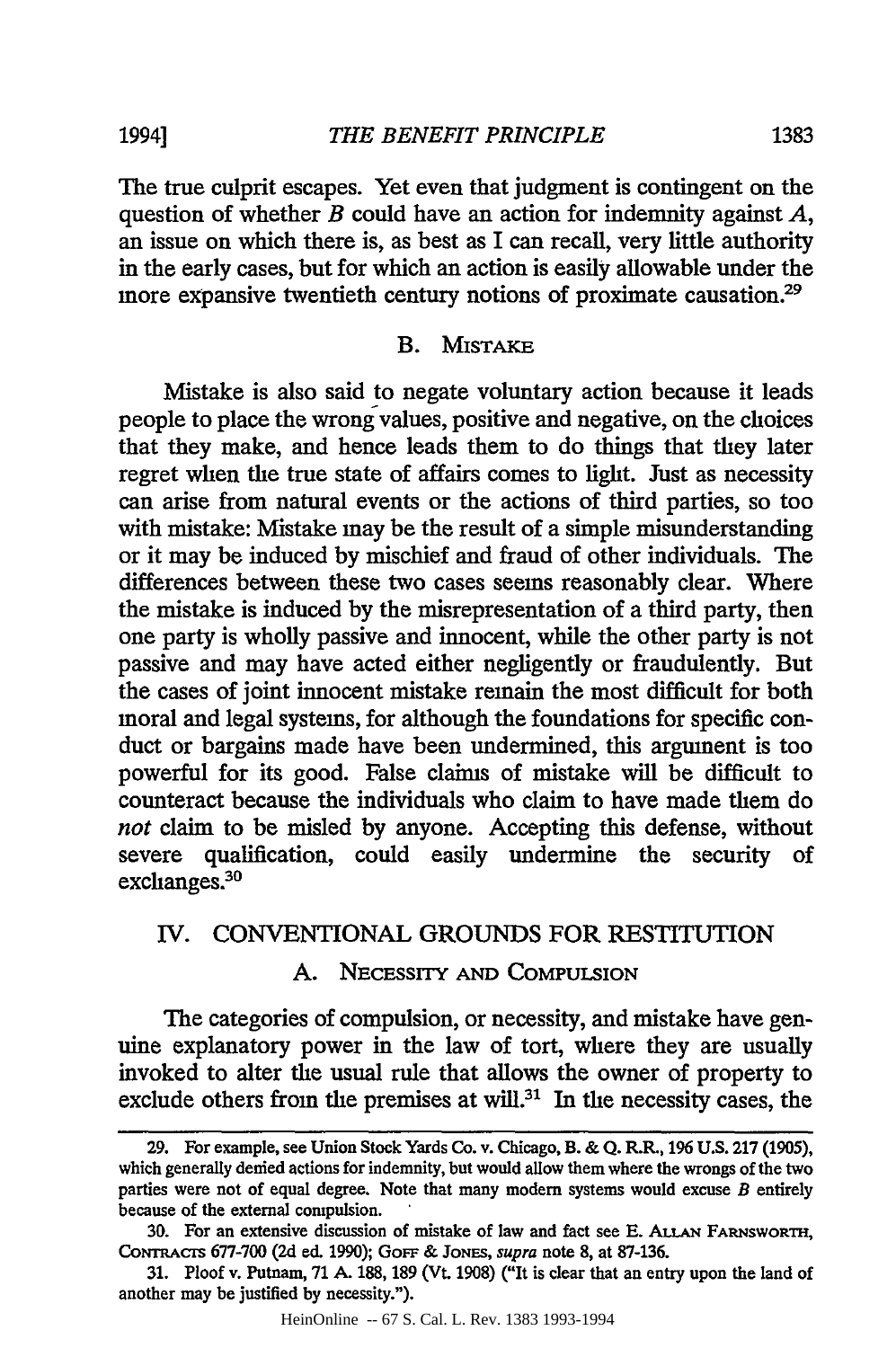*1384*

better solution calls for the creation of a conditional privilege, whereby the thing can be deliberately taken or used so long as compensation is made for the rental value of the property and the damage so caused. $32$  That approach adopts the take now, pay later approach for these transactions. It also raises the question of whether one should treat this as a case of restitution for benefit conferred instead of simply as a matter of liability for harm caused.<sup>33</sup> The point behind this intuition is that there is no necessary correlation between the harm caused to the property owner and the (far greater) short-term gain that is obtained by the party using the property under conditions of necessity. But on this point too the better answer has been that the restitution measure creates an undeserved windfall, so that all persons are better off with the knowledge that they can use the property of others in times of necessity without having to forfeit a monetary sum equal to the value that they attach to their own life or good health.<sup>34</sup> The theory of restitution does not make good sense when the benefits are conferred by happenstance or chance-or indeed by the decision of the user of the property and not its owner.

It is a far different situation, with very different legal consequences, when some organized effort by one party is necessary to save or salvage the property of others, and immediate necessity prevents the formation of some contract between them. Here a risk-adjusted rate of return for the activities, capped **by** some substantial fraction of the property saved, becomes the legal norm.<sup>35</sup> That result is one that is most conspicuous in the law of salvage, where the rescuers have to bear substantial costs to keep their fleet at the ready. Nonetheless, the same principle seems to apply in other contexts as well, where an immediate necessity prevents the formation of a voluntary contract for saving of life and limb.

HeinOnline -- 67 S. Cal. L. Rev. 1384 1993-1994

<sup>32.</sup> Vincent v. Lake Erie Transp. Co., 124 N.W. 221 (Minn. 1910).

<sup>33.</sup> *See,* eg., Robert **E.** Keeton, *Conditional Fault in the Law of Torts,* 72 HARv. L. REv. 401, 411 **(1959)** (arguing that the benefit in *Vincent* conferred on the boat owner was the avoidance of loss of the boat).

<sup>34.</sup> For a discussion of the tradeoff between holdout and externality in connection with the necessity cases, see RicHARD **A. EPsmnI, BARGAINING WITH THE STATE 54-58 (1993).**

*<sup>35.</sup> See* William M. Landes & Richard A. Posner, *Salvors, Finders, Good Samaritans, and Other Rescuers: An Economic Study of Law and Altruism,* 7 **J. LEGAL STUD.** 83, **106-08** (1978); Richard A. Epstein, *Holdouts and Externalities: One More Salute to Ronald Coase,* **36** J. L. & EcoN. 553, 582-84 (1993). Note too that restitution runs against the hull so that the salvor obtains priority over a ship's mortgagee. The rule makes it possible for the salvor to negotiate without regard to the state of the title. Note too that the benefit is also conferred upon the first mortgagee whose security could well be worthless at the bottom of the sea. *See* **SAUL** LEVMORE, **EXPLAINING CREDITOR PRIoRrriES** (forthcoming).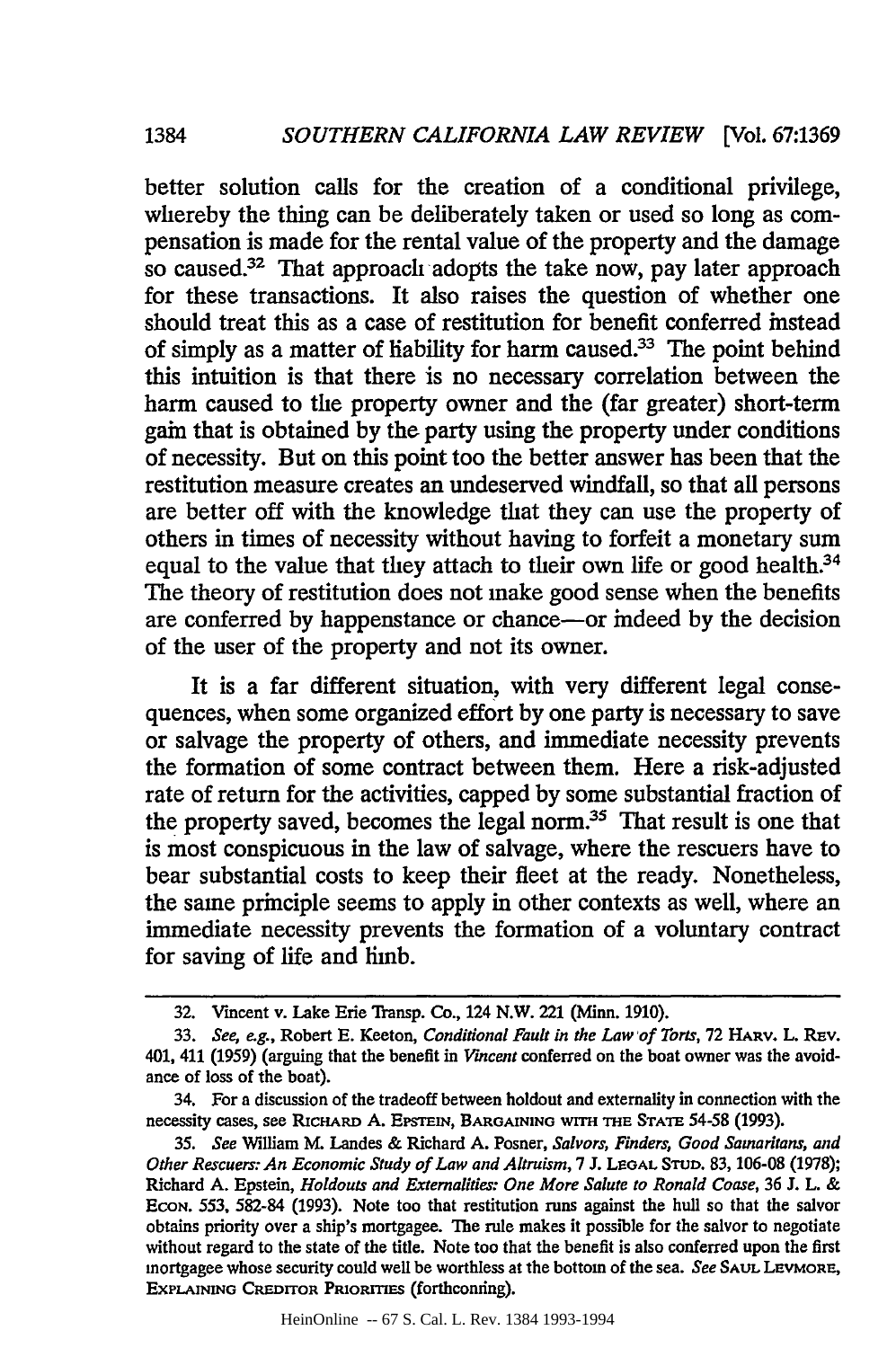The famous case of *Cotnam v. Wisdom36* confirmed that instinct by allowing a restitution remedy for a physician who gave surgical treatment that did not save an unconscious man who had been mortally injured when thrown from a streetcar. Here a remedy was allowed because there was no risk of bypassing a voluntary market, and little risk of providing services that the victim himself would have refused if competent to bargain. It is perhaps a somewhat closer case as to whether the fees should be allowed only in those cases where the services were successful and not otherwise. The advantage of conditioning payment on securing a favorable outcome is that it helps guard against the provision of medical services in hopeless cases solely to extract a fee from the helpless victim. Yet in ordinary fee-for-service medicine the payment to the physician is not typically conditioned upon the soundnees of the diagnosis or the success of the treatment. It is paid for the rendering of services in good faith, irrespective of the outcome. In nonconsensual settings, the risk of unwanted services is a greater possibility, but not so powerful as to justify switching to a rule that looks at outcomes only. Instead it seems better to monitor this question directly within the context of a rule that allows for payment of routine fees and thus permits survivors to refuse the fees on the ground that there was no reasonable basis for the provision of services-an easy judgment only where the patient was certain to die no matter what heroic measures were adopted.

*Cotnam v. Wisdom* is also interesting for its evaluation of the damage remedy. Physicians' fees for services rendered are not set by heaven, and here the plaintiff set his fee after making inquiries as to the net worth of the decedent, with the obvious intention of acting like a price-discriminating monopolist. The court held, rightly in my view, that this information had to be ignored, and the reasonableness of fees had to be determined without regard to the defendant's wealth. In so doing it mirrored the outcome of a competitive market in which price discrimination is not possible no matter what the absolute or relative wealth of the purchaser. $37$  In fact, the question of overcharging for emergency services on a spot contract is not an issue of isolated importance, but is indeed one of major institutional importance, for

**<sup>36.</sup>** 104 **S.W2d** 164 (Ark. 1907).

**<sup>37.</sup>** A point that was intuitively grasped **by** the court in *Cotnam,* which quoted with approval the following sensible passage from Robinson v. Campbell, 47 Iowa **625, 627 (1878):** "There is no more reason why this charge should be enhanced on account of the ability of the defendants to pay than that the merchant should charge them more for a yard of cloth, or the druggist for filling a prescription, or a laborer for a day's work."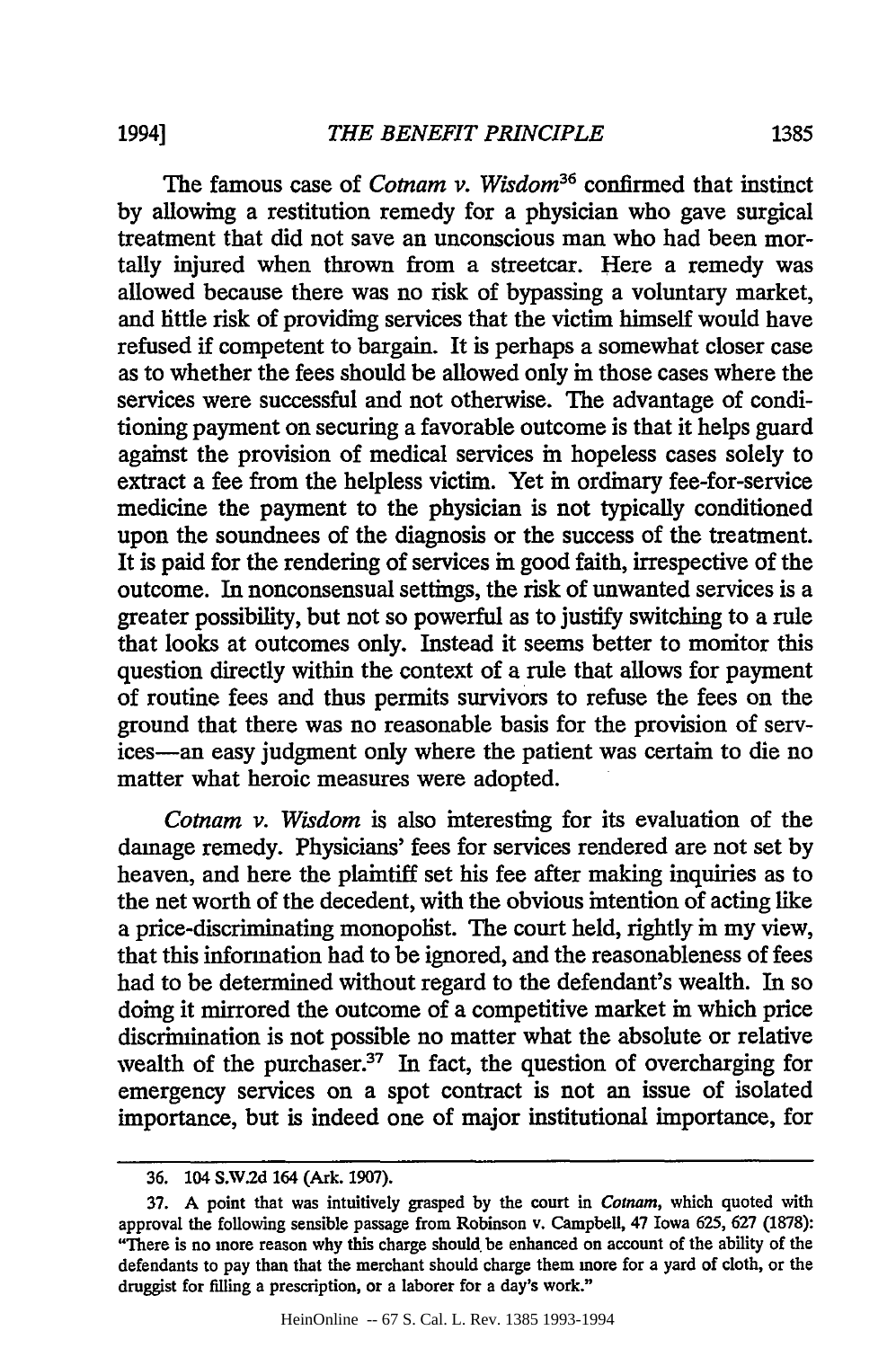virtually all routine accidents present the same risk that was found in *Cotnam.<sup>38</sup>*

It is important, however, to be cautious in making generalizations. Saul Levmore addresses just this issue in an instructive comparison of two cases.39 In *Leebov v. United States Fidelity & Guaranty Co.,40* the plaintiff was a builder who used his trucks to shore up a construction site in order to prevent major landslide damage to nearby properties. His trucks were destroyed in the successful operation. The value of sacrificed trucks was far smaller than the losses averted, losses covered under policies issued by the defendant insurer. Although the plaintiff's losses were in some sense voluntary, they occurred in a setting dominated by necessity and the insurance company was doubtless far better off paying for the trucks than for hefty tort damages. Necessity justifies holding the insurer liable.

Levmore's next question is whether recovery in restitution makes sense when the maneuver fails so that *both* the trucks and the neighboring property are destroyed. Here we do not have the advantages found in *Cotnam v. Wisdom,* namely of a consistent pattern of voluntary transactions against which to measure the reasonableness of the behavior in this case. But if the question here is whether one can detect any form of opportunism on the part of Leebov, or any collateral motive for doing the act, the answer appears to be no. The conduct here is exactly what the insurer would have wanted, playing the odds. It is important not to overstate the point because unlike *Cotnam*, a fairly detailed insurance contract regulated the issue,<sup>41</sup> and it could have stated that Leebov took this action at his own risk, just as

**1386**

**<sup>38.</sup>** 'This problem was common in England when personal injuries were treated **by** physicians who were reimbursed under the poor law. Where the person injured was treated **by** physicians under contract with the local township, the costs incurred were small. But when someone had the misfortune to be injured away from his home base, the charges demanded could be inordinate. *See* A.W.B. Simpson, Priestly v. Fowler, 33-41 (unpublished, on file with author). The basic rule settled upon was that treatment for the "casual poor" who were injured away from home fell on the parish in which the injury took place. The rule had two advantages. It offered a clear rule and it assured prompt treatment that could be otherwise denied if the local parish sought to move the hapless victim home in order to escape the charges. Applied uniformly, the burdens equaled out, so there was a form of restitution of sorts between parishes.

**<sup>39.</sup>** *See* Saul Levmore, *Obligation or Restitution for Best Efforts,* 67 **S. CAL.** L. Ruv. 1411, 1414-15,1431-35 (1994); *see also* Saul Levmore, *Explaining Restitution,* 71 VA. L. **REv.** 65 (1985) (discussing possible explanations for restitution law and examining their descriptive power in various situations).

<sup>40.</sup> **165 A.2d** 82 (Pa. 1960).

<sup>41.</sup> On this contract-restitution overlap, see Andrew Kull, *Restitution As a Remedy for Breach of Contract, 67 S. CAL. L. REV. 1465 (1994).*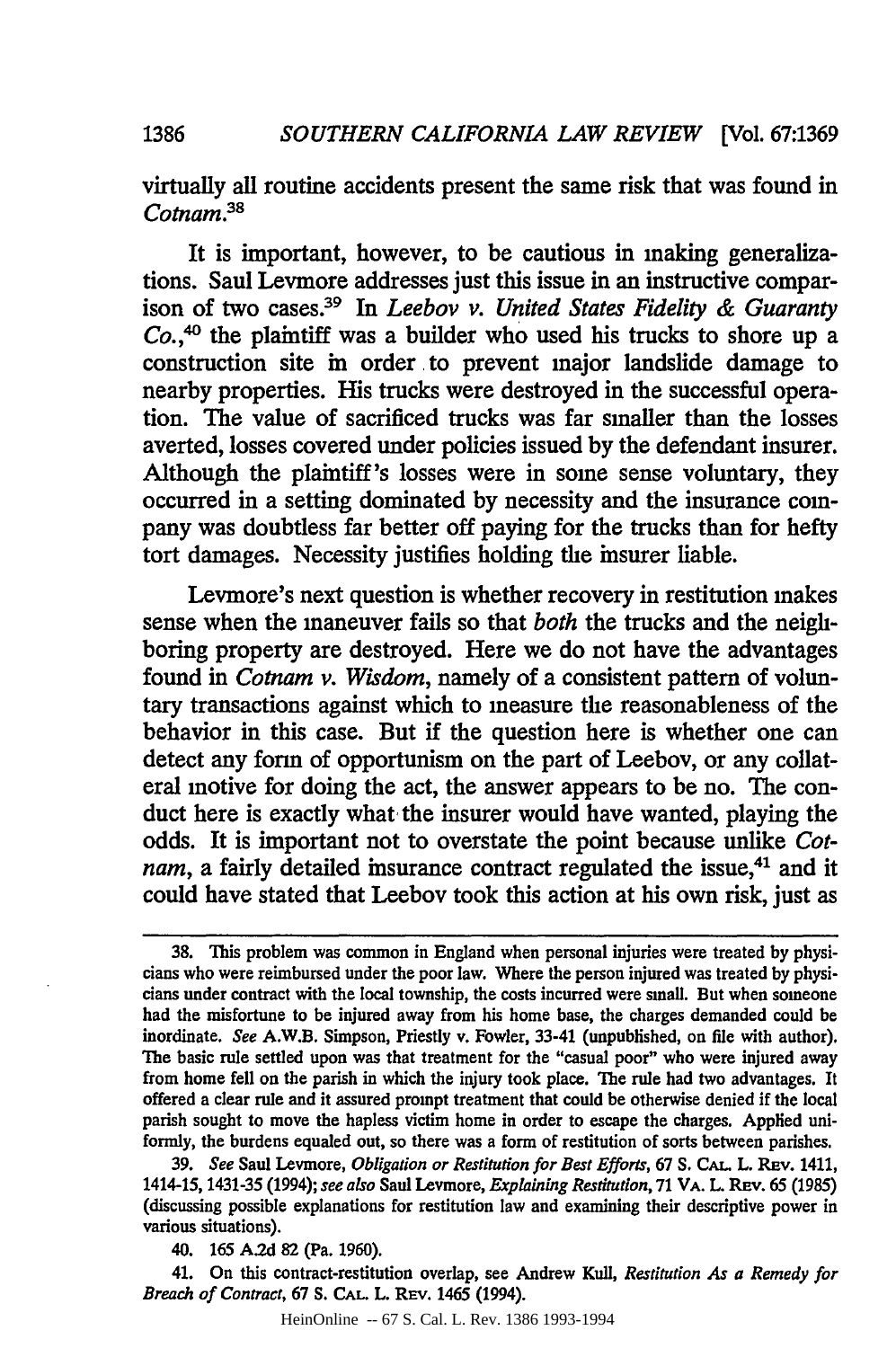most insurance contracts covering damage to the insured's property or liability on it require that the insured take loss-reducing precautions both before and after coverage is extended. Still it is a good guess that the right answer is to treat the cost of good faith but unsuccessful efforts to prevent the landslide as compensable under a restitution theory.

Levmore's companion case, *McNeilab v. North River Insurance Co.,42* arose out of the Tylenol tampering cases of the early 1980s. After Johnson & Johnson (the maker of Tylenol) learned of the first instances of tampering, it removed all of its 'Tylenol capsules from the market even though the Food and Drug Administration did not order a recall. The removal campaign has been widely hailed as the master response to a crisis situation, for it left Tylenol with public praise and a higher market share than before the incident. As an outgrowth to the episode, however, McNeilab sought to recover its recall expenses under its insurance policy, inviting in effect a comparison between its case and *Leebov.* Levmore notes the obvious distinction between the two cases: With *Leebov* the extra precaution was successful, while with *McNeilab* only a few additional tablets laced with cyanide were discovered. He then notes that in situations of this sort, it is tempting to infer that the recall was not prompted by a fear of liability *ex ante* since it did not reduce that liability *ex post.*

While this is surely part of the situation, several other pieces to the puzzle have to be noted. *Leebov* did not present any overarching concern with public good will or regulatory response, both of which deal with losses that are generally outside the scope of liability coverage. In addition, there was ample time for a consultation with the insurer before embarking on a \$100 million recall campaign, and, as Levmore notes, recall insurance is available for a separate premium, which militates against providing for it under the standard liability policies. The failure of the outcome and the presence of a manifest collateral motive differentiate this case from *Leebov.* All in all, there is sufficient reason to believe that the conduct undertaken by McNeilab was not conduct which *ex ante* was in the joint interest of both the insurer and the insured, so that no necessity justified a finding of coverage. As with the law of tort, restitution depends on a sharp distinction between restitution for benefits conferred on strangers, and

42. 645 F. Supp. 525 (D.NJ. 1986), *affd,* 831 F.2d 287 **(3d** Cir. 1987).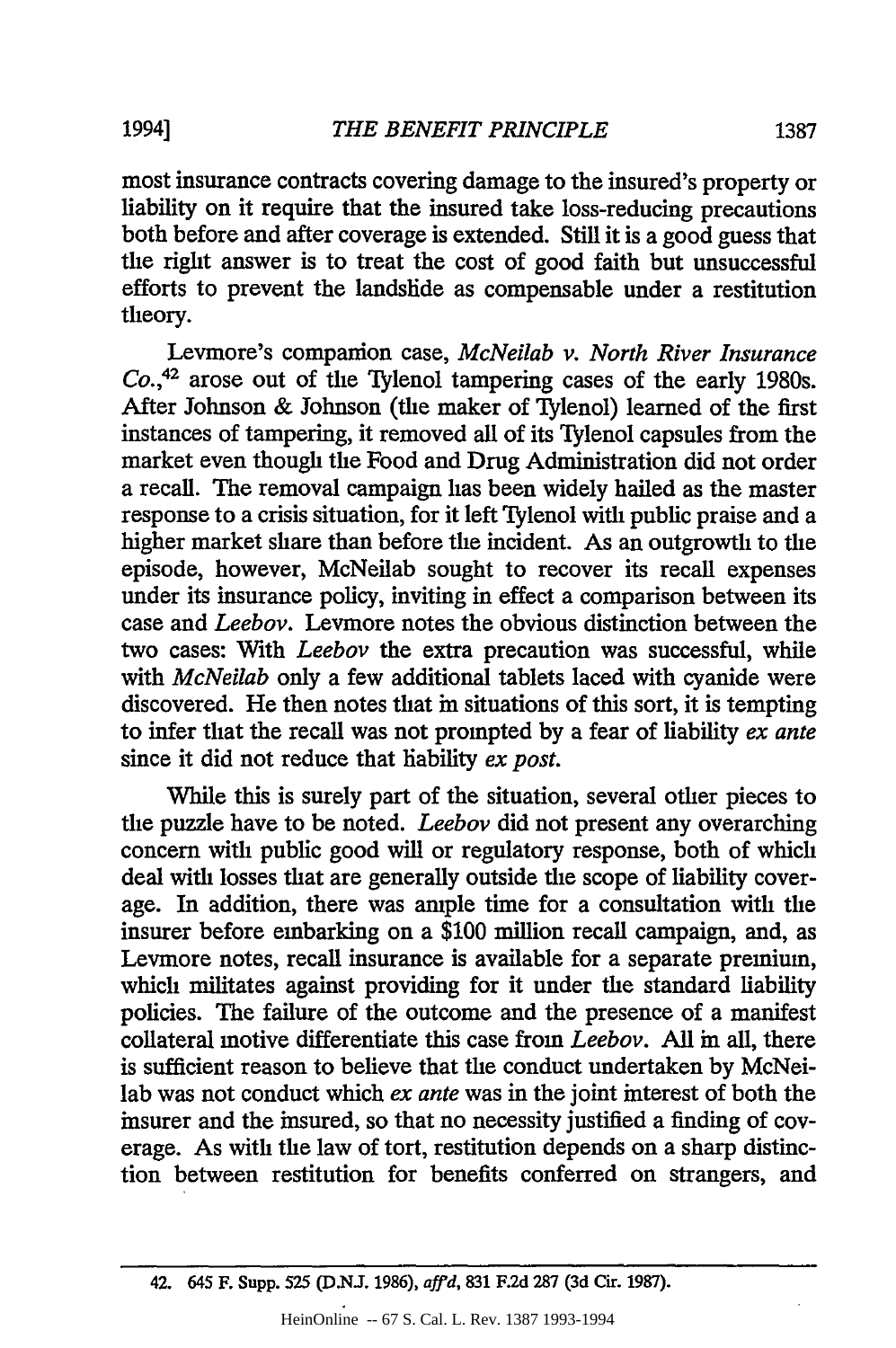restitution in the context of ongoing, if incomplete, contractual arrangements.<sup>43</sup>

The entire question of whether payment in necessity cases should be dependent on success is one that yields to no dominant solution in cases of genuine uncertainty. In principle we could make the parties indifferent to the choice of rule by altering the level of compensation paid when success occurs. But there is an enormous difference between a probability of 0.1 and 0.001; yet after the fact it is often not possible to decide which type of long shot was brought home a winner. In addition, if the multiple for compensation becomes too large, the solvency constraint begins to bite. Few surgeons use contingent fees in successful cases, and it seems unlikely that they should be adopted here. Yet before wedding one's self to a rule that predicates a remedy solely on the rendition of services, recall that (unlike *Leebov* and *McNeilab)* the salvor cases are all contingent on success, but subject to a clear upper bound of fifty percent of the cargo and hull saved. The size of the transactions, the publicly verifiable nature of the evidence, and the collateral motives of the intervenor all play their part in the analysis. Yet why should we expect otherwise? In the area of voluntary contracts there is no dominant solution. Sometimes payment is contingent on performance; often it is not. The law of restitution could hardly achieve a uniform solution that is simpler than that observed in voluntary arrangements directed to this very question.

#### B. MISTAKE

The second category of cases that falls under the rubric of restitution involves cases of mistake. Once again there is an instructive parallel to the tort side of the problem. Consider the case where the defendant cuts and harvests the plaintiff's trees, thus committing the wrongs of trespass and conversion.<sup>44</sup> The widely known doctrine of waiver of tort permits the plaintiff to tie recovery not to the loss suffered, but to the benefit obtained by the defendant.<sup>45</sup> Some early cases took the line that the tort could be waived only in the event that the trees were sold, thereby establishing their market value.<sup>46</sup> But while resale is surely the easy case, there is no reason in theory for it

<sup>43.</sup> *See Kull, supra* note 41.

<sup>44.</sup> For a discussion, see **OLrVER** W. HoLMEs, **THDE COMMON LAW** 97 (1881). For the rule that holds a converter liable when property is taken under an innocent and excusable mistake, see Maye v. Tappan, **23** Cal. **306 (1863).**

*<sup>45.</sup>* On which generally, see GOFF & JoN.s, *supra* note **8,** at **605-23.**

*<sup>46.</sup> See,* e.g., Jones v. Hoar, 22 Mass. **285 (1827).**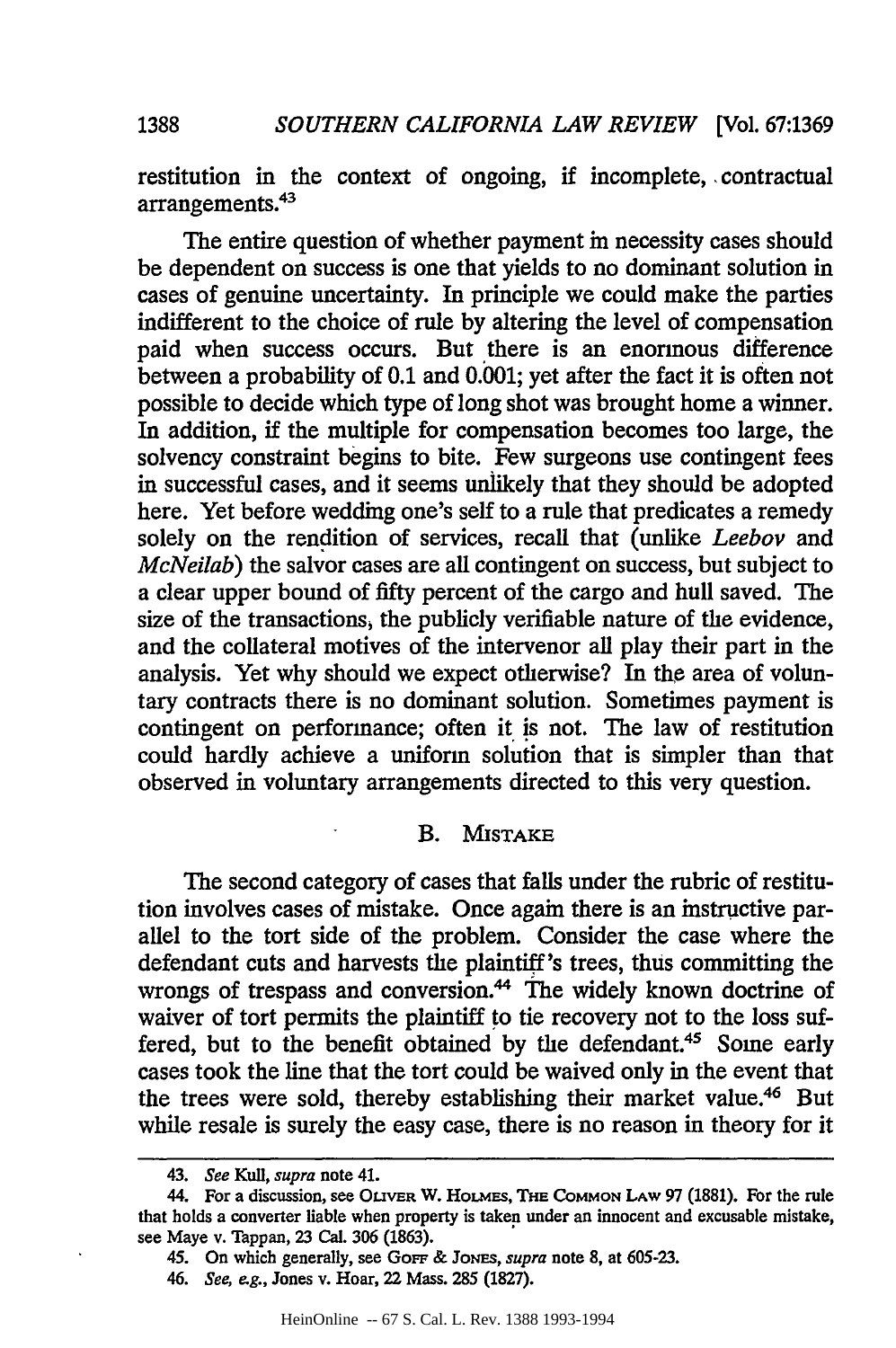to be the only case. If the timber is kept or used **by** the plaintiff, the gain obtained is more difficult to monetize, but nothing in the law of unjust enrichment should preclude the plaintiff from proving those damages if they are substantially greater than the tort recovery. Waiver of tort is invoked to prevent the defendant from making a profit by bypassing the tort system, where the extraction of full benefit operates as the equivalent of injunctive forms of relief. $47$  Clearly, further modifications are, and should be made for those conversions made in bad faith, where the defendant is not permitted to reduce the amount paid by the costs of cutting and collecting the trees, that is, by an amount equal to the benefit that his wrong conferred upon the plaintiff who no longer needs to expend his own labor to achieve the same result.<sup>48</sup> The rules that are applied to mixture of goods by honest mistake, wherein each side is given compensation in proportion to the benefits contributed to the joint enterprise, carry over without losing a beat to the instant situation.<sup>49</sup>

Yet just as the law of necessity need not be moored to the law of tort, so too with the law of mistake. One early mention of quasi-contract in the Roman law is in a text of Gaius which speaks of money paid over by mistake to discharge a debt that was not owed. The explanation given was that the action to recover the money so paid could not be in contract, since there was no promise to return money that had been paid in order to discharge, not create an obligation.<sup>50</sup> The explanation for the rule is easy to see, for if the money is not returned, the transaction will become de facto a gift, even though the mistake negatives any donative intent by the defendant. As with conversion, it is easy to imagine situations where the restoration remedy is not so easy to implement. If goods delivered by mistake are converted or consumed, the appropriate remedy is the restoration of like goods to the plaintiff, or that failing, a payment of the reasonable price for the goods in question.

HeinOnline -- 67 S. Cal. L. Rev. 1389 1993-1994

<sup>47.</sup> *See, eg.,* Braithwaite v. Akin, **56** N.W. 133 (N.D. 1893).

<sup>48.</sup> For a discussion, see Richard **A.** Epstein, *Inducement of Breach of Contract as Problem of Ostensible Ownership,* **16 J. LEGAL** STU. **1, 17-21 (1987)** (noting the relationship between conversion cases and inducement of breach of contract).

<sup>49.</sup> For the early statement of the rules, see JUSTINIAN's INSTITUTES bk, II, tit. I.

**<sup>50.</sup>** *See* Grus, INsTrrurs **bk.** IH, § **91:**

He too who receives what is not due to him from one who pays in error comes under a real obligation.... This sort of obligation, however, appears not to be founded on contract, because one who gives with an intent to pay a bond.

Note that the real obligation to which Gains had just referred was the contract of *mutuum,* that is, a loan of goods with a promise to restore like kinds and numbers.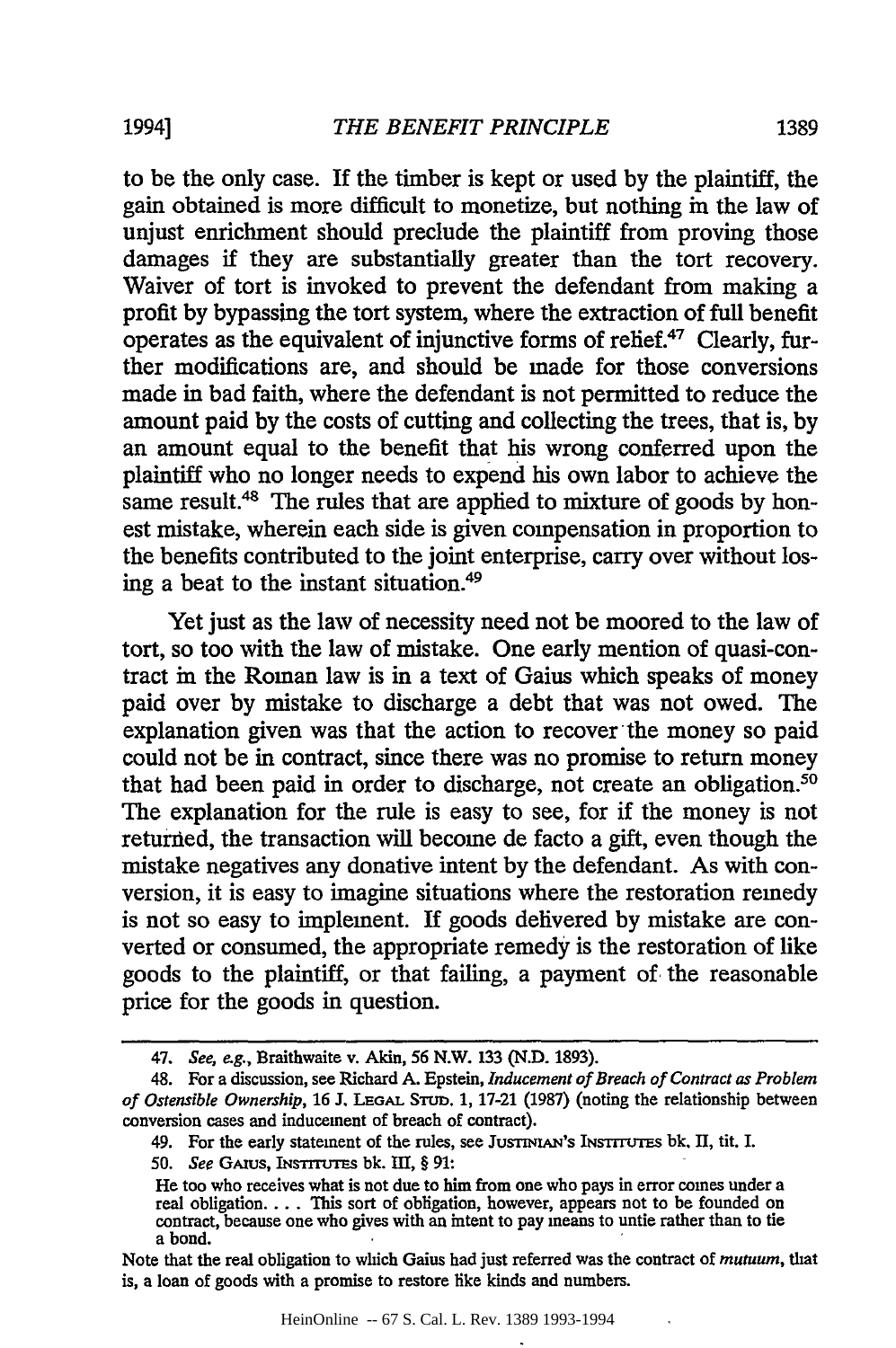## V. RESTITUTION AND TORT

## **A. THE** MATCHING **PRINCIPLE**

Thus far I have assumed that the impulse toward restitution manifests itself in the creation of some special remedy for a plaintiff who has conferred some benefit upon the defendant where a voluntary transaction was not possible and a gift not intended. But not all situations in which benefits are conferred are appropriate for the restitution remedy. Legal actions are always costly to bring, and those for restitution may be especially complicated, particularly if the benefit conferred upon another party takes the form of a reduction in cost that is difficult to measure. In addition, in many cases the intention is to make a gift of services for which no direct compensation is expected.

Yet even when the benefit conferred does not create some direct right of action, it may be taken into account **by** indirection, namely, **by** exerting its influence on principles of tort liability. The prospective rescue or assistance may go astray, and when it does the question is whether the putative rescuer has become an unhappy tortfeasor responsible in damages to the party that he would assist. That result can surely occur, but even so, the tort cases appear to exhibit a clear pattern whereby conferring a benefit, or even attempting to do so, diminishes the anticipated liabilities of the would-be rescuer. A rescuer may not be able to recover under a theory of restitution, but will, if sued, be able to use the benefit conferred to *lower* the standard of liability used for judging his conduct under the tort law. The principle is in fact one of fairly broad application in all cases of bodily injury or property damage, whether in the context of strangers or contractual parties. It is instructive to look at some of the patterns here.

The key to the analysis is the same as before: Any given action is likely to generate a whole bundle of consequences, some negative and some positive, some borne **by** the actor and some borne **by** others. While the distribution of costs and benefits is not strictly determined, the forces of individual self-interest tell us a good deal about its shape in the ordinary case. In the absence of legal liability, most people will arrange their affairs to internalize the benefits of their actions while dropping any harmful consequences into the laps of others. The case for a system of strict liability rests on the dominance of one recurrent and pervasive *matching* principle: The party who seeks to obtain the benefit of certain actions is the one who, *pro tanto,* should bear the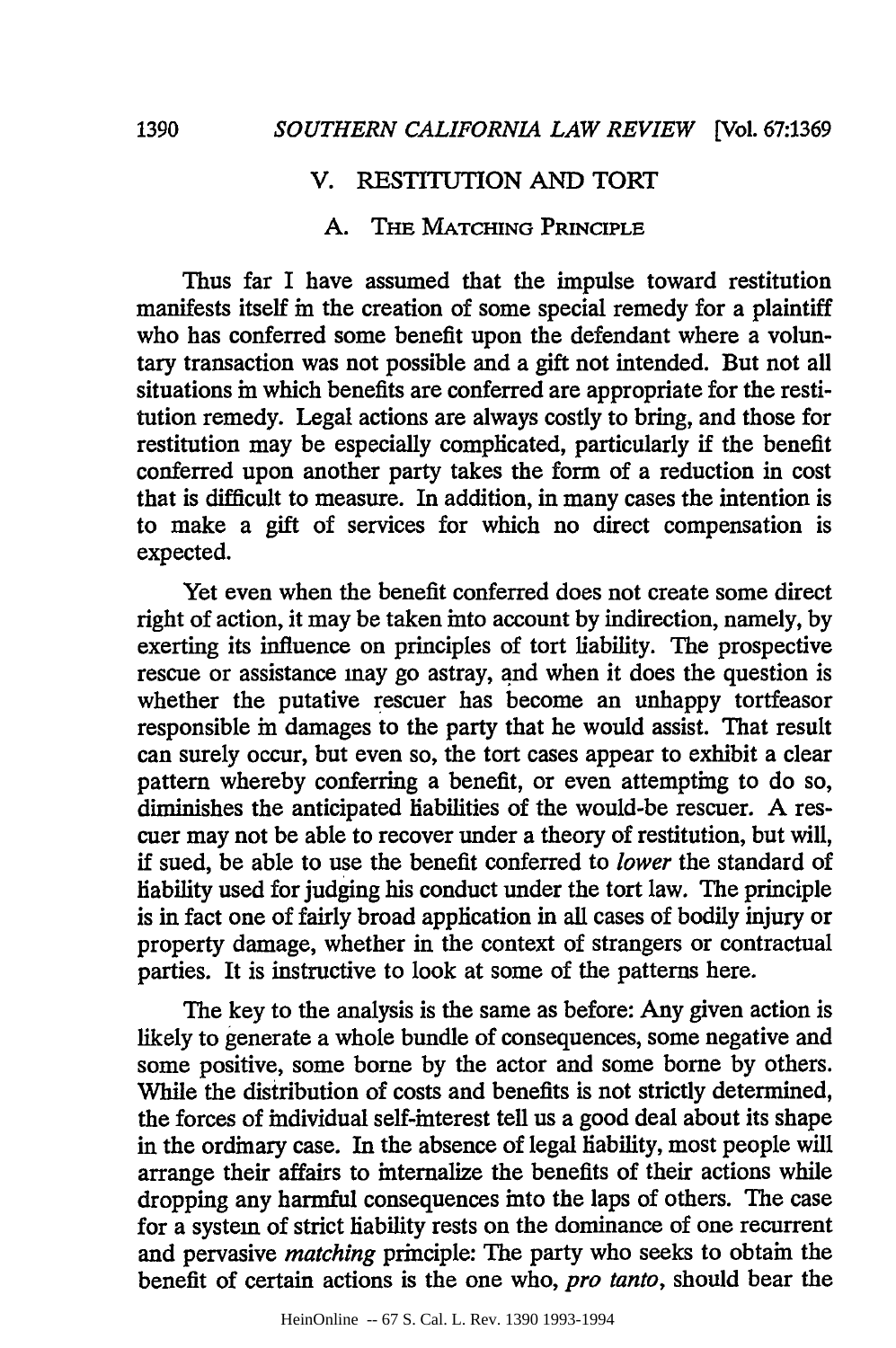liability for the losses that those actions cause. The great advantage of this principle is that it spares the trier of fact the difficult after-the-fact task of determining what level of care was appropriate in light of the external peril and the private gain. The cost-benefit analysis of the Hand formula provides no magic way to estimate the benefits that are difficult to measure under the law of restitution.<sup>51</sup> In place of such difficulties, the strict liability rule identifies the party whose conduct inflicts losses on another, and forces that party to bear the losses as though they were self-inflicted. $52$ 

#### **B.** CONSENSUAL CASES

It would be a mistake, however, to assume that some inflexible law of nature requires that defendants seek to internalize all benefits and externalize all costs. There are many situations, both contractual and between strangers, where the distribution does not follow this standard mode, and it is precisely in these settings that the greatest deviations from strict liability are found. To begin with some consensual cases, the traditional categories of bailment, incorporated from the Roman Law through the great decision of *Coggs v. Bernard,53* were heavily sensitive to the planned distribution of benefits and burdens. **A** priori, it may not be possible to determine where the benefits from bailments as a class will flow. If the bailor seeks safe-keeping for goods that the bailee is not allowed to use, the benefit runs to the bailor. If the bailee is to use the bailor's fine china at his own tea party, then the benefit runs to the bailee. If the bailment is to allow the bailee to perform a task for a partnership between the two, then the benefit is joint. The risk of loss, at least under the classic English

53. 92 Eng. Rep. 107 (K.B. 1704).

*<sup>51.</sup> See* United States v. Carroll Towing, 159 F.2d 169, 173 (2d Cir. 1947) (Learned Hand, J.). Commentary on the formula has been exhaustive. For its most notable early defense, see Richard A. Posner, *A Theory of Negligence,* 1 **J. LEGAL STD.** 29 (1972).

<sup>52.</sup> Richard **A.** Epstein, *A Theory of Strict Liability,* 2 **J. LEGAL** STUD. **151, 158** (1973) ("The action in tort in effect enables the injured party to require the defendant to treat the loss he has inflicted on another as though it were his own."). Note that this explanation slides past the Coasean difficulty, analyzed above, of deciding what action is a cause of what harm, and acts as though the use of force against another person meets that standard. The issue is of little relevance here because the same problem of causation applies whether one uses a negligence or strict liability standard, or for that matter any other standard. *See* Richard A. Epstein, *Holdouts, Externalities and the Single Owner: One More Salute to Ronald Coase,* 38 J. L. & ECON. 553,577- 79 (1993). For an effective criticism of my position, see Ernest J. Weinrib, *Causation and Wrongdoing,* 63 CHi.-KENr L. REv. 407 (1987). *See also* Richard A. Epstein, *Causation-In Context* An Afterword, 63 CHI.-KENT L. REV. 653 (1987) (criticizing Weinrib for the belief that the negligence principle is defensible as some kind of necessary truth).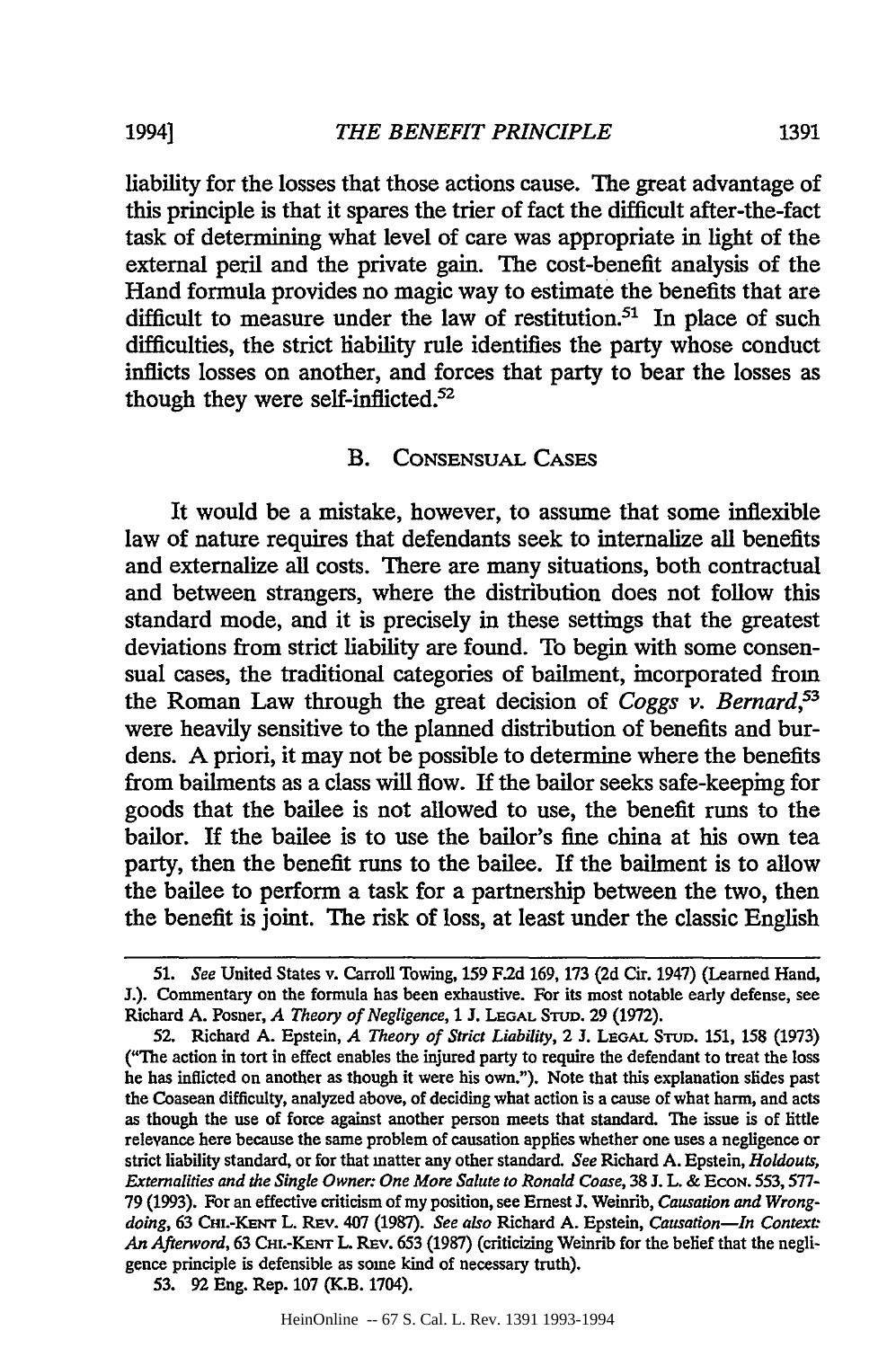and Roman conceptions, was responsive to these variations in benefit and tended to trump a powerful but constant fact: the bailee was always in possession and hence better able to avoid the risk. Instead, the risk of loss follows the distribution of benefits: Where the bailment was for the bailee, then the rule was strict responsibility, save for loss caused by enemies of the Crown or *vis major.* When benefits were for the bailor, the rules required good-faith efforts; when benefits were for both, the standard was ordinary negligence. The party that receives the greater benefit bears the greater burden-unless there is some contractual stipulation to the contrary.

**1392**

Other consensual areas may involve similar sliding scales. The traditional distinctioh between invitee, licensee, and trespasser is one that to some extent tracks the benefits that both sides derive from a broad class of transactions.<sup>54</sup> The invitee enters a commercial establishment with an eye toward mutual gain; the licensee does so at the pleasure of his host, where hospitality dominates commercial exchange; and the trespasser seeks to gain by his wrong against the owner. The traditional classification on the subject moved the standard of care in lockstep with the distribution of benefits: The invitee was owed a duty of reasonable care, including reasonable inspections; the licensee was owed a warning about concealed traps or defects, without any independent duty of inspection. The trespasser assumed all risks in the premises except those which were deliberately or willfully set for his destruction. The modem impulse tends to diminish the categorical nature of this classification, and thus tracks the similar trend for bailment: One standard of reasonable care may be applicable to the circumstances of these different cases.<sup>55</sup> But the shift in standards may be somewhat less important than meets the eye, for a successful defendant or plaintiff's attorney, as the case may be, may always indicate how the status of the plaintiff influences the reasonableness of the care that is owed to her-a case by case recreation of the original categories, which in many jurisdictions still retain their original vitality.

Medical malpractice situations involve much the same considerations. The physician who operates does so for the joint benefit of both sides. The physician benefits from payment and the patient benefits

*<sup>54.</sup> See* **RESTATEMENT (SECOND) OF** ToRTS §§ 328E-350 **(1965).** For a succinct account of the classical distinctions between invitees, licensees, and trespassers, **see** Robert Addie &,Sons (Collieries), Ltd. v. Dumbreck, 1929 App. Cas. 358.

*<sup>55.</sup> See, e.g.,* Rowland v. Christian, 443 P.2d 561 (Cal. 1968).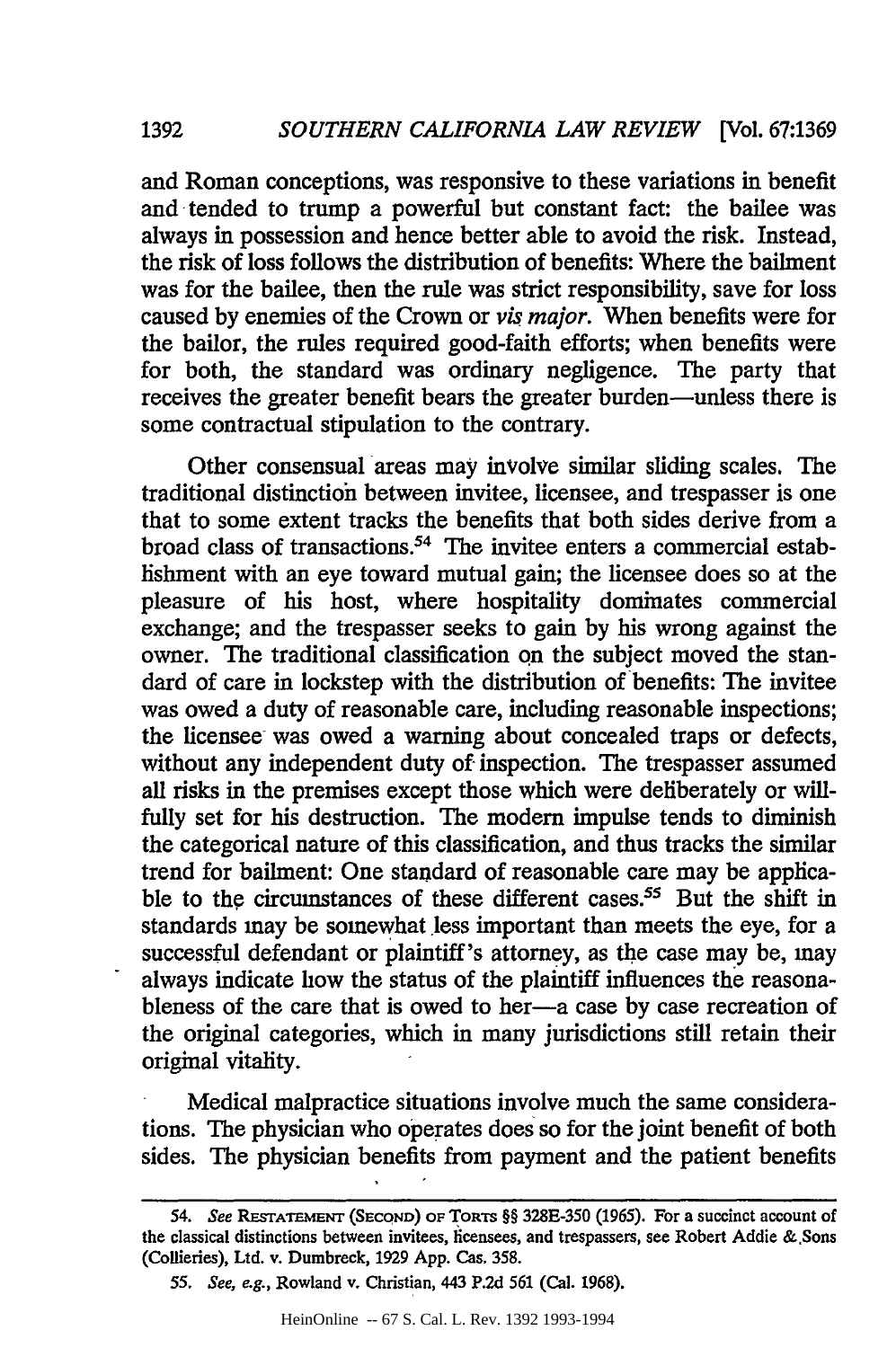from services rendered. The standard of ordinary care, so dominant in medical malpractice cases, reflects this distribution of benefits and costs, and reflects further the inordinate difficulty of asking the plaintiff to fund *ex ante* payments under a strict liability rule, which is likely to generate far greater payoffs given the intrinsic risk inherent in all dangerous medical procedures.<sup>56</sup> Once again the mixed distribution of benefits and costs leads away from the strict liability rule applicable in the paradigmatic stranger case.

Some similar strands are found in the area of products liability, where the sale of a product generates both benefits and risks to the plaintiff. A product that carries with it positive risk may be a good product nonetheless, if the risk imposed is smaller than the risk that the plaintiff would face if forced to use some riskier alternative. That mixture of benefits and losses has led most modern courts to abandon strict liability rules in favor of some intermediate standard of care, usually couched in cost-benefit if not negligence language. I think that there is much to be said against the undifferentiated cost-benefit standards so dominant in these contexts, and have elsewhere defended the more extensive use of a customary standard against the more ad hoc balancing tests.<sup>57</sup> But for these purposes the critical point is that the element of implicit benefit to the.product user is what again drives the courts away from a strict liability standard, as the general thesis predicts.

Even here, however, it is critical not to be too dogmatic about the overall outcome, for construction defect cases are often governed by strict liability rules instead of say, a rule that places the burden of proof for negligence on the defendant.<sup>58</sup> But these all present defendants with a relatively easy choice: Greater inspection produces fewer defects, an option that is just not available in the design defect type of

57. Richard A. Epstein, *The Path to* The **TJ.** Hooper: *The Theory and History of Custom in the Law of Tort,* 21 J. **LEGAL** STu. 1 (1992); *see also* Richard A. Epstein, *The Risks of Risk/ Utility,* 48 OHIo **ST. LJ.** 469 (1987).

*<sup>56.</sup>* Strict liability rules for medical malpractice have been occasionally suggested. See Clark v. Gibbons, 426 P.2d 525,539 (Cal. 1967) (Tobriner, J.). But when the proposal has been put into action, even on a limited scale, it has usually been condemned. See, e.g., Helling v. Carey, 519 P.2d **981** (Wash. 1964), overturned *by* statute, WAsH. REv. CODE § 4.24.290. *See gen*erally Jerry Wiley, *The Impact of Judicial Decisions on Professional Conduct: An Empirical Study,* 55 **S. CAL-** L. REv. 345 (1981) (attempting to measure the effect of *Helling).* Likewise there is an enormous reluctance to infer any contract for cure in this setting. *See* Sullivan v. O'Connor, **296** N.E.2d 183, 186 (Mass. 1973) (Kaplan, J.). The rejection of strict liability under contract goes a long way toward explaining why the principle was never adopted under the ostensible tort substitutes.

**<sup>58.</sup>** *See* **REs-TATEmENT** (SECOND) **OF ToRTs** § 402A (1965).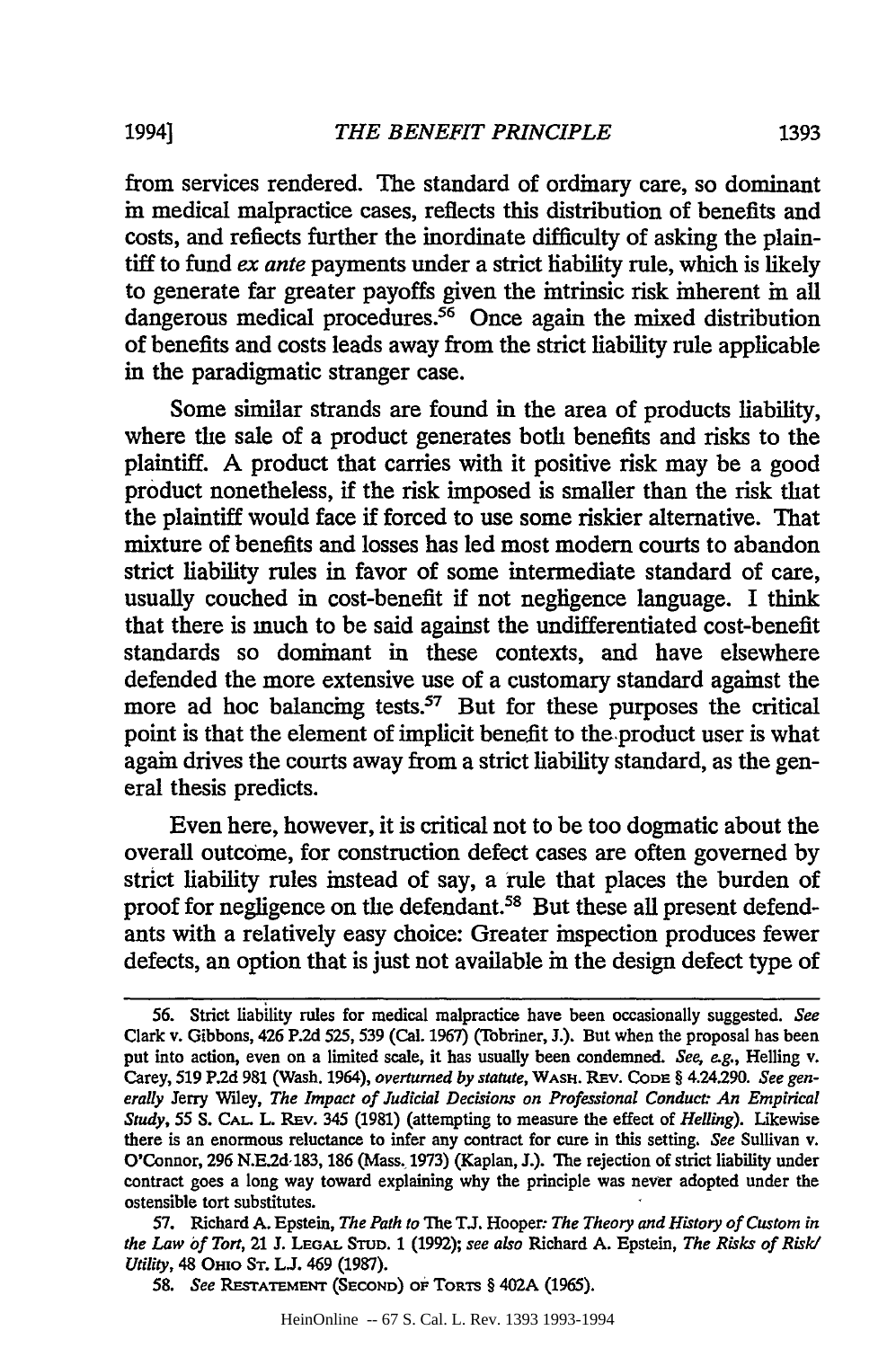case, where any mistakes infect the entire product line. With this said, the ease of the strict liability standard in construction defect cases probably redounds to the benefit of the defendant who adopts it: The greater the security against defects of this sort, the higher the price that can be commanded. Most manufacturers *want* to have strict warranties on such matter as purity and contamination. The opposite standard creates a marketing disaster (think again of Tylenol) that is far greater than the tiny liabilities for breach of warranty.

Yet the dynamics assume a wholly different form when the question concerns liability for prescription drugs. To be sure, if these drugs are not chemically prepared in the proper fashion, a strict liability rule should (presumptively) continue to apply for this variation of a construction defect. But where a drug properly prepared has certain necessary and unavoidable side effects, very different concerns apply. A moment's reflection indicates that it would be suicidal to adopt the same rule that applies to construction defects, namely, one that holds the manufacturer responsible for all side-effects of the product. Very many drug situations require a response to the hand nature and disease have dealt. To get rid of the disease and its pain is not simply a matter of time, will, and money. The patient must also be prepared to substitute in new, and lesser, pains for the greater or more dangerous pains that are eliminated. No one receives tort compensation from the manufacturer for the pain and suffering of the underlying disease that prompted payment in the first place. Why then would anyone seek to gain compensation from drugs that on *net* reduce the amount of pain and suffering sustained? To require the payment of damages under these circumstances is in effect to charge back a very large portion of the natural calamities of mankind to the agents that have reduced their impact.

Clearly a better way is needed, and it is found in the general rule that starts with the proposition that all known side effects are the risk of the patient not the manufacturer. But what of those side effects that are not known to the patient? Here there are two cases: In the first these side effects are known to the manufacturer, and their presence could easily influence the decision on whether to use this drug, or what dosage to use. The basic rule therefore requires that this information be transmitted to the physician or patient and backs up that rule with a set of federal requirements as to which warnings should be given to what individuals. Where those warnings are conveyed, and are regarded as sufficient, there is no need to figure out "what might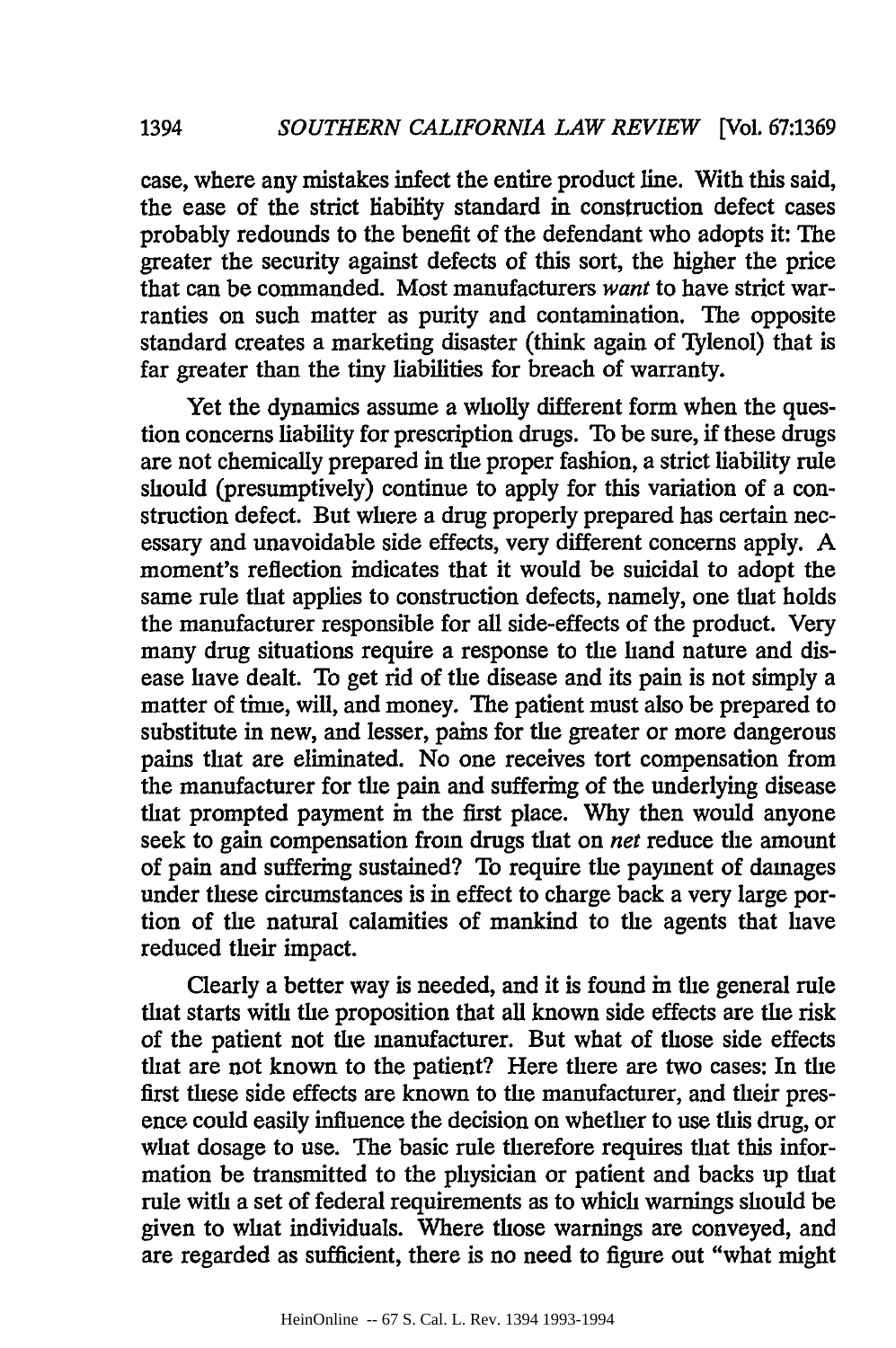have been" when drugs were used when inadequate or no warnings were given. And in my own view, the Food and Drug Administration warnings should be regarded as conclusive on the question of liability, for there is no effective rule of cost-benefit accounting that allows the warning to be reengineered after that fact in the context of a heated jury trial.

The second branch of the inquiry is what happens when the risks and side-effects are unknown and unknowable under the available research protocols. **A** strict liability theory points to the imposition of risk of loss on the manufacturer, but the matching principle of benefits and harms tends to run in quite the opposite direction. The patient gets (without additional cost) any benefit that makes a drug more effective than one thought at the time of sale, and thus the patient bears the risks of these side effects as part of the price for obtaining the drug in question. The point is well in comment  $k$  to section 402A, which leaves the risk on the product user.<sup>59</sup> The occasional case that proposed strict liability for the side effects of drugs and vaccines ran into a blizzard of opposition, and the proposed *Restatement (Third) of Torts* vastly expands the proposed scope of the rules governing prescription drugs, but does not deviate from the basic plan of operation.<sup>60</sup> So once again the matching principle gravitates to a rule of negligence, which imposes the residual risk of harm on the plaintiff. The technology of the drug cases is far more complex than that of the old fashioned bailment cases, but the underlying legal principles are the same.

**60.** *See* **RETATE MNT** (TmiRD) OF TORTS § **8.** The most regrettable feature of the entire Restatement approach is its steadfast refusal to consider or allow contractual solutions, which could fine tune the answer to liability questions far more accurately than the positive law. It is useful to have a keen awareness of some of the element that lead to the right solution on liability questions, but better **by** far to privatize the entire issue-not the intellectual trend of the '90s.

**<sup>59.</sup> REsTATEMENT** (SEcoND) **OF TORTS** § 402A cmt. **k:**

*Unavoidably unsafe products.* There are some products which, in the present state of human knowledge, are quite incapable of being made safe for their intended and ordinary use. These are especially common in the field of drugs. An outstanding exam **ple** is the vaccine for the Pasteur treatment of rabies, which not uncommonly leads to very serious and damaging consequences when it is injected. Since the disease itself invariably leads to a dreadful death, both the marketing and the use of the vaccine are fully justified, notwithstanding the unavoidable high degree of risk which they involve. Such a product, properly prepared, and accompanied **by** proper directions and warning, is not defective, nor is it *unreasonably* dangerous. The same is true of many other drugs, vaccines, and the like, many of which for this very reason cannot legally be sold except to physicians, or under the prescription of a physician.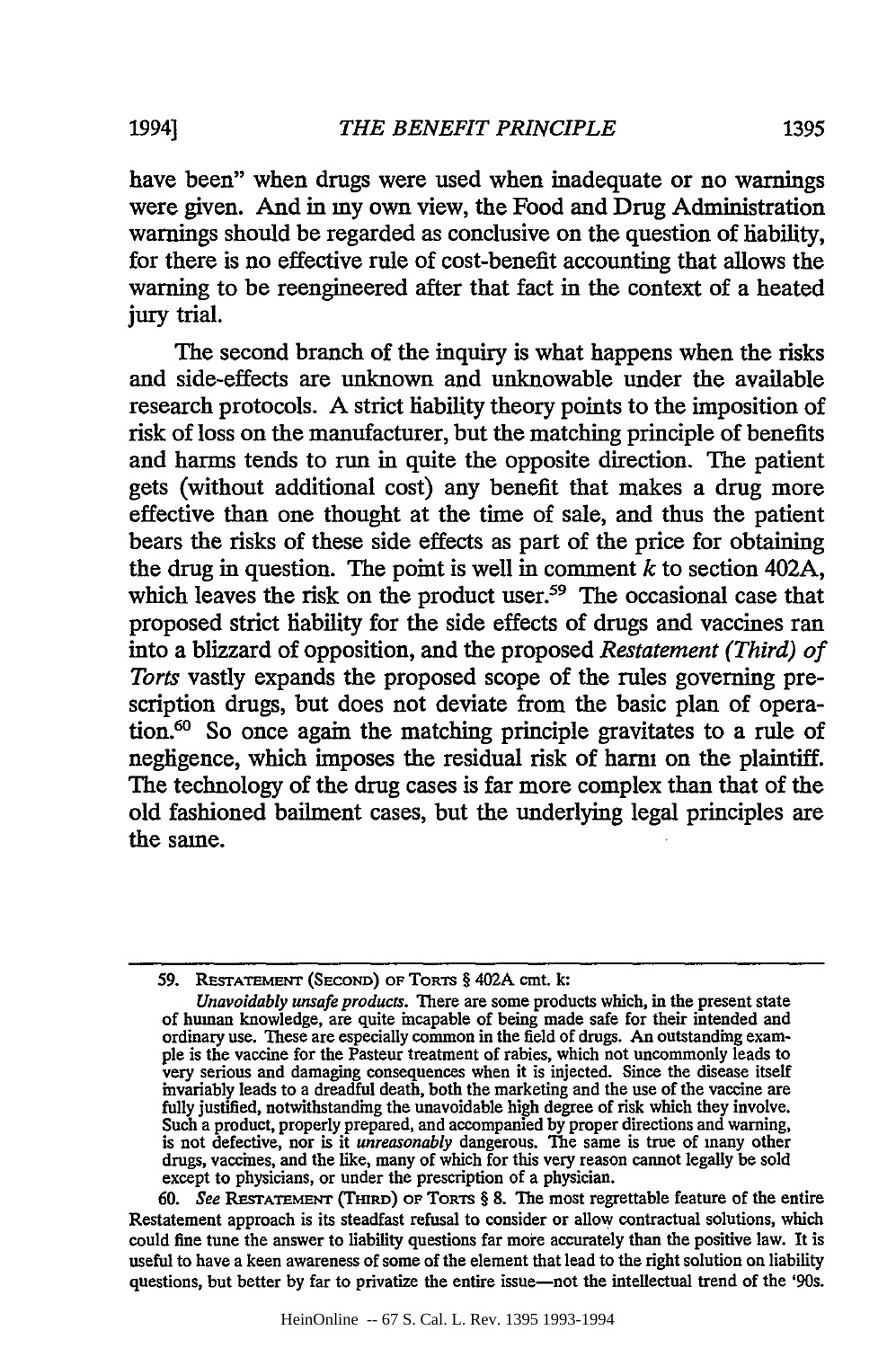#### **C.** STRANGER **CASES**

The consensual cases, then, show a genuine willingness to calibrate the defendant's duty to his anticipated level of gain. In principle, there is no reason for the rules in stranger cases to necessarily ape the default rules adopted in consensual situations. But by the same token there is little reason for the rules in stranger cases to deviate from them either. The stranger case is characterized by the lack of any direct interaction between the soon-to-be plaintiff and the soonto-be defendant before the infliction of harm. These cases therefore are, almost by definition, high-transaction-cost cases. If the default rules in consensual situations afford some information as to how persons act in low-transaction-cost settings, then why not follow their lead unless and until some good lead suggests a deviation? The effort therefore to tailor the losses to match the implicit distribution of benefits can be applied here, and in many practical situations it is.

Yet there are clear exceptions to a general rule, of which the rescue cases, which figure so prominently in the law of restitution generally, are perhaps the most prominent. These cases typically arise in contexts of necessity, where the identity of the rescued beneficiary has a good deal to do with the level of care to which the defendant is held. Thus in the standard case of private necessity, a defendant avails herself of the plaintiff's property in order to save herself. The situation is more ,dramatic than the usual case of private gain and external loss, chiefly because no one wants to second-guess the defendant's basic decision, that is, no one wishes to enjoin the self-rescue that has taken place. But the ability of one party to force herself upon her neighbor only reinforces the basic instinct behind strict liability: The defendant's interest here is not merely to reduce her own cost at the risk of some harm to a neighbor. It is to take the neighbor's property and to use or destroy it for her own benefit. Right though the decision may be, it is right as well to adhere to the original strict liability standard, which is probably the dominant standard in cases of this sort.

Yet the strict hability standard starts to give way with change in the distribution of benefits from rescue. Thus where a defendant seeks to rescue *plaintiffs* property from near certain destruction, the right response (although one not always followed in the early cases)<sup>61</sup> is to reduce the standard of care for the defendant to one of good

<sup>61.</sup> *See, e.g.,* The Tithe Case, Y.B. 21 Hen. 7, fol. **26, 27,** 28, **pl.** *5* (1506). This case is discussed at length in Richard A. Epstein, *Holdouts, Externalities and the Single Owner: Another Tribute to Ronald Coase,* 36 J. L. & **EcoN.** 553, 579-81 (1993).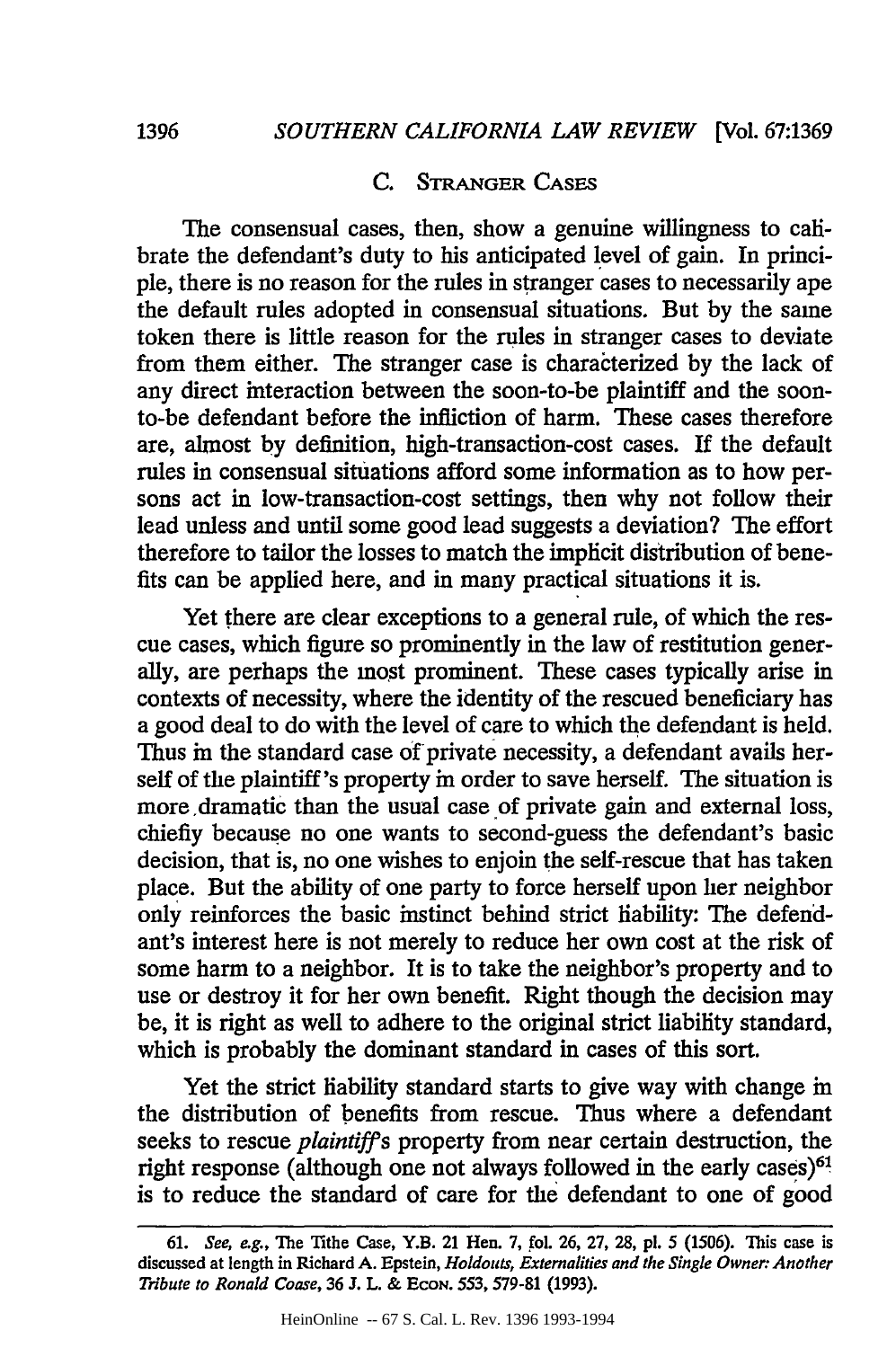faith, to induce the effort to rescue in the first place. Unlike the classical situation of private necessity just discussed above, self-interest will impel potential rescuers to stay away from danger unless protected from the additional risk of liability. The lower standard of care, usually one that requires only conduct in good faith, protects against just that risk. Hence the strong emergency exception to the usual rules on battery allows virtually any good-faith contact.<sup>62</sup>

A similar situation is covered by the doctrine of public necessity, that is, where the defendant acts for the benefit of some third party.<sup>63</sup> Here again a stringent doctrine of liability creates the private incentive to shy away from some socially beneficial act,<sup>64</sup> while the lower standard of good-faith liability (which still protects others against malicious behavior) increases the likelihood of favorable intervention in the first place.<sup>65</sup> The reduction of the standard of tort liability still leaves an imbalance in the system: Plaintiff now suffers a loss while third persons have benefitted, but a better remedy is a direct action for restitution against the persons who received a benefit scarcely intended as a gift by its passive maker. And whether such action lies depends less on the power of the theory and more on its administrative complications. It is surely possible, on a sound restitution theory, to impose a special assessment on persons whose property has been spared to cover pro rata the losses of those Whose property has been sacrificed. By way of example, the entire institution of general average contribution, of such importance in the admiralty context, serves as a response to the perils of the sea. The costs of jettisoning some cargo overboard are to be borne proportionately by all who benefit (owner of the hull included).66 Superior incentives are created when benefits and losses are brought into alignment by the operation of the legal rule.

HeinOnline -- 67 S. Cal. L. Rev. 1397 1993-1994

<sup>62.</sup> Kennedy v. Parrott, **90** S.E.2d 754 (N.C. 1956).

<sup>63.</sup> *See, eg.,* **RESTATEMENT (SECOND) OF** TORTS §§ 196, 262; see also United States v. Caltex, 344 U.S. 149 (1952) (upholding destruction of oil refineries about to be captured by the Japanese in World War II against a taking clause challenge).

<sup>64.</sup> The most famous illustration is still the refusal of the Mayor of London to order the tearing down of the Inns of Court for fear of liability, in consequence of which half the city was burned. *See* Respublica v. Sparhawk, **1** Dall. 357, 363 (Pa. 1788).

*<sup>65.</sup> See* Scheuer v. Rhodes, 416 U.S. 232 (1974) (recognizing qualified immunity for Ohio governor Rhodes in Kent State University killings).

<sup>66.</sup> For a discussion, see Epstein, *supra* note **61,** at 582-84; William M. Landes & Richard **A.** Posner, *Salvors, Finders, Good Samaritans, and Other Rescuers: An Economic Study of Law and Altruism,* 7 **J. LEGAL STUD.** 83 (1978).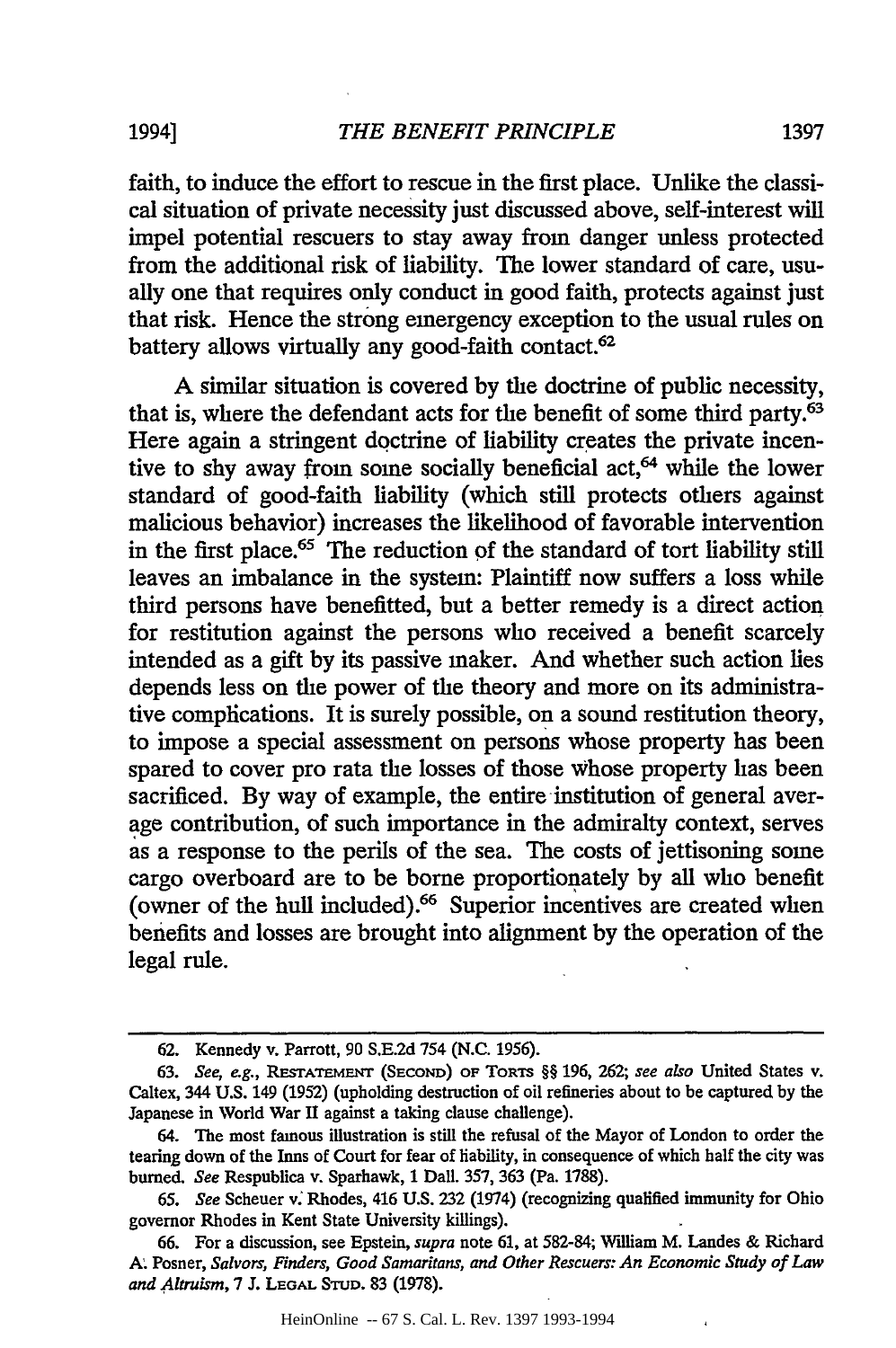Still other situations involve a somewhat more concealed operation of the benefit principle. One nice illustration of the point is *Brown v. Kendall,* in which Chief Justice Shaw opts strongly for the negligence principle. 67 The standard reading of *Brown* treats the case as one of general application-the level of care is to be proportionate to the perceived peril, as the theory of negligence would have it.<sup>68</sup> At this most general level, Shaw is guilty of the charge that he addresses the wrong question. To be sure, a hunter should take far greater care in shooting in a crowded city than in an open marsh, but the decisive legal question lies not in setting the standard of care, but in deciding who should bear the residual risks that remain when reasonable care, however defined, is taken. The mere fact that this risk shrinks as one moves from city to country scarcely affords a decisive reason for shifting that (smaller) risk from defendant to plaintiff.

Yet anchored more closely to its facts, the outcome in *Brown v*. *Kendall* rests on firmer foundations than this general critique of the negligence principle suggests. The defendant was breaking up a fight between two dogs, one owned by him and one owned by the plaintiff-a necessity of sorts. The plaintiff was looking on, saw the risk, and did not get out of the way of the moving stick that took out his eye. One line of defense therefore is a cross between assumption of risk and contributory negligence, which would not be available (at least under a strict liability system) if the plaintiff had been a total stranger to the situation.<sup>69</sup> But another goes more directly to the standard of care imposed on a defendant whose actions are undertaken (as in the ordinary bailment case) for both sides. Defendant, if successful in the rescue, might not be able to charge the plaintiff something for his exertions, but he can receive compensation in the indirect way mentioned earlier: by moving down from strict liability to negligence, not because of a general liability rule, but in response to the joint benefits generated by his actions.

**<sup>67.</sup>** 60 Mass. (6 Cush.) **292** (1850).

<sup>68. &</sup>quot;A Man, who should have occasion to discharge a gun, on an open and extensive marsh, or in a forest, would be required to use less circumspection and care, than if he were to do the same thing in an inhabited town, village, or city." *Id.* at 296.

<sup>69.</sup> *See* The Thorns Case, Y.B. 6 Edw. 4, fol. 7, **pl.** 18 (1466):

So, too, if a man makes an assault upon me and I cannot avoid him, and in my own defence I raise my stick to strike him, and a man is behind me and in raising my stick I wound him, in this case he shall have an action against me, and yet the raising of my stick to defend myself was lawful and I wounded him me invito.

<sup>(</sup>Brian, counsel for plaintiff.) The Restatement, following the negligence orthodoxy takes the opposite line, and finds liability "only if the actor realizes or should realize that his act creates an unreasonable risk of causing such harm." **REsTATEmENT (SECOND)** OF **ToRTs** § 75.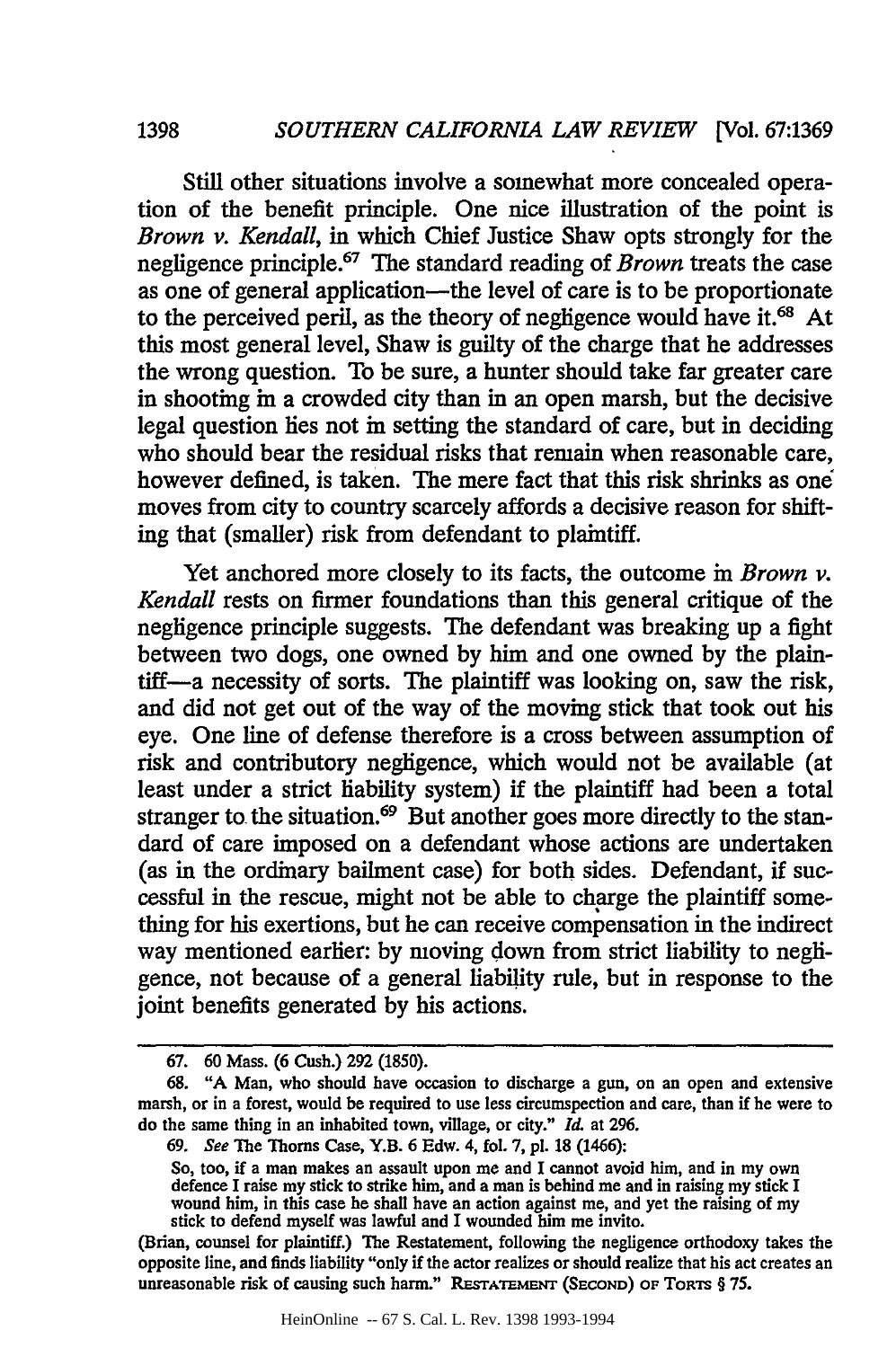*THE BENEFIT PRINCIPLE* 1994] **1399**

The power of the joint benefit point is apparent also in cases that start with the strict liability principle. Thus the "true rule" in *Rylands v. Fletcher* is

that the person who for his own purposes brings on his lands and collects and keeps there anything likely to do mischief if it escapes, must keep it in at his peril, and, if he does not do so, is prima facie answerable for all the damage which is the natural consequence of its escape.70

In this context, the critical phrase of Blackburn's familiar incantation are the words "for his own purposes." The strict liability rule is confined to cases where the defendant seeks to obtain all the benefits from filling the reservoir, leaving others at risk for the harms from flooding. The clear negative implication of Blackburn's proposition is that the strict liability rule is relaxed when it no longer offers the ideal match of benefits to burdens. The proof of this particular pudding came quickly with *Carstairs v. Taylor,7* a case where rats ate through gutters that the defendant installed in his building for his own benefit and that of the plaintiff tenant. The presence of the mutual benefit was held to take the case out of the rule in *Rylands* and to lead to the adoption of some negligence standard in its stead.

The distribution of benefits and harms is also critical to the law of nuisance. Nuisances are difficult to bring within the framework of a single liability rule because they come in so many sizes and shapes.<sup>72</sup> In the simplest case, the defendant operates a factory or mill that spews forth waste and filth that causes harm to a neighbor. Where that single source of pollution causes substantial levels of external harm, the matching principle holds that the defendant should be strictly liable for the harm that ensues, even if no injunction is granted against the injuries in question. The case is little different from one in which the defendant shoots or strikes a hapless plaintiff. But as the cases become more complex, the distribution of benefits and burdens shift, rendering the strict liability principle far less attractive.

In other nuisance cases, the benefit principle has a more subtle, almost underground, operation. One of the great problems of many nuisance-like activities is that they generate *both* external harms and

**<sup>70.</sup>** Fletcher v. Rylands, 1 L.R.-Ex. 265, **279** (1866) (Blackburn, **J.),** aff'd, 3 L.R.-H.L. **330 (1868).**

**<sup>71. 6</sup>** L.R.-Ex. **217 (1871).**

**<sup>72.</sup>** For a good overall summary of the area, see Morgan v. High Penn Oil Co., 77 **S.E.2d 682,** 688-90 **(N.C.** 1953).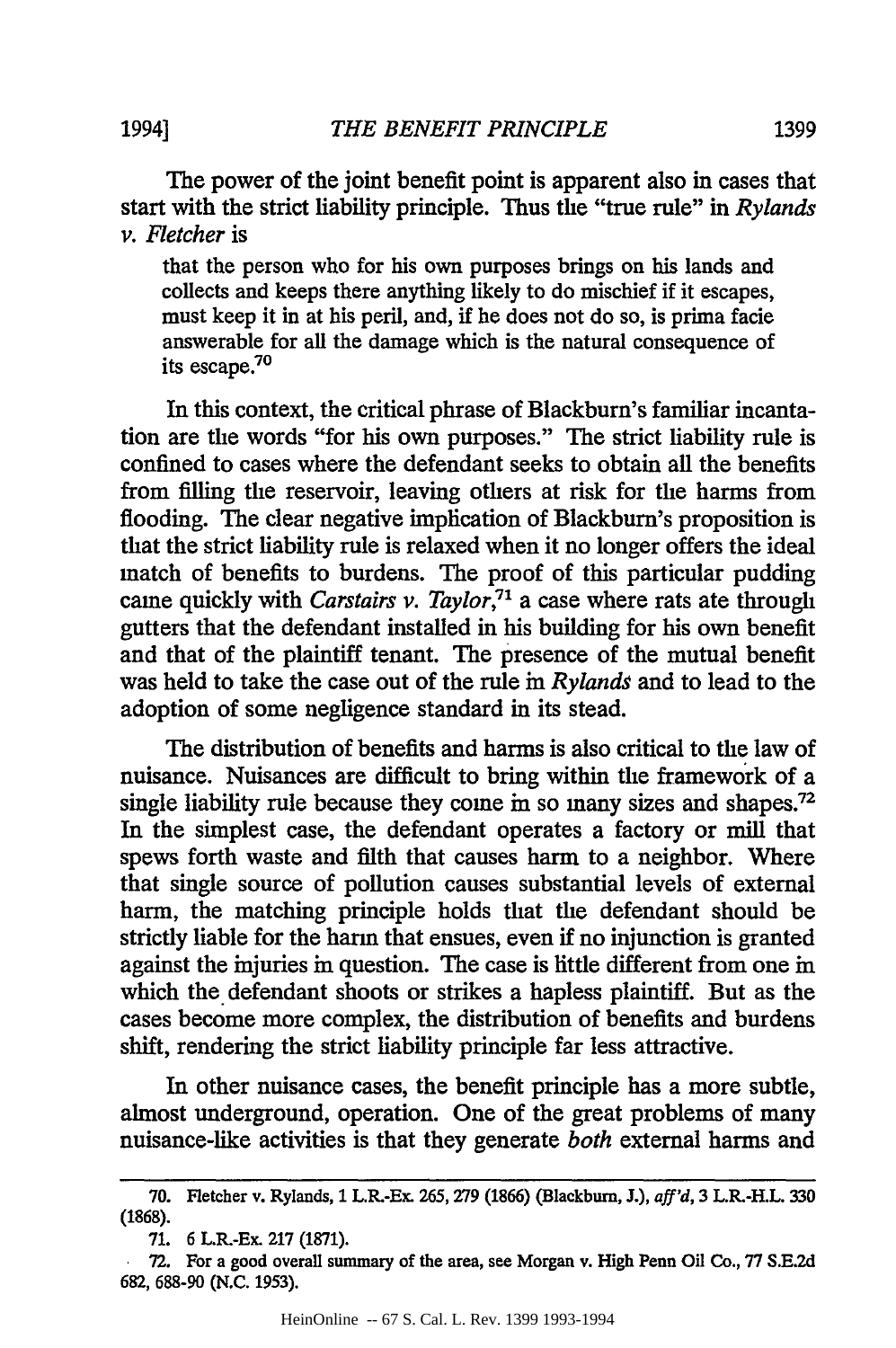external benefits. Thus, to revert to an earlier illustration, the playing of church bells may create genuine disturbance to those within close range, while at the same time providing nice music or background atmosphere to those located some distance away. In principle, distance from the bells works as a rough proxy for the harm or the benefit that their ringing creates: quite close, the harm dominates; at middistance, the benefits dominate; at the remote distance, no one can hear the bells at all. The question is what system of liability will generate the greatest level of net benefits from its operation, summed over all persons. One possible approach, which is convenient only in a zero-transaction-cost world, is to tax all persons who enjoy the bells and use the funds so collected to pay benefits to the parties at close distance who are forced to endure the din. If the funds collected are enough to compensate the losers, and leave the church satisfied with its position, then ringing the bell may be said to make sense from a social point of view because the compensation system in place leaves someone better off, and no one worse off, than before. Indeed, it is not strictly necessary that the church take in more money than it pays out. Even if it takes in less, it may be willing to pay the difference if that cost is lower than the benefits which it enjoys. The costless system of collection and transfers overcomes any distributional objection to the bellringing.

Yet the manifest difficulty with this scheme of assessment and payments is that the church has no effective method to collect its reward for the benefit that its bellringing confers. Doctrinally, the objection is that the church transfers no specific property to the fortunate souls who enjoy the church bells at a distance. With that the obvious peg for restitution is knocked out from under,73 so that what

HeinOnline -- 67 S. Cal. L. Rev. 1400 1993-1994

**<sup>73.</sup> REsTATEMEmr OF REsTrrmON** ch. **7,** at **522.** "[Restitution] implies both a loss **by** him and a receipt of sometiing by another" where that something is usually a receipt of property. As an illustration of this restrictive condition, see Phillips v. Homfray, 24 Ch. 439 (1883). There defendant mined some of plaintiff's minerals and used an abandoned wayleave beneath plain- tiff's land for shipping his own ore. The court held that restitution was allowed for the minerals taken, but that the action for the use of the wayleave did not descend on the owner's death because it constituted only a savings of expenses and not the conferring of a discrete thing. The economic logic here assumes that eliminating a liability should be treated differently from receiving a benefit, although the beneficiary under a will is indifferent between these two modes of enrichment. The efficiency of the common law, as a positive matter, is not evident from the decision. For criticism of Lord Bowen and a defense of the dissent by Baggallay,  $LJ<sub>1</sub>$ , see GoFF & **JONES,** *supra* note 8, at 608-14: "If it can be shown that the tortfeasor has gained a benefit and that benefit would not have been gained but for the tort, he should, in our view, be required to make restitution, however the tort'is characterized." **Id** at 613.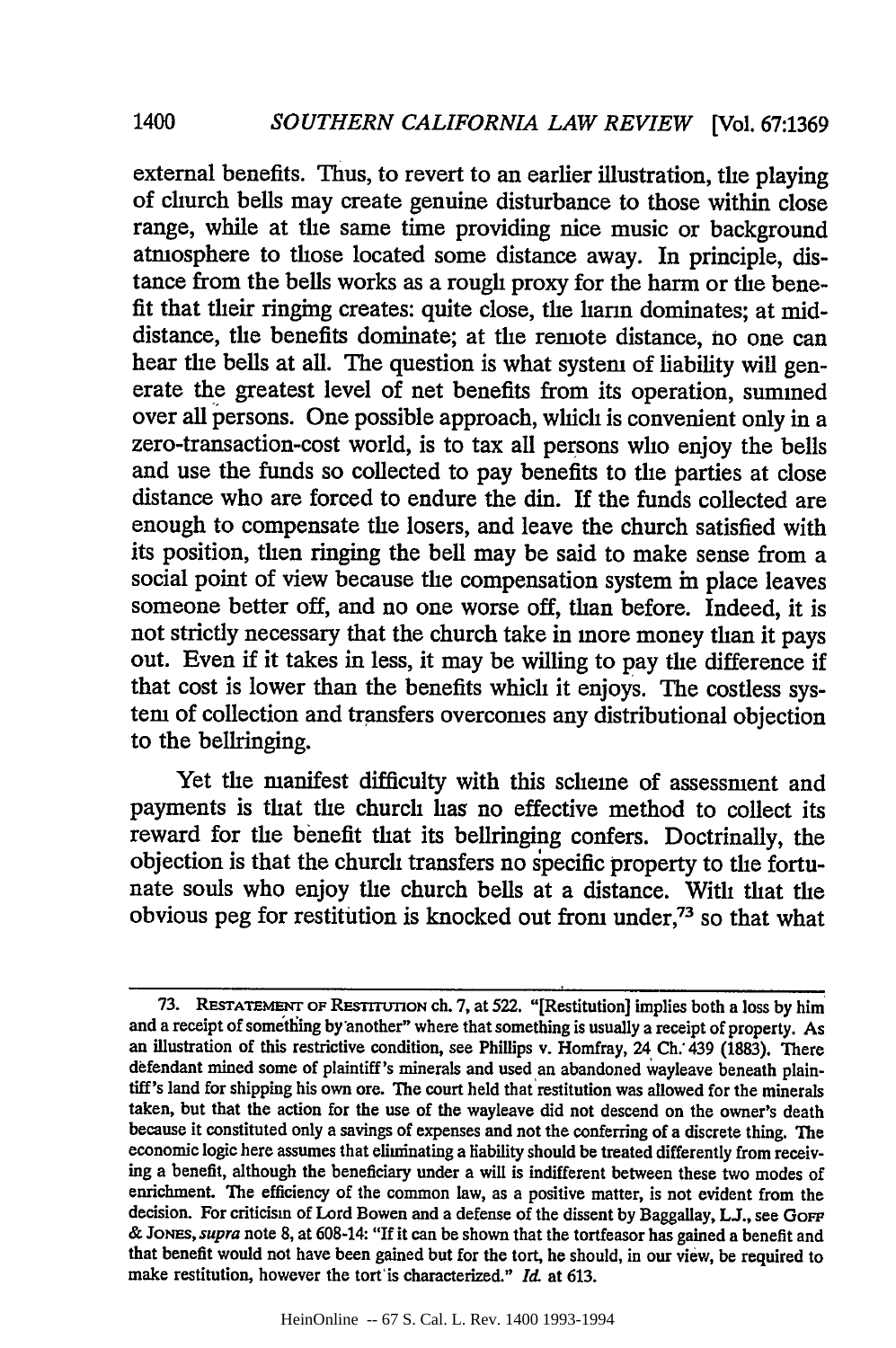remains are diffuse but real benefits that are hard to value and impossible to collect, at least at reasonable cost. Alas, the church creates some positive externalities for which it must go uncompensated. The issue then is what should be done on the negative side of the line for those inconvenienced by the din. One impulse is just to say "tough" to the church: Its failure to collect from one group is its own problem, so it must pay for the losses to others even though it cannot capture their gains. But that approach has difficulties of its own: The losses themselves could be small relative to the costs of collection, and in the aggregate small relative to the gains that the church bells generate to others. Putting negatives on the church's liability ledger but ignoring the positives creates a divergence between the overall social benefit and the losses recorded on the church's private ledger. One secondbest solution accordingly denies the church's obligation to compensate the losers precisely because it in turn cannot collect its compensation from the winners.

Yet that solution too has limitations of its own, which loom ever larger as the uncompensated losses increase. It is perhaps for this reason that one well-known opinion on the issue, *Rodgers v. Elliot,74* splits the difference and ties compensation to the size of the loss, "determined by the effect of noise upon people generally, and not upon those, on the one hand, who are peculiarly susceptible to it, or those, on the other, who by long experience have learned to endure it without inconvenience."<sup> $75$ </sup> The upshot was that a plaintiff who was recovering from a serious case of sunstroke in his nearby house could not recover from the church manager for ringing the bell in his customary fashion, even after the manager received a warning from the plaintiff's doctor as to the anticipated severity of the loss. In essence, the boundary lines for property had shifted, as if by prescriptive right, so that the customary sounds of the bells were no longer an actionable invasion, given that they had long been tolerated in the community, by among others the plaintiff himself.

The case here causes some conceptual difficulty if this particular injury is taken in isolation from its larger context, for normally the extrasensitive condition of the plaintiff affords a defendant no defense. You take your victim as you find him.<sup>76</sup> But that usual case

<sup>74. 15</sup> N.E. **768** (Mass. **1888).**

**<sup>75.</sup>** Id. at **771.**

<sup>76.</sup> *See, e.g.,* Smith v. Brian Leech & Co., 2 Q.B. 405 (1962); and that old standby, Vosburg v. Putney, 50 *N.W.* 403 (Wis. 1891).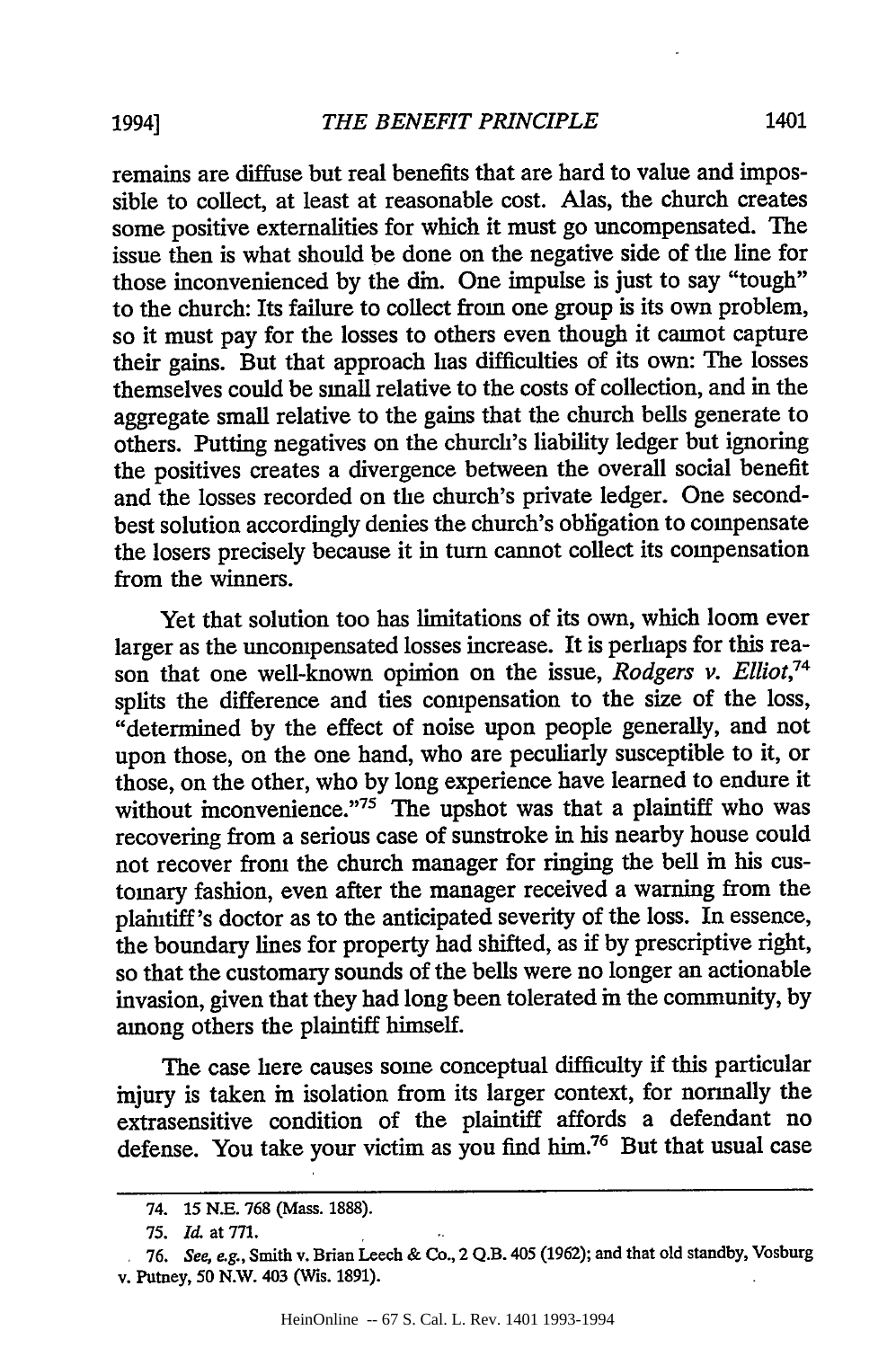1402

is not decided against the widespread distribution of benefits and burdens that are found when church bells ring. So long as there is some belief that the customary patterns produce a net benefit on aggregate, then individual damage actions cannot be allowed to set the balance astray. The right response lies in other directions. One prospect is for compensation to be supplied by other means: A reduction in local real estate taxes is a convenient mechanism for achieving that result, with the shortfall picked up by those who benefit, assuming of course that a unified taxing district exists. Once the expectations are set, the harm is minimized when individuals sort themselves by location: Persons sensitive to noise move furthest from the church; persons who are not move closer. When mass phenomena are involved, each person cannot act as though there were no counterweight to any autonomy claim. No one can demand pure air and choose to live in Los Angeles. *Rodgers* has the right approach once benefits and burdens are simultaneously taken into account.

The shadow role of the benefit principle is relevant in other nuisance contexts as well, where again the choice of legal role is dependent on the magnitude and frequency of certain types of harms. The "live and let live" doctrine applies to situations where many small nuisances take place simultaneously.<sup>77</sup> In each case there is good reason to believe that the benefit from the nuisance is greater than the harm it causes: Most people would tolerate a little noise if the alternative would be to remain absolutely silent. Because these nuisances are widespread, the distribution of benefits and harms shifts dramatically, at least when a *market basket* of these actions is considered together. Now the benefits created will dominate the harms inflicted, both in the aggregate and, to a high probability, for each person. It is as though therefore each person is compensated for the harm inflicted by the like power to inflict harms on others, so that the benefits generated obviate the need for any cash compensation, and lead to a position in which the rigors of a strict liability rule are displaced, not by some rule of negligence, but by a total privilege to engage in these acts short of malice. Reciprocal negative easements of support follow the same principle. The harms inflicted by restricting the ordinary use of property are more than offset by the gains obtained when others are subject to parallel limitations on their own use. Here the benefits match costs without any form of legal intervention, so that gains and

<sup>77.</sup> Bamford v. Tarnley, 122 Eng. Rep. 27, 32-33 (Ex. 1862).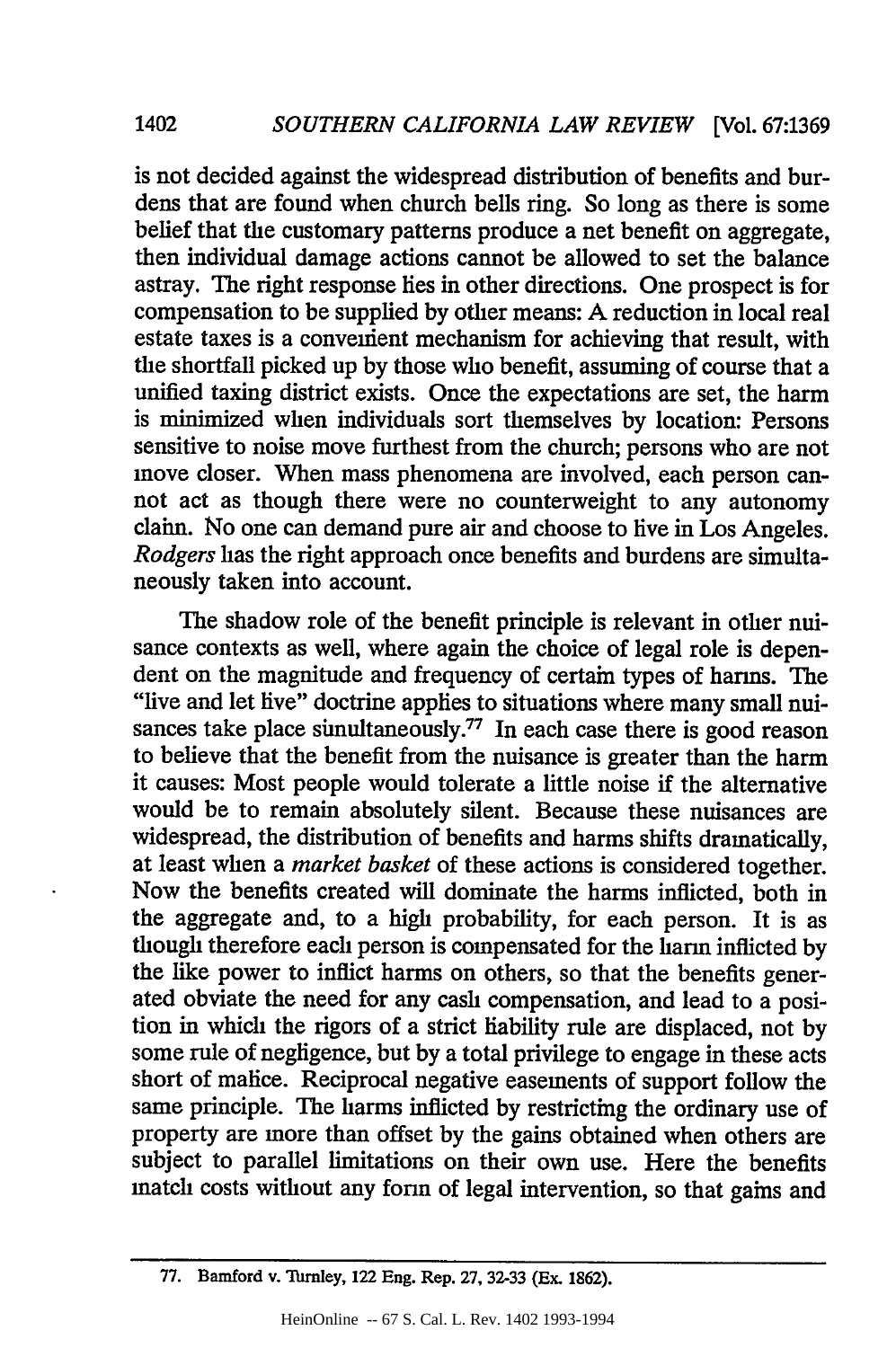losses are allowed to remain where they lie, but only so long as malice is not part of the overall picture.

## **Vi.** THE PUBLIC FACE OF THE BENEFIT PRINCIPLE

In this section I want briefly to complete the sketch of the scope of the benefit principle by noting its critical role in public and constitutional law contexts. The intention here is to be impressionistic, not systematic. My goal is to note how and why the restitution principle comes to the fore in discussions of political theory.

One great movement in politics might be described as reductionist. Is it possible to explain theories of political obligation by resort to only three wheels of the common law coach-property, contract, and tort. The basic goal of this reductionist program is to avoid the charge that something special is afoot in political theory by showing that ordinary conceptions of obligation usable in private contexts allow one to account for the power that the state has over its citizen and the obligation of the citizen to obey the state. The effort to find the source of political obligation in consent (immortalized in the Declaration of Independence)-that our leaders rule only with the consent of the governed-represents one such effort. The appeal first to express consent, then to tacit consent or implied consent, simply substitutes assertion for theory, and fiction for description. The consent that one demands and finds in ordinary contracts cannot justify the powers of coercion that the state exerts over its individual members.

More generally, the nub of the issue is that the grounds for political obligation-what does a citizen owe to the state-cannot be satisfactorily explicated solely by resort to principles of property, contract, and tort. Private property explains how individual things can be reduced to private ownership. Contract explains how labor and property may be exchanged. Tort protects labor, property, and the exchange relationship from interference by others. Yet so ubiquitous an institution as taxation, in any of its protean forms, cannot be accounted for by property, contract, and tort standing alone, or indeed by all three taken together. Repeated efforts to talk about "social contracts" as though they were a simple generalization of ordinary contracts for selling property or hiring labor fail. No one believes that the requisite consent from so many disparate people, past, present, and future could be, or has been, acquired. The social contract, it has been said, is not worth the paper it is not written on, and modern efforts to work out that theory have all emphasized the hypothetical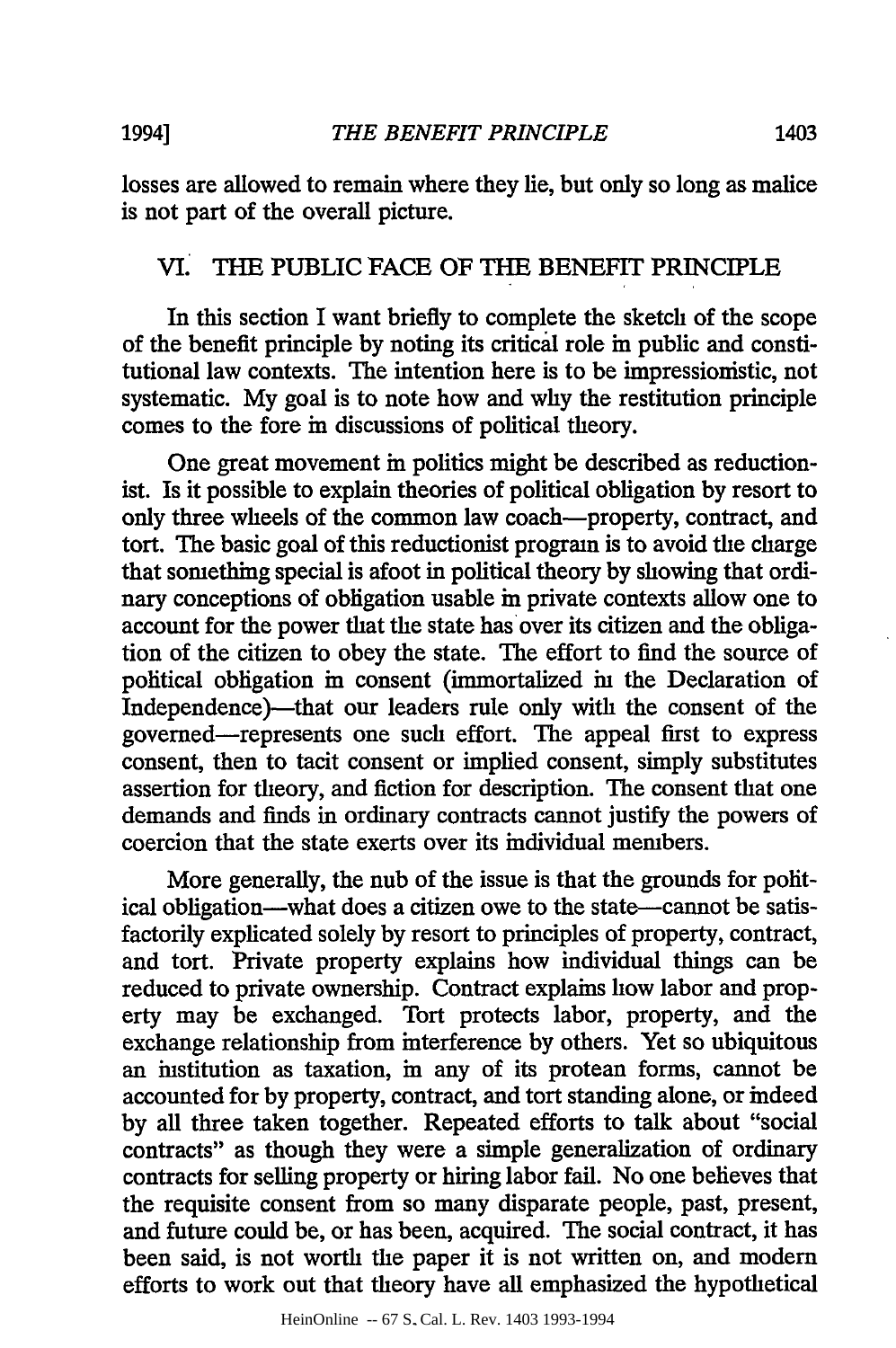nature of the consent which drives the underlying transaction.78 But just because the obvious theories fall short, can we reject all forms of taxation, or must we expand our repertoire of tools to determine which forms of taxation are legitimate and which are not?

1404

For most people the answer is no: political obligation there must be-strong enough to account for a state and its power to tax, but not so strong as to leave nothing to individual discretion and control. With that conclusion reached, the question is how to build down toward the foundations. The decisive building block of the system is the theory of restitution for benefits conferred. The state provides benefits to the individuals within its jurisdiction and meets its own payroll **by** collecting taxes from the parties who are so benefitted. It is allowed to force the exchanges because voluntary exchange cannot yield the desired outcomes so long as anyone and everyone is allowed to hold out for more than a proportionate share of the gain from social organization. The necessity here is not that of a raging storm or an impending car crash. It stems from the massive desire to obtain social improvements that benefit all, but which cannot be reached **by** voluntary exchange. Over and over again political writers such as Locke and Blackstone point to *necessity* as the foundation of property and hence of the political institutions organized to defend property.79 They do so in ways that strengthen the stark opposition between necessity and consent **by** insisting that the presence of the former renders the latter unnecessary. When they speak of necessity, they

Note the tension: consent is not the basis of the right of property, although it is the basis of the political obligations. What Locke lacked was a systematic appreciation of the scope and role of the restitution principle when coordination problems were acute, as is the case when the consent of *all* the commoners is required for any of them to eat.

Blackstone took more or less the same line. "Necessity begat property, and, in order to insure that property, recourse was had to civil society, which brought along with it a long train of inseparable commitments; states, governments, laws, punishments, and the public exercise of religious duties." 2 **WILLIAM BLACKSONE, COMMENTARIES \*8**

HeinOnline -- 67 S. Cal. L. Rev. 1404 1993-1994

**<sup>78.</sup>** See **JOHN** RAWLS, **A** THEORY **OF JUsnCE (1971)** for the most notable exercise in modern contractarian theory; see also JAMES BUCHANAN, THE LIMITS OF LIBERTY (1975).

**<sup>79.</sup> JoHN** LOCKE, **SECOND TREATISE ON GOVERNMENT** § **28:**

And will anyone say, he had no right to those acorns or apples, he thus appropriated, because he had not the consent of all mankind to make them his? Was it a robbery thus to assume to himself what belong to all in common? **If** such a consent as that was necessary, man had starved, notwithstanding the plenty God had given him. **We** seen in *commons,* which remain so **by** compact, that it is the taking any part of what is common, and removing it out of the state nature leaves it in, which *begins the property;* without which the common is of no use. And the taking of this or that part, which does not depend on the express consent of all the commoners.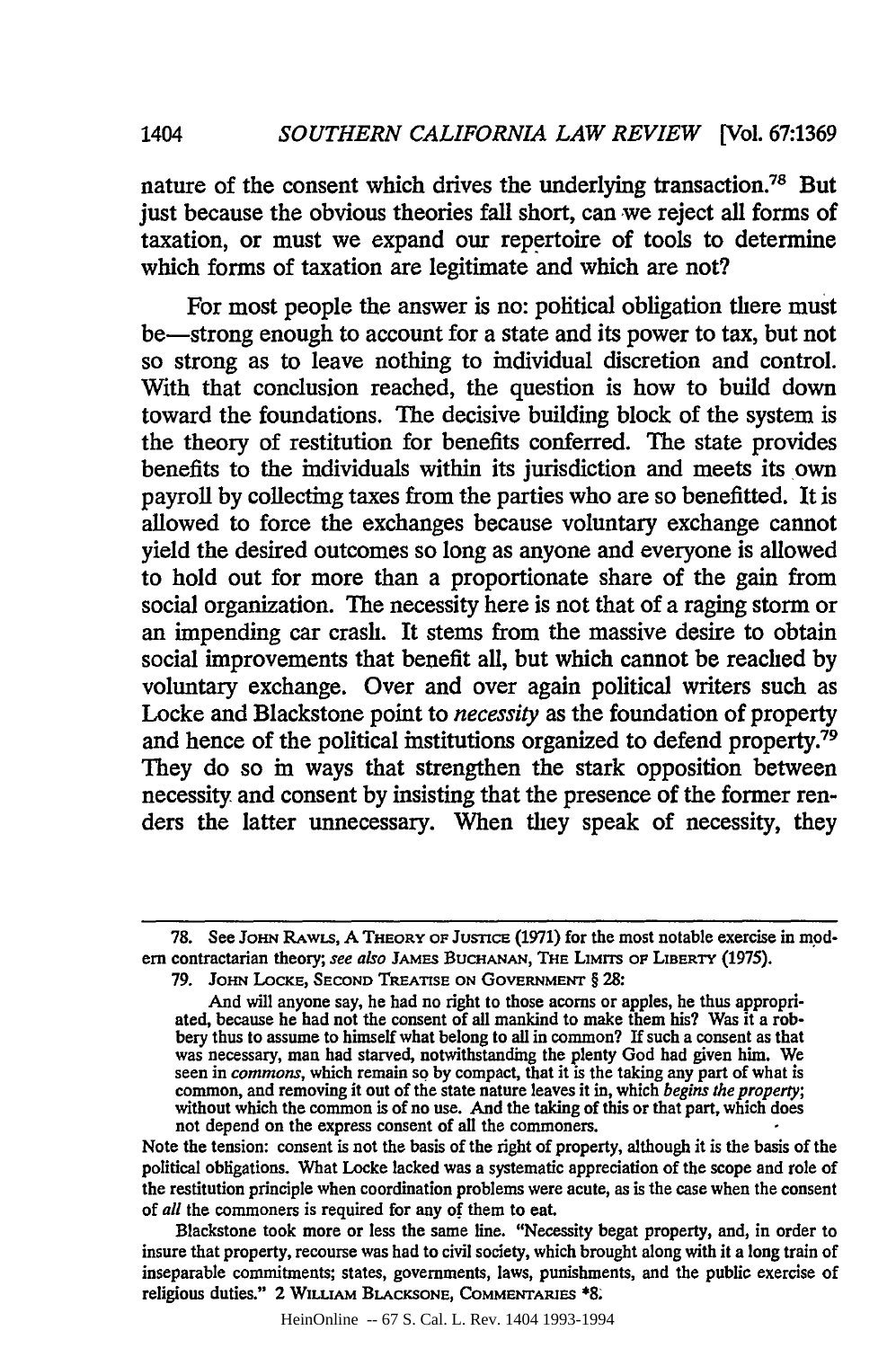anchor their own theories to the benefit principle of the law of restitution: The state may recover the costs of conferring benefits on its citizens by using the coercive power of taxation. Hence the benefit conferred by political bodies becomes the basis for citizen obligations of allegiance and support.

Nor is there any reason to be surprised that the idea of restitution assumes so extensive a role in political discourse. Under the private law, the principles of restitution reach their maximum power in circumstances where voluntary transactions do not function well: Cases of necessity and mistake set the stage for invoking the principle. In the public context necessity does not relate to the need in two-person situations to violate exclusive rights in order to stave off imminent peril. Rather, it stems from the stalemate that can easily emerge with time when cooperative efforts of huge numbers of persons are necessary to make the state go. While competitive markets can function well when only a small fraction of the total community participates, the political order requires unanimous participation of all lest the violence of even one person undercut the stability of expectations that is the hallmark of both 'private property and sound government. Although the source of the necessity may differ, the legal response to it is the same: The principle of compensation for benefits conferred takes over where the principle of voluntary exchange leaves off.

It is one thing to state this familiar theory and another to make sure that it operates in the most effective manner possible. The critical question often depends on the identification of before and after, which returns us to the baseline problem with which this Article began. One possible approach is to ask whether the individual is better off with the state than he was without it, no matter what is done after the creation of the state. So if the state of nature carries with it serious inconveniences, the movement to a political order could well improve the welfare of all individuals from-to pick numbers-a prestate figure of one to a post-state figure of ten. At the second stage it passes a statute that reduces the welfare of one group from ten to five while advancing that of another, a bare majority, to twelve. This second maneuver is not problematic for the winners, but it raises a serious issue for anyone concerned with the overall social picture, given that total losses outweigh total gains.

Is that second action legitimate under a theory of restitution? If the state of nature is the baseline, then the losers at round two cannot complain because they are still better off than they were in the state of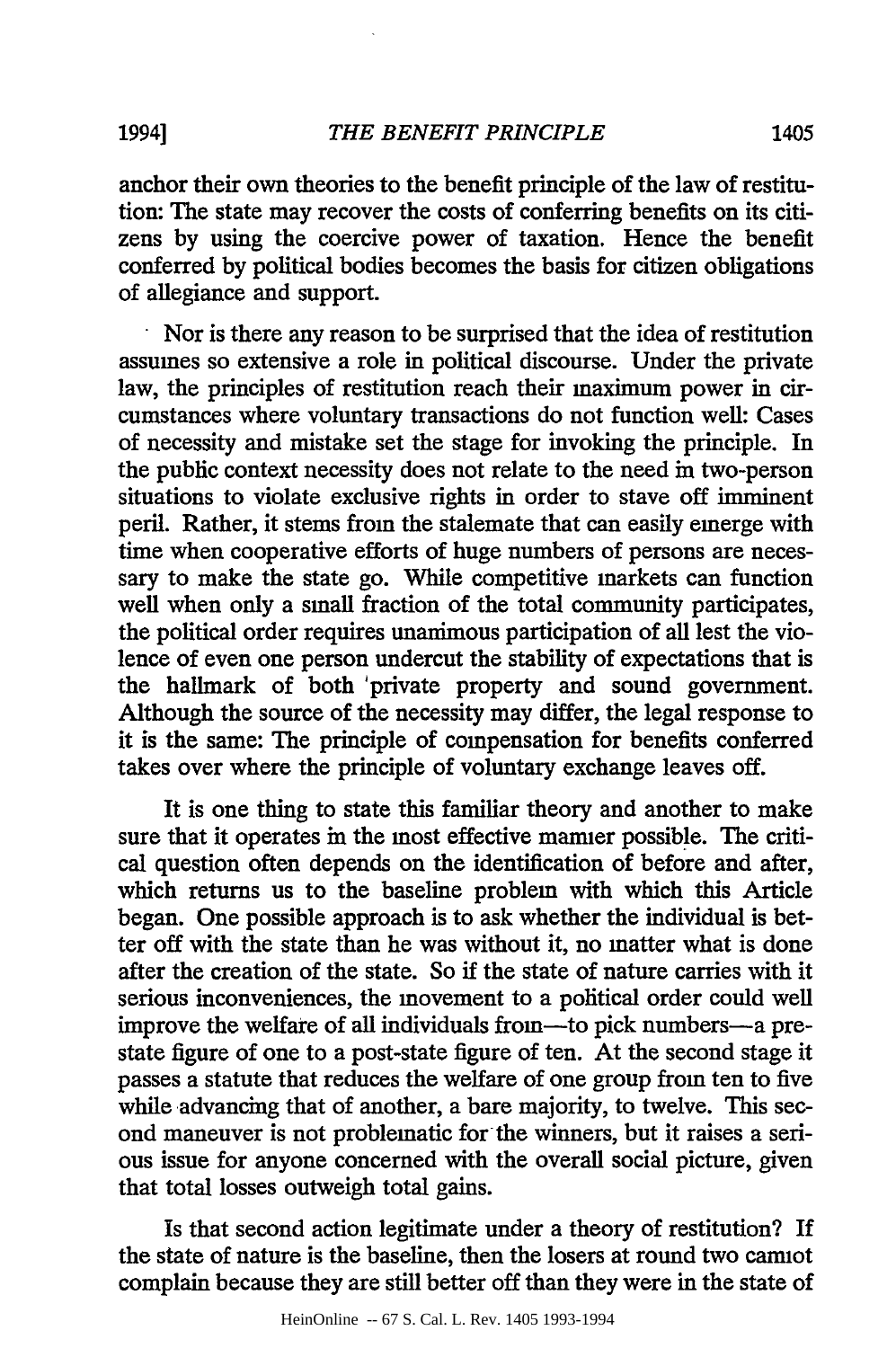nature: five is greater than one, even if it is less than ten. With that said, the level of political discretion is enormous, for no matter what shifts in fortune are brought on by state action, all its movements are legitimate until the level of protection that any person or group receives falls below the level of security they could obtain unilaterally in a state of nature. Locke himself was aware of this extreme risk and reserved the right of revolution precisely to forestall that contingency.80 But his solution does not address the problem at hand, for the right of revolution would not, and could not be exercised when state power moves an individual from ten to five: who would give up four more units of welfare to protest the five that have already been lost? Clearly, far better social results will be obtained if the gains from the first maneuver could never be used as a setoff to the losses that are subsequently imposed by government action. What additional protections should be added to the mix?

1406

The question is how to make sure that shifts of this sort do not take place, without relying on a remedy so drastic that like poison gas or nuclear weapons, it will rarely if ever be used. The trick here is to find a way to ensure that *for each government action, taken separately,* there is reason to believe that state coercion provides each citizen with equal or greater benefits than the burdens imposed. The restitution principle has to apply to each action, not just to the total program. On this view, once the state moves one group from one to ten by the formation of the political order, ten now becomes the new baseline against which further state actions are measured. Improvements from the state of nature become vested as a matter of private right: They establish a new baseline against which further action is measured. On that view this second tax could not be passed, although other taxes with greater net gain and even distribution could be passed.<sup>81</sup>

From this it is possible to see how a powerful theory of takings with just compensation-a strong restitution theory-becomes the centerpiece of any sound system of political order. $^{82}$  The first move in

HeinOnline -- 67 S. Cal. L. Rev. 1406 1993-1994

*<sup>80.</sup> See LocKE, supra* note 79, ch. 19, § 222 (treating the dissolution of government as the sole remedy for a breach of trust by the legislature or the executive). No mention is made of remedies that stop particular acts of oppression without overturning the government altogether.

<sup>81.</sup> Thus if the winners benefitted from an expenditure by more than the losers lost, the program could go forward with a transfer payment. For a discussion of taxation and the maximization of surplus, see RicHARD A. **EPSTEIN, BARGAINING wrr THE STATE** ch. 9 (1993).

<sup>82.</sup> For my fuller defense, see RICHARD A. EPSTEIN, TAKINGS: PRIVATE PROPERTY AND **THE** POWER OF **EMINENT** DOMAIN (1985).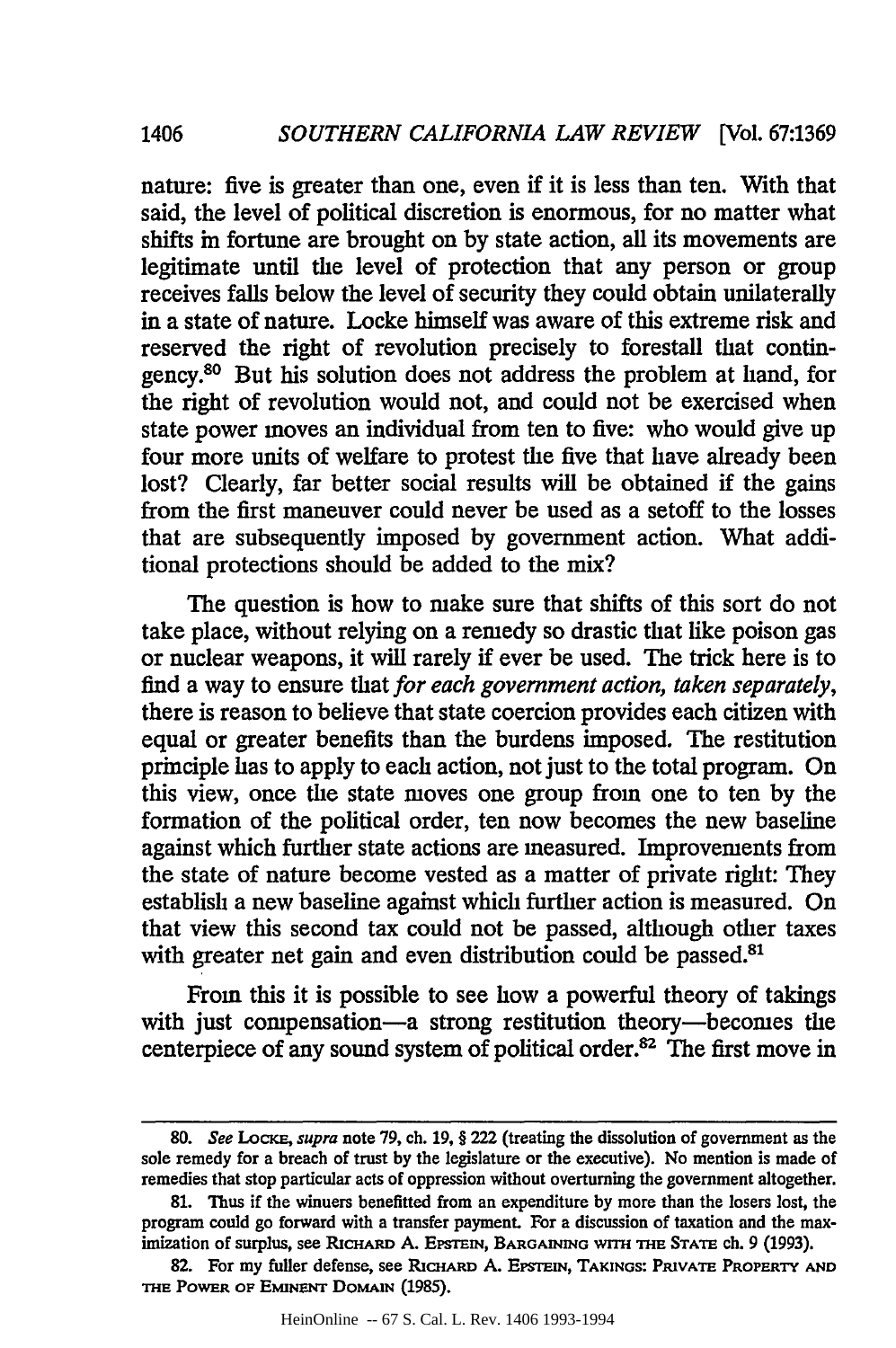the game is to recognize that all variations in the bundle of rights associated with property, whether for one individual or many, yield some net benefit that justifies the use of public force. Where the legislation itself provides some benefit in kind, no additional compensation is necessary for those persons who might claim themselves aggrieved. Once the state is formed the holdout problem is not allowed to shipwreck additional maneuvers that promise some overall advantage. But often state initiatives will have profound disparate impact, and where that happens cash compensation becomes the benefit conferred on the individual to justify the imposition of state power. In principle, the way in which costs and benefits are netted out is critical to the operation of the successful system, but the public law need only follow the procedures that were used and applied in dealing with the complicated nuisance cases in which large numbers of persons were both benefitted and harmed by a common practice.

Stated most simply, the drill undertaken with church bells in *Rodgers v. Elliot* is just a precursor of the identical problems that arise when roads and highways are built and must be funded by either general taxes or special assessments. Yet in some cases, compensation for the land taken need not be made in cash, because the enormous increase in value (through access to markets) of the lands retained by the original owner afford compensation *in kind.* In principle one would like to impose the taxes and payments in ways that equalized the gain to the affected individuals in proportion to their contribution, but often the measurement problems require the use of crude proxies (assessments of front footage) to reach second-best solutions.<sup>83</sup> But no matter what is done, and how it is done-tasks that take us too far afield here-one point should become clear. The principles of restitution are a two-edged sword. No theory of the state can do without them, but by the same token no sound theory can go beyond them. Bluntly stated, no theory of limited government is viable unless it incorporates at its heart a theory of restitution: The government must confer some benefit of equal or greater value on the parties against whom it seeks to exercise its coercive force.

Indeed we can go further: It seems clear that one can trace the decline of the modem theory of taxation to the severance of its linkage to the private law theories of restitution. The connection is evident in nineteenth century thought, as when Thomas Cooley

**<sup>83.</sup>** Stephen Diamond, *The Death and Transfiguration of Benefit Taxation: Special Assessments in Nineteenth Century America,* 12 J. **LEGAL STUD.** 201 (1983).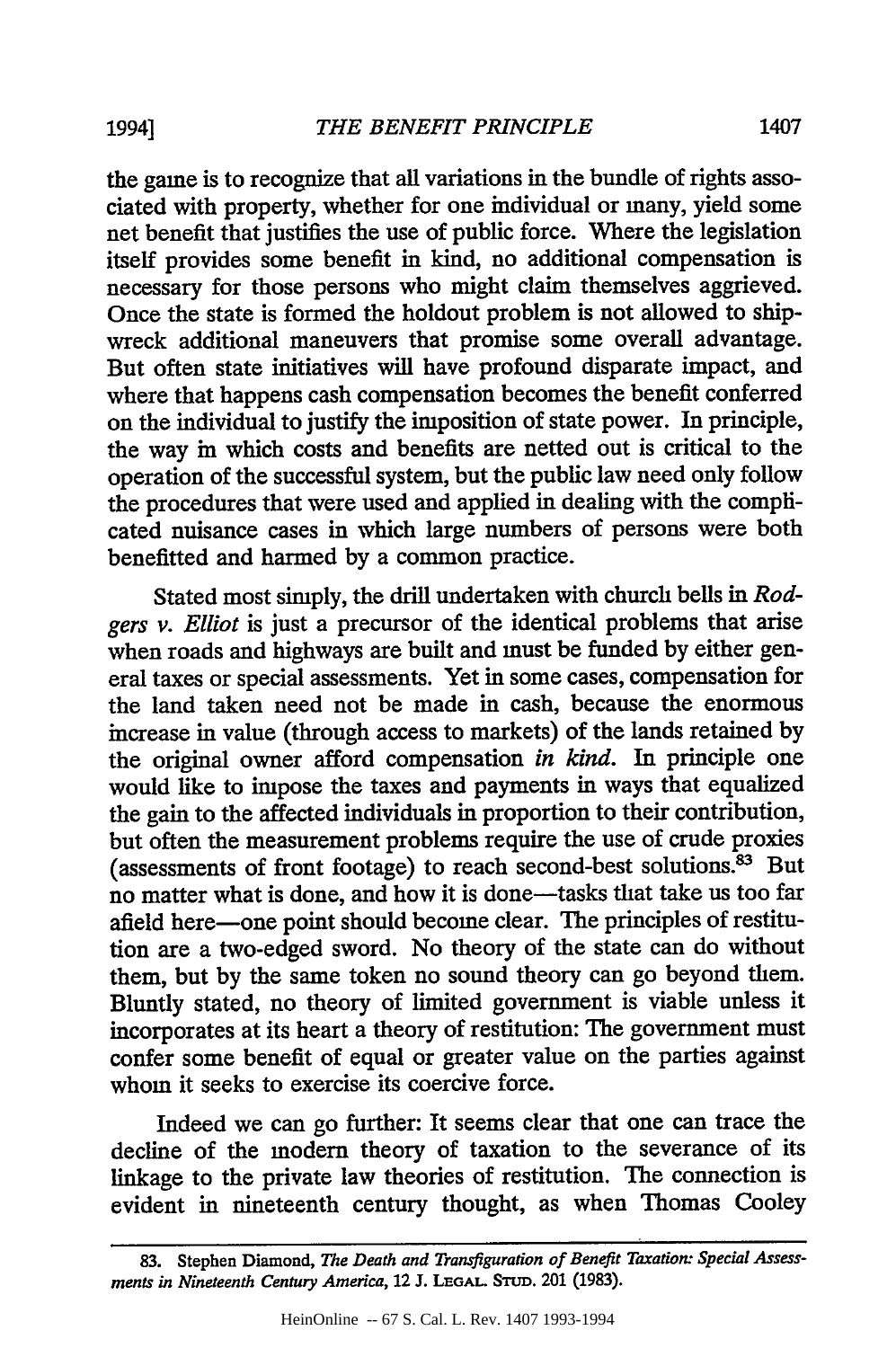summed up the issue in a single sentence: "Taxation is the equivalent for the protection which the government affords to the person and property of its citizens; and as all alike are protected, so all alike should bear the burden, in proportion to the interests secured."<sup>84</sup> So simple, so smart. Cooley conceives of each person as having rights relative to the government, and his insistence that the burden be proportional to the interest secured is an effort to constrain discretion in the imposition of government burdens. Cooley's view allows for no social or common good independent of the interests of groups and individuals in society, and his principle of lockstep advancement ensures that the social power of taxation cannot be used to advance the welfare of some but prejudice others, as in the second tax example above.

1408

Yet the modem view of the benefit principle erodes it from within. Thus Justice Harlan Stone writing a half-century later misses the major risk while making one of the most chilling assertions of modem constitutional law:

The only benefit to which the taxpayer is constitutionally entitled is that derived from his enjoyment of the privileges of living in an organized society, established and safeguarded by the devotion of taxes to public purposes. *Any* other view would preclude the levy- ing of taxes except as they are used to compensate for the burden on those who pay them, and would involve the abandonment of the most fundamental principle of government-that it exists primarily to provide for the common good.85

Stone's version of the benefit principle mistakenly holds that the *only* baseline that matters is the state of nature, so that the losses created by the second enactment are fully set off by the gains received on the organization of society: In his world it is possible to drive people from ten to five, or even to two, so long as they are not driven below one. His reference to the advance of the "common good" obviates the need to determine the welfare of society by looking at the welfare **of** all of its members, one at a time, and summing over all persons. This point was well understood by Cooley, who spoke of society as a collection of individual citizens, not as some entity'that floats above humankind. For Stone, losers are not allowed to protest unless they are willing to exit society altogether, which they will not so long as the state of nature (or migration elsewhere) is fraught with perils. The

<sup>84.</sup> THOMAS **COOLEY, CONSTITUTIONAL LIMITATIONS 613** (5th ed. **1883).**

<sup>85.</sup> Carmichael v. South Coal & Coke Co., 301 U.S. 495,522-23 (1937) (citation omitted).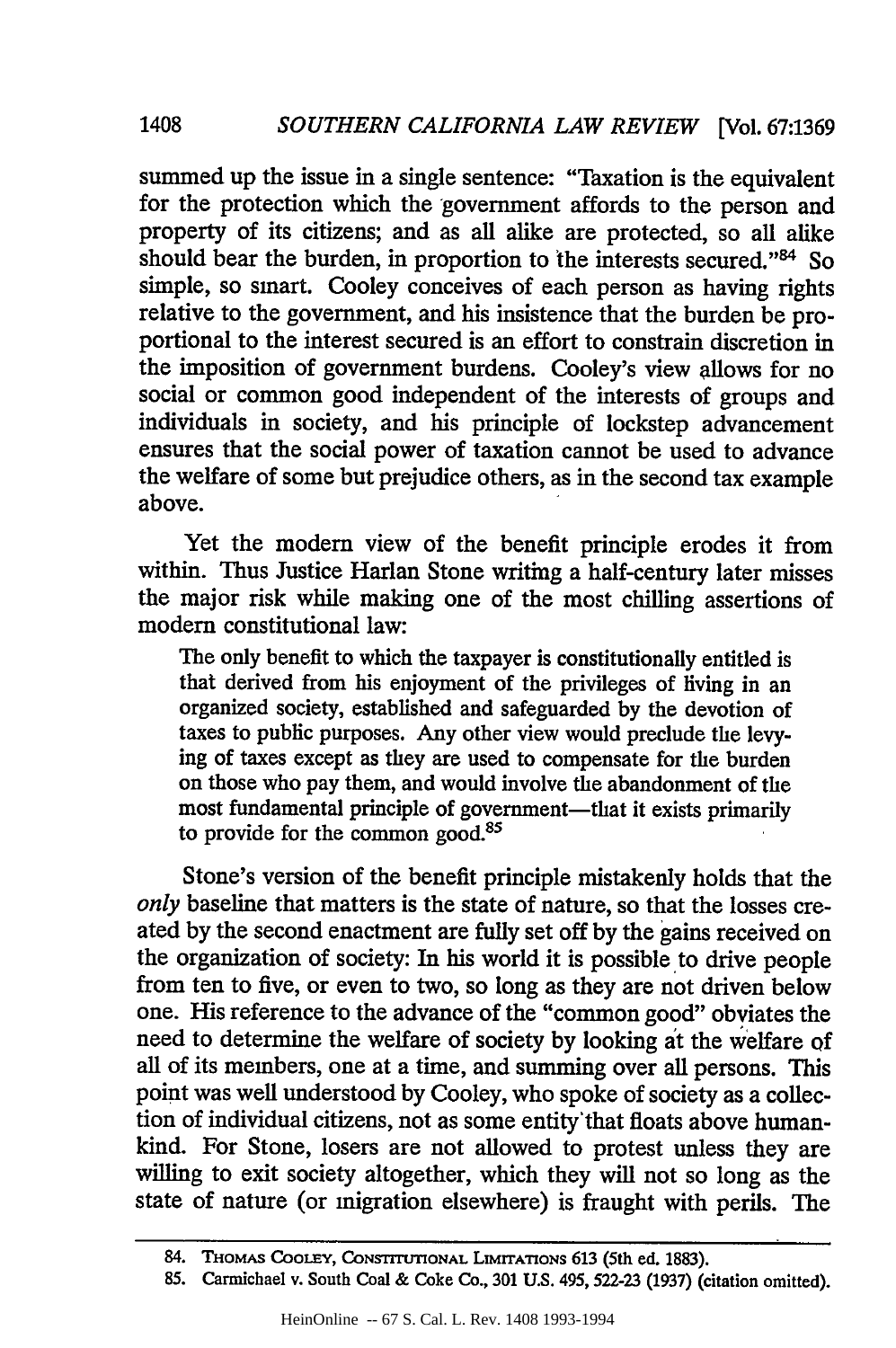expansion of government power consequent on the adoption of Stone's view is enormous, for the benefit principle that lies at the heart of a theory of restitution is corrupted from within rather than repudiated from without. It follows once again that the failure to incorporate or understand the benefit principle has its largest payoff in the public law, where the principle should be given great scope and yet lies in neglect. There is simply no shortcut that allows the evaluation of the social worth of any legal rule or government action apart from the consequences that it has on the population as a whole. And the strongest confirmation of the secure place of restitution in the private law is its indispensable place in any sound theory of public law.